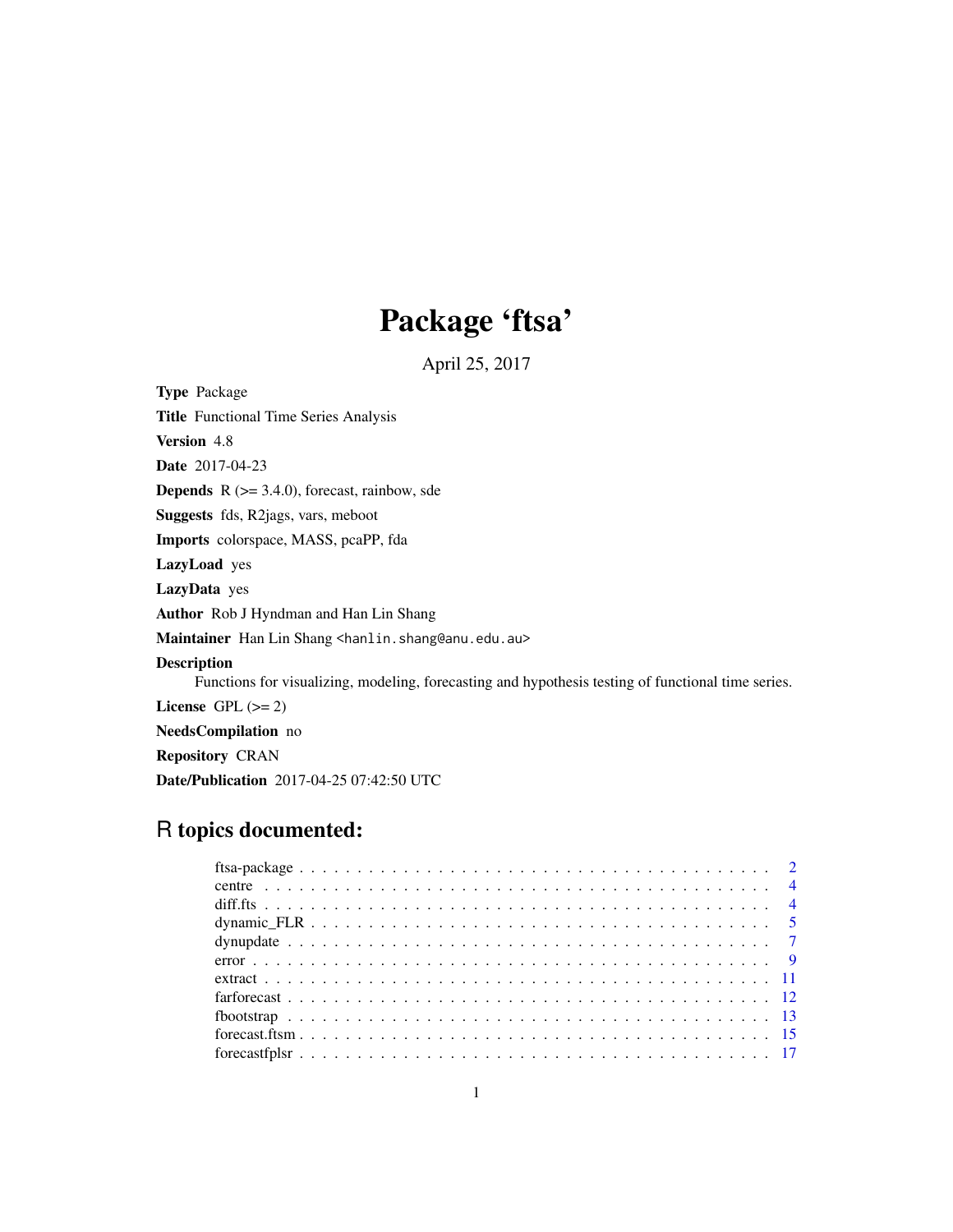<span id="page-1-0"></span>

|  | 55  |
|--|-----|
|  |     |
|  |     |
|  | -50 |
|  | 50  |
|  | 48  |
|  | 47  |
|  | -46 |
|  | 45  |
|  | 45  |
|  | 44  |
|  | 43  |
|  | 41  |
|  | 40  |
|  | -39 |
|  | 37  |
|  |     |
|  |     |
|  |     |
|  |     |
|  |     |
|  |     |
|  |     |
|  |     |
|  |     |
|  |     |

ftsa-package *Functional Time Series Analysis*

### Description

This package presents descriptive statistics of functional data; implements principal component regression and partial least squares regression to provide point and distributional forecasts for functional data; utilizes functional linear regression, ordinary least squares, penalized least squares, ridge regression, and moving block approaches to dynamically update point and distributional forecasts when partial data points in the most recent curve are observed; performs stationarity test for a functional time series; estimates a long-run covariance function by kernel sandwich estimator.

### Author(s)

Rob J Hyndman and Han Lin Shang

Maintainer: Han Lin Shang <hanlin.shang@anu.edu.au>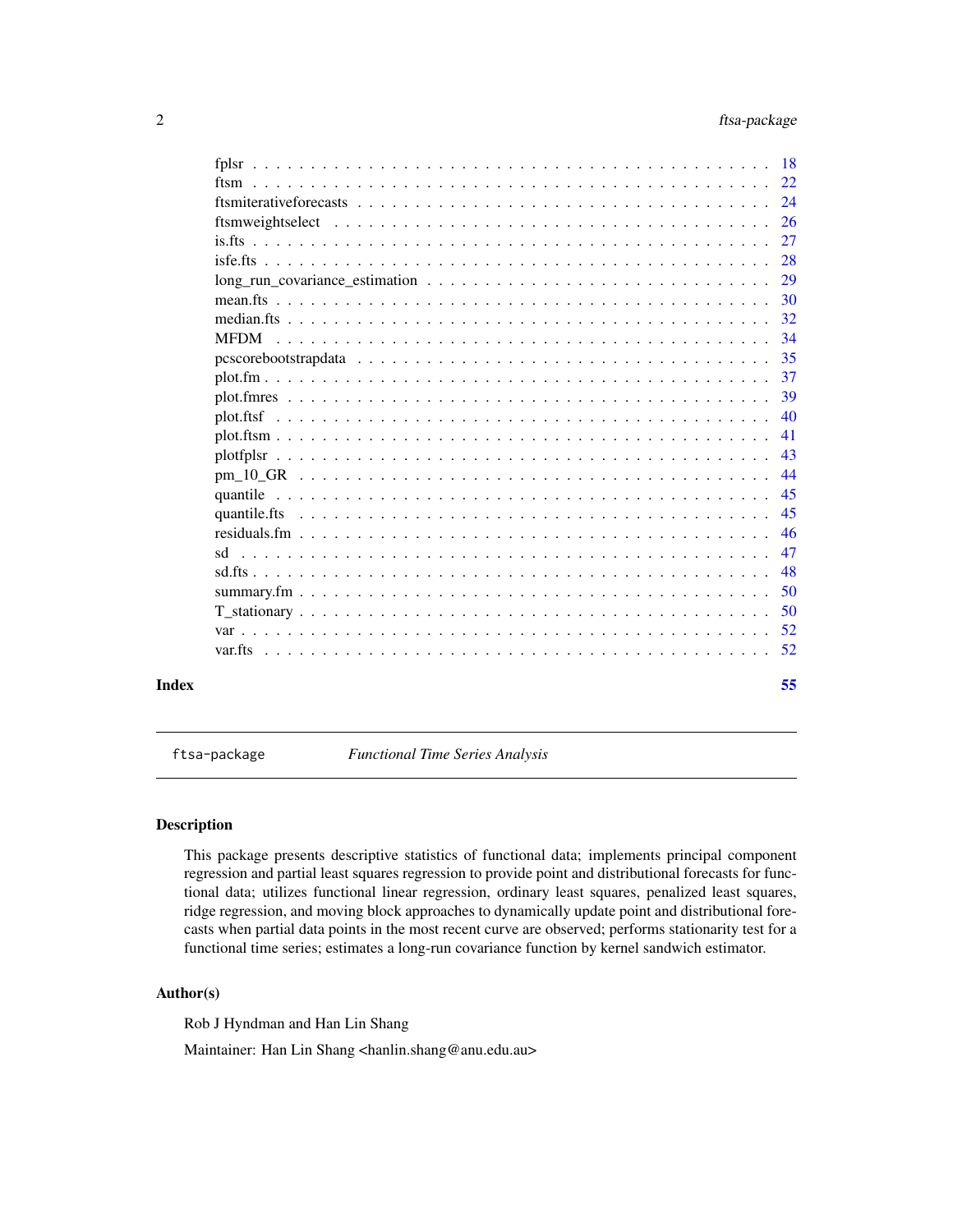### ftsa-package 3

#### References

R. J. Hyndman and H. L. Shang (2009) "Forecasting functional time series (with discussion)", *Journal of the Korean Statistical Society*, 38(3), 199-221.

R. J. Hyndman and H. L. Shang (2010) "Rainbow plots, bagplots, and boxplots for functional data", *Journal of Computational and Graphical Statistics*, 19(1), 29-45.

H. L. Shang and R. J. Hyndman (2011) "Nonparametric time series forecasting with dynamic updating", *Mathematics and Computers in Simulation*, 81(7), 1310-1324.

H. L. Shang, H. Booth and R. J. Hyndman (2011) "Point and interval forecasts of mortality rates and life expectancy: a comparison of ten principal component methods, *Demographic Research*, 25(5), 173-214.

H. L. Shang (2011) "rainbow: an R package for visualizing functional time series, *The R Journal*,  $3(2)$ , 54-59.

H. L. Shang (2012) "Point and interval forecasts of age-specific fertility rates: a comparison of functional principal component methods", *Journal of Population Research*, 29(3), 249-267.

H. L. Shang (2012) "Point and interval forecasts of age-specific life expectancies: a model averaging", *Demographic Research*, 27, 593-644.

H. L. Shang (2013) "Functional time series approach for forecasting very short-term electricity demand", *Journal of Applied Statistics*, 40(1), 152-168.

H. L. Shang (2013) "ftsa: An R package for analyzing functional time series", *The R Journal*, 5(1), 64-72.

H. L. Shang, A. Wisniowski, J. Bijak, P. W. F. Smith and J. Raymer (2014) "Bayesian functional models for population forecasting", in M. Marsili and G. Capacci (eds), Proceedings of the Sixth Eurostat/UNECE Work Session on Demographic Projections, Istituto nazionale di statistica, Rome, pp. 313-325.

H. L. Shang (2015) "Selection of the optimal Box-Cox transformation parameter for modelling and forecasting age-specific fertility", *Journal of Population Research*, 32(1), 69-79.

H. L. Shang (2015) "Forecast accuracy comparison of age-specific mortality and life expectancy: Statistical tests of the results", *Population Studies*, 69(3), 317-335.

H. L. Shang, P. W. F. Smith, J. Bijak, A. Wisniowski (2016) "A multilevel functional data method for forecasting population, with an application to the United Kingdom, *International Journal of Forecasting*, 32(3), 629-649.

H. L. Shang (2015) "Forecasting Intraday S&P 500 Index Returns: A Functional Time Series Approach", Working paper, [http://papers.ssrn.com/sol3/papers.cfm?abstract\\_id=2647233](http://papers.ssrn.com/sol3/papers.cfm?abstract_id=2647233).

H. L. Shang (2016) "Bootstrap methods for stationary functional time series", *Statistics and Computing*, in press.

H. L. Shang and R. J. Hyndman (2016) "Grouped functional time series forecasting: An application to age-specific mortality rates", *Journal of Computational and Graphical Statistics*, in press.

H. L. Shang and S. Haberman (2016) "Grouped multivariate and functional time series forecasting: an application to annuity pricing", Presented at the Living to 100 Symposium, Orlando Florida, January 4-6, 2014.

G. Rice and H. L. Shang (2016) "A plug-in bandwidth selection procedure for long run covariance estimation with stationary functional time series", *Journal of Time Series Analysis*, in press.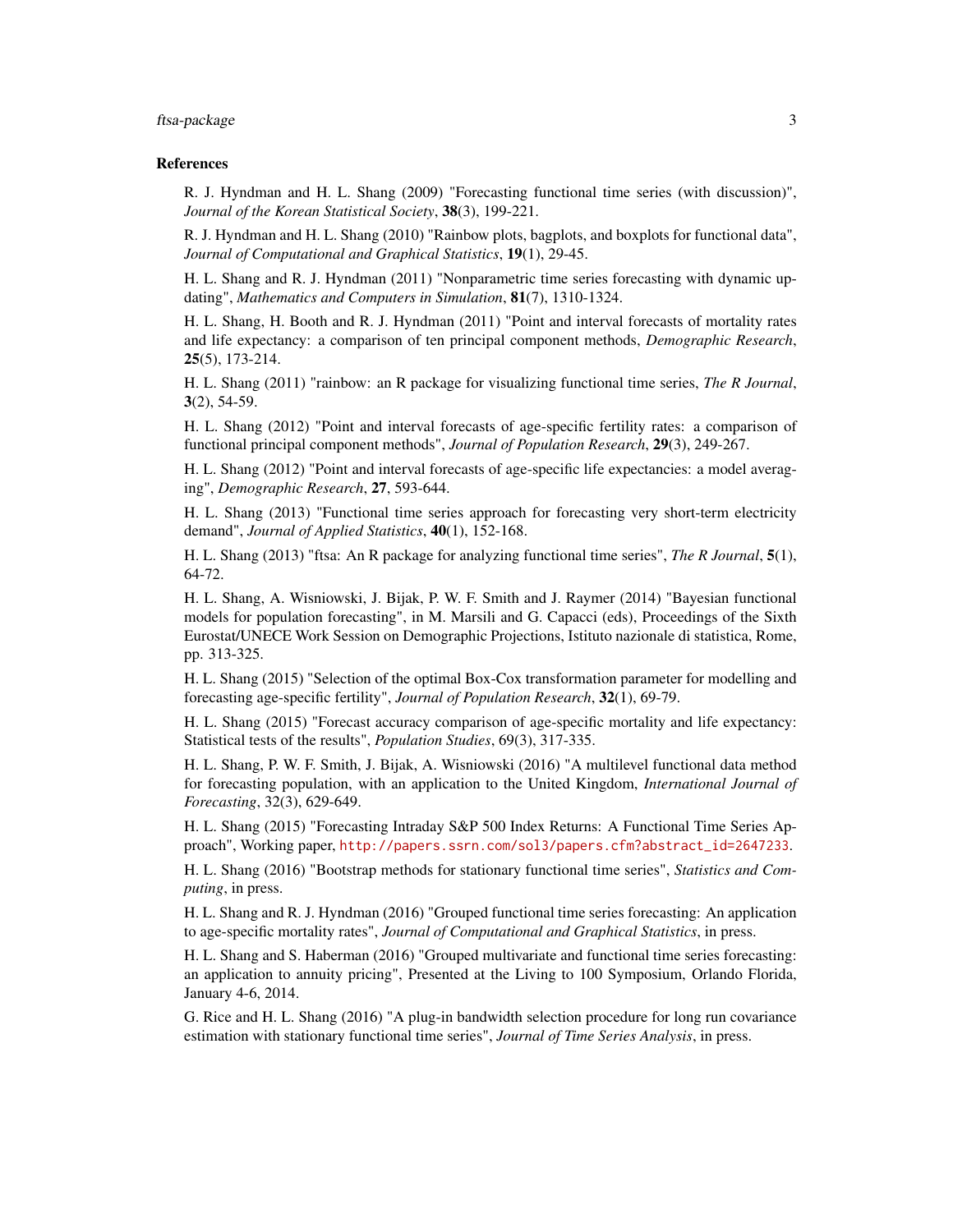<span id="page-3-0"></span>

Mean function, variance function, median function, trim mean function of functional data

#### Usage

centre(x, type)

#### Arguments

| X    | An object of class matrix.           |
|------|--------------------------------------|
| type | Mean, variance, median or trim mean? |

### Value

Return mean function, variance function, median function or trim mean function.

#### Author(s)

Han Lin Shang

#### See Also

[pcscorebootstrapdata](#page-34-1), [mean.fts](#page-29-1), [median.fts](#page-31-1), [sd.fts](#page-47-1), [var.fts](#page-51-1)

#### Examples

# mean function is often removed in the functional principal component analysis. # trimmed mean function is sometimes employed for robustness in the presence of outliers. # In calculating trimmed mean function, several functional depth measures were employed.  $centre(x = EllNino$y, type = "mean")$ 

diff.fts *Differences of a functional time series*

### Description

Computes differences of a [fts](#page-0-0) object at each variable.

#### Usage

```
## S3 method for class 'fts'
diff(x, lag = 1, differences = 1, ...)
```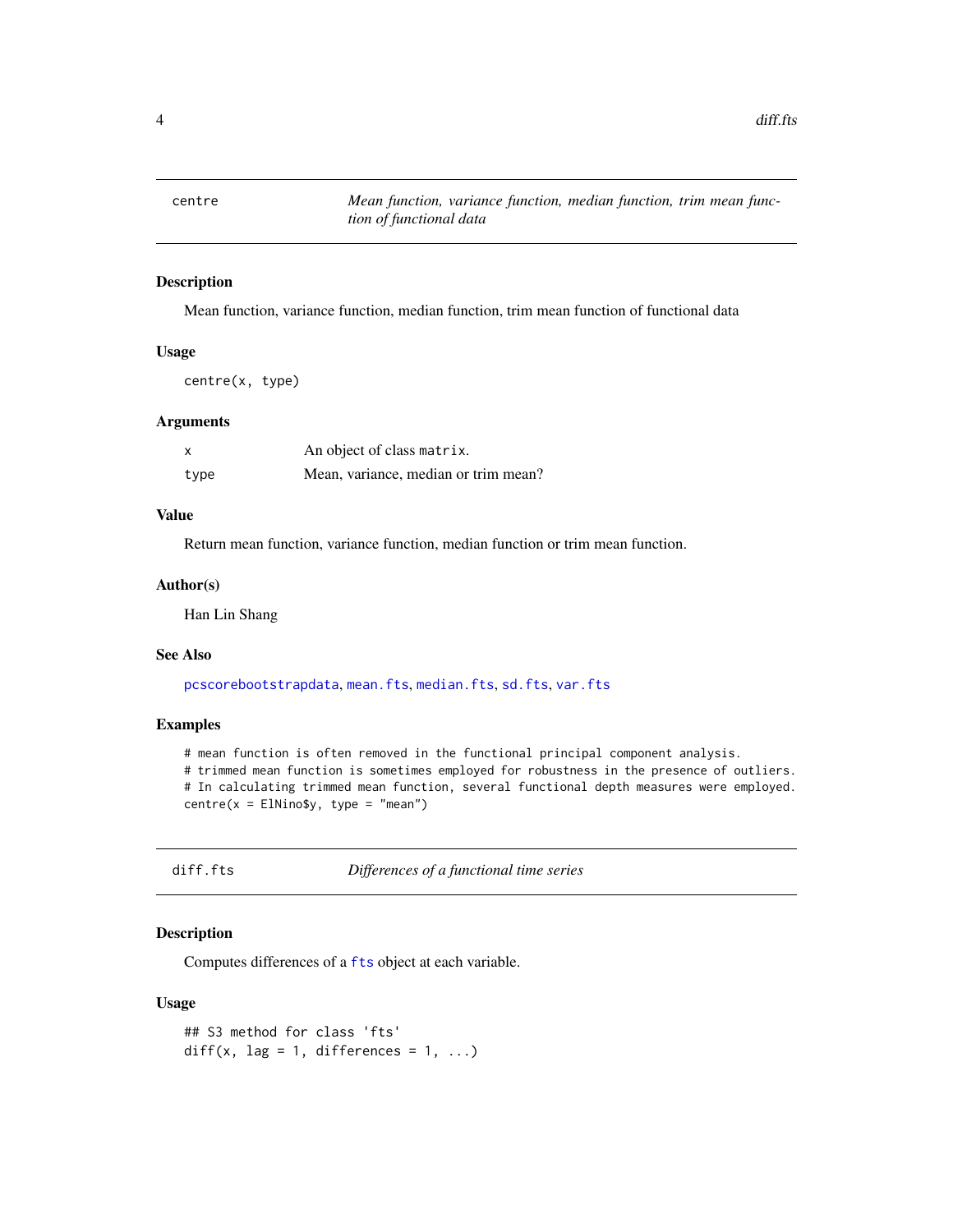## <span id="page-4-0"></span>dynamic\_FLR 5

### Arguments

| x           | An object of class fts.                            |
|-------------|----------------------------------------------------|
| lag         | An integer indicating which lag to use.            |
| differences | An integer indicating the order of the difference. |
|             | Other arguments.                                   |

### Value

An object of class fts.

#### Author(s)

Rob J Hyndman

### Examples

```
# ElNino is an object of sliced functional time series.
# Differencing is sometimes used to achieve stationarity.
diff(x = E1Nino)
```
dynamic\_FLR *Dynamic updates via functional linear regression*

### Description

A functional linear regression is used to address the problem of dynamic updating, when partial data in the most recent curve are observed.

#### Usage

```
dynamic_FLR(dat, newdata, holdoutdata, order_k_percent = 0.9, order_m_percent = 0.9,
   pcd_method = c("classical", "M"), robust_lambda = 2.33, bootrep = 100,
    pointfore, level = 80)
```
### Arguments

| dat             | An object of class sfts.                                                                     |
|-----------------|----------------------------------------------------------------------------------------------|
| newdata         | A data vector of newly arrived observations.                                                 |
| holdoutdata     | A data vector of holdout sample to evaluate point forecast accuracy.                         |
| order_k_percent |                                                                                              |
|                 | Select the number of components that explains at least 90 percent of the total<br>variation. |
| order_m_percent |                                                                                              |
|                 | Select the number of components that explains at least 90 percent of the total<br>variation. |
|                 |                                                                                              |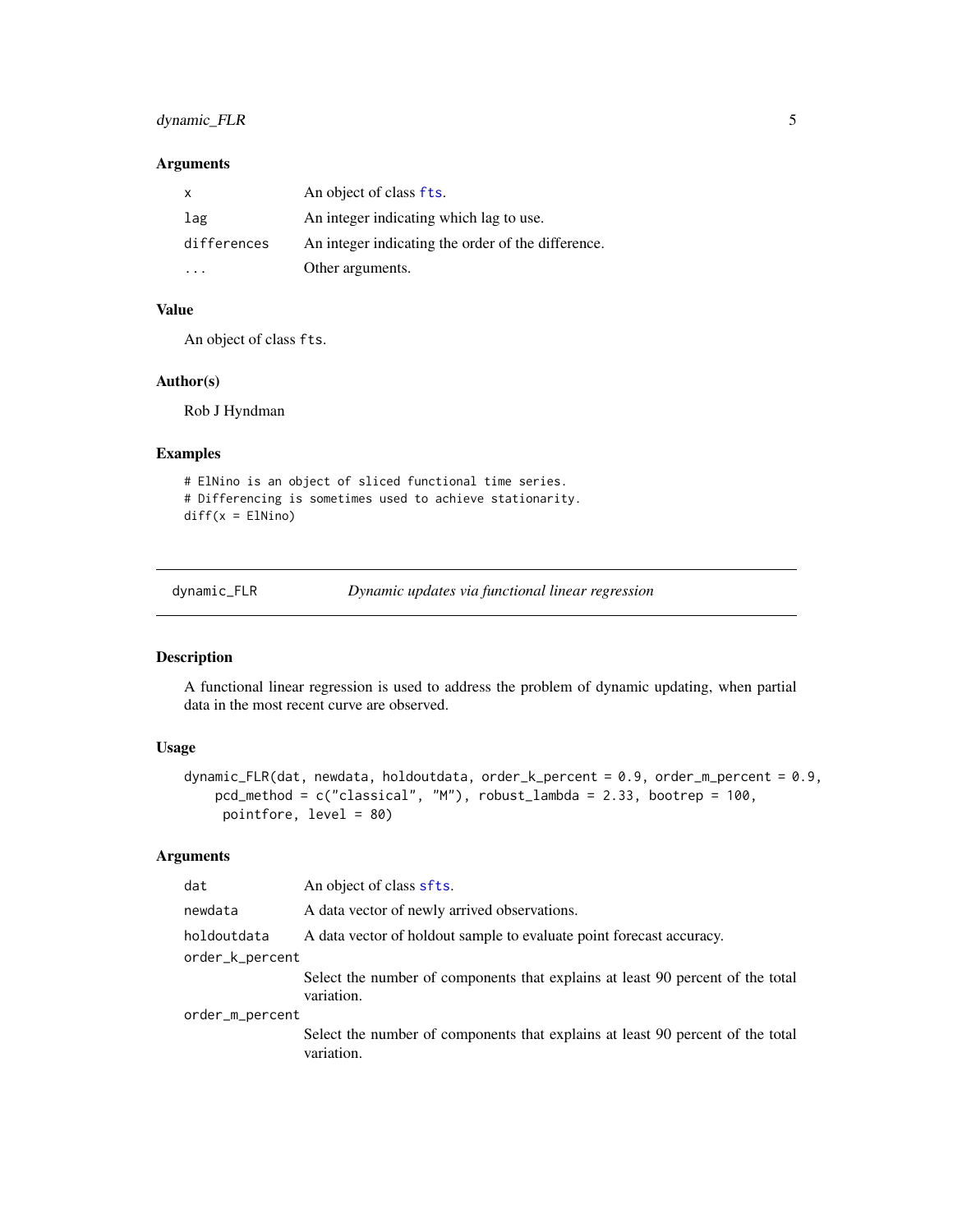<span id="page-5-0"></span>

| pcd_method    | Method to use for principal components decomposition. Possibilities are "M",<br>"rapca" and "classical".      |
|---------------|---------------------------------------------------------------------------------------------------------------|
| robust_lambda | Tuning parameter in the two-step robust functional principal component analy-<br>sis, when pcdmethod $=$ "M". |
| bootrep       | Number of bootstrap samples.                                                                                  |
| pointfore     | If point fore $=$ TRUE, point forecasts are produced.                                                         |
| level         | Nominal coverage probability.                                                                                 |
|               |                                                                                                               |

#### Details

This function is designed to dynamically update point and interval forecasts, when partial data in the most recent curve are observed.

### Value

update\_forecast

|                   | Updated forecasts.                                                              |
|-------------------|---------------------------------------------------------------------------------|
| holdoutdata       | Holdout sample.                                                                 |
| err               | Forecast errors.                                                                |
| order_k           | Number of principal components in the first block of functions.                 |
| order_m           | Number of principal components in the second block of functions.                |
| update_comb       | Bootstrapped forecasts for the dynamically updating time period.                |
| update_comb_lb_ub |                                                                                 |
|                   | By taking corresponding quantiles, obtain lower and upper prediction bounds.    |
| err_boot          | Bootstrapped in-sample forecast error for the dynamically updating time period. |
|                   |                                                                                 |

### Author(s)

Han Lin Shang

#### References

J-M. Chiou (2012) "Dynamical functional prediction and classification with application to traffic flow prediction", *Annals of Applied Statistics*, 6(4), 1588-1614.

H. L. Shang (2015) "Forecasting Intraday S&P 500 Index Returns: A Functional Time Series Approach", Working paper, [http://papers.ssrn.com/sol3/papers.cfm?abstract\\_id=2647233](http://papers.ssrn.com/sol3/papers.cfm?abstract_id=2647233).

#### See Also

#### [dynupdate](#page-6-1)

#### Examples

dynamic\_FLR\_point = dynamic\_FLR(dat = ElNino\$y[,1:56], newdata = ElNino\$y[1:4,57], holdoutdata = ElNino\$y[5:12,57], pointfore = TRUE)

dynamic\_FLR\_interval = dynamic\_FLR(dat = ElNino\$y[,1:56], newdata = ElNino\$y[1:4,57], holdoutdata = ElNino\$y[5:12,57], pointfore = FALSE)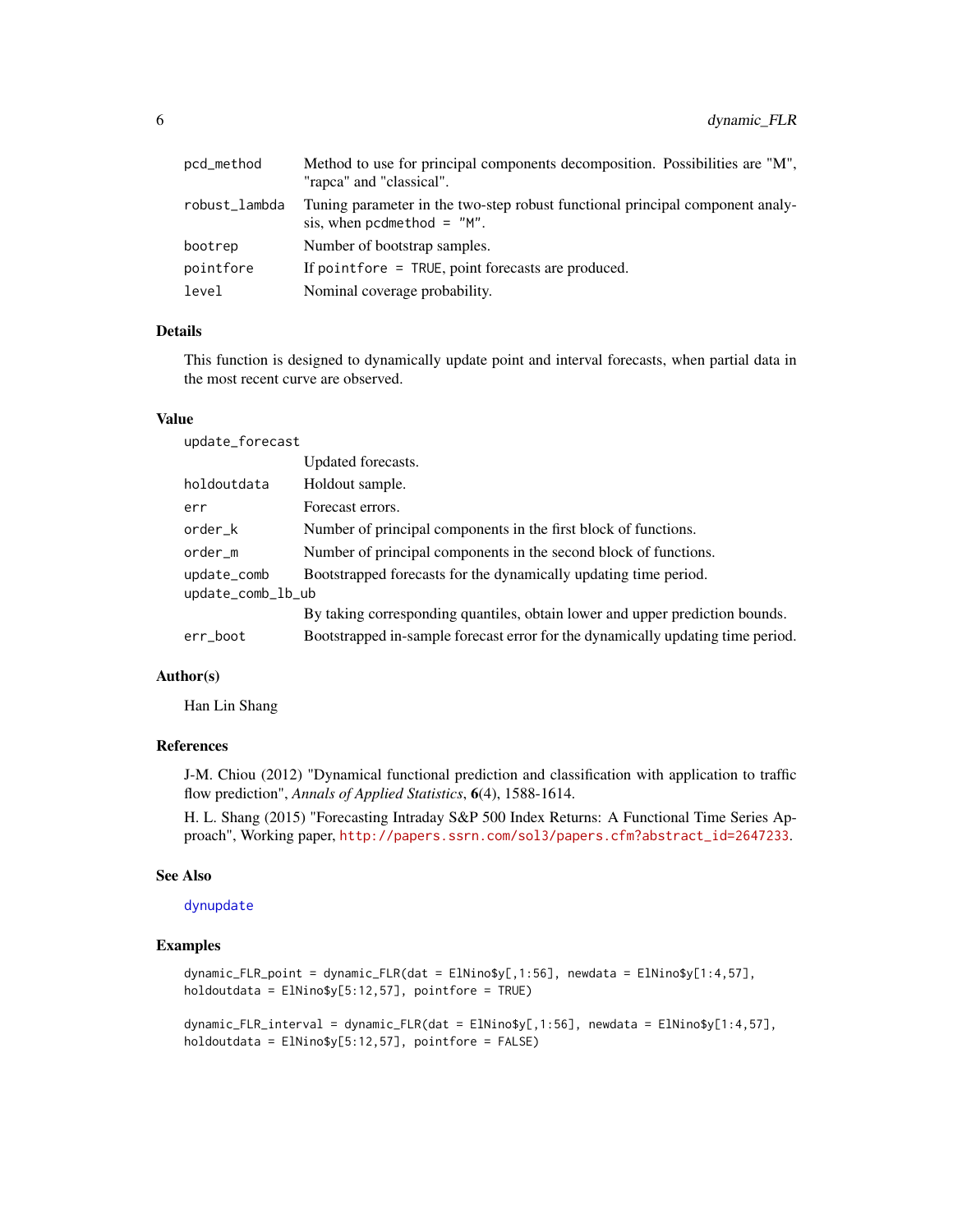<span id="page-6-1"></span><span id="page-6-0"></span>

Four methods, namely block moving (BM), ordinary least squares (OLS) regression, ridge regression (RR), penalized least squares (PLS) regression, were proposed to address the problem of dynamic updating, when partial data in the most recent curve are observed.

#### Usage

```
dynupdate(data, newdata = NULL, holdoutdata, method = c("ts", "block",
 "ols", "pls", "ridge"), fmethod = c("arima", "ar", "ets", "ets.na",
  "rwdrift", "rw"), pcdmethod = c("classical", "M", "rapca"),
  ngrid = max(1000, ncol(data$y)), order = 6,
   robust_lambda = 2.33, lambda = 0.01, value = FALSE,
    interval = FALSE, level = 80,
     pimethod = c("parametric", "nonparametric"), B = 1000)
```
#### Arguments

| data          | An object of class sfts.                                                                                       |  |
|---------------|----------------------------------------------------------------------------------------------------------------|--|
| newdata       | A data vector of newly arrived observations.                                                                   |  |
| holdoutdata   | A data vector of holdout sample to evaluate point forecast accuracy.                                           |  |
| method        | Forecasting methods. The latter four can dynamically update point forecasts.                                   |  |
| fmethod       | Univariate time series forecasting methods used in method = $"ts"$ or method = $"block".$                      |  |
| pcdmethod     | Method to use for principal components decomposition. Possibilities are "M",<br>"rapca" and "classical".       |  |
| ngrid         | Number of grid points to use in calculations. Set to maximum of 1000 and<br>ncol(data\$y).                     |  |
| order         | Number of principal components to fit.                                                                         |  |
| robust_lambda | Tuning parameter in the two-step robust functional principal component analy-<br>sis, when pcdmethod = $M''$ . |  |
| lambda        | Penalty parameter used in method = $"$ pls" or method = $"$ ridge".                                            |  |
| value         | When value = $TRUE$ , returns forecasts or when value = $FALSE$ , returns forecast<br>errors.                  |  |
| interval      | When $interval = TRUE$ , produces distributional forecasts.                                                    |  |
| level         | Nominal coverage probability.                                                                                  |  |
| pimethod      | Parametric or nonparametric method to construct prediction intervals.                                          |  |
| B             | Number of bootstrap samples.                                                                                   |  |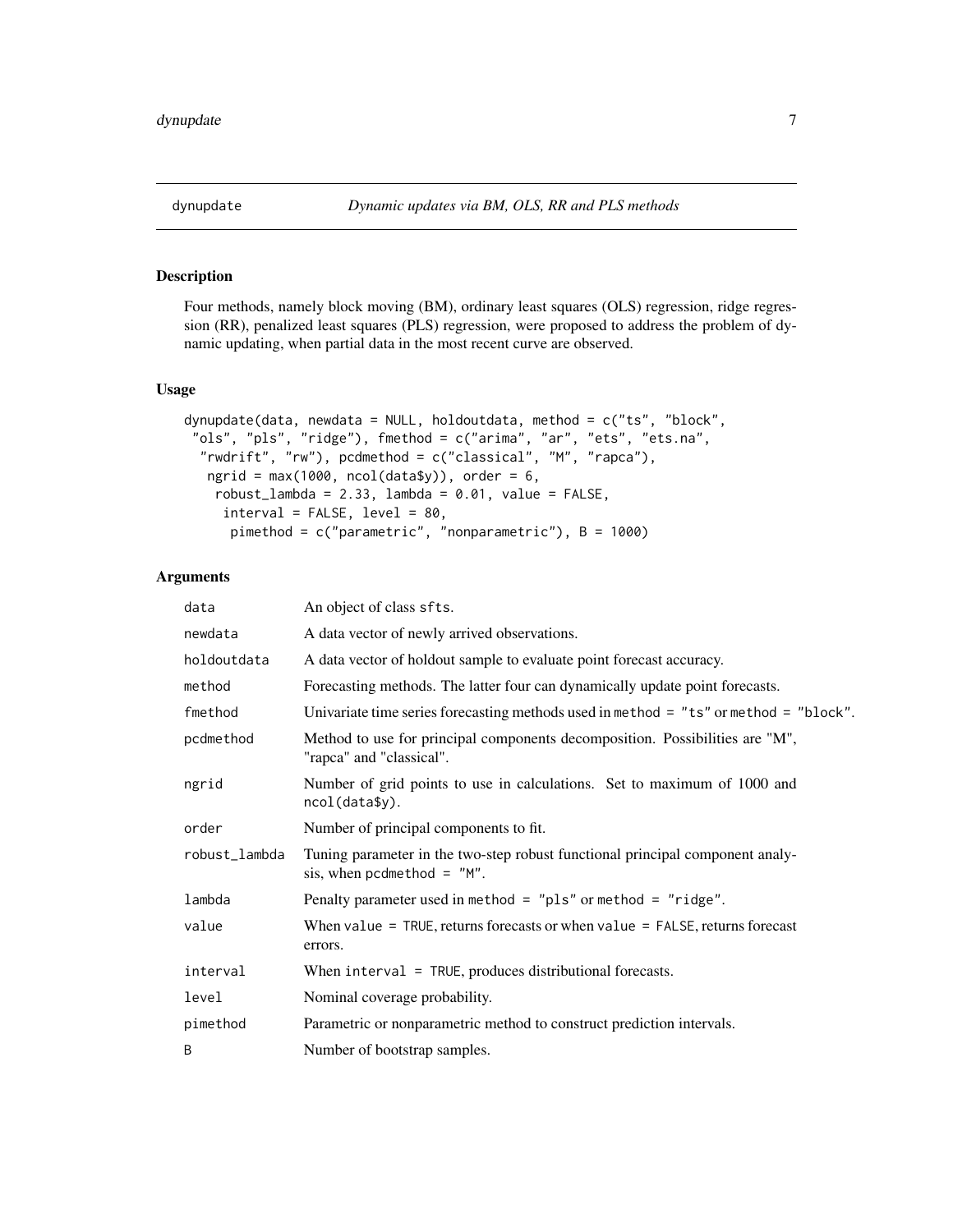#### <span id="page-7-0"></span>Details

This function is designed to dynamically update point and interval forecasts, when partial data in the most recent curve are observed.

If method = "classical", then standard functional principal component decomposition is used, as described by Ramsay and Dalzell (1991).

If method = "rapca", then the robust principal component algorithm of Hubert, Rousseeuw and Verboven (2002) is used.

If method  $=$  "M", then the hybrid algorithm of Hyndman and Ullah (2005) is used.

### Value

| forecasts       | An object of class fts containing the dynamic updated point forecasts.                                      |
|-----------------|-------------------------------------------------------------------------------------------------------------|
| bootsamp        | An object of class fts containing the bootstrapped point forecasts, which are<br>updated by the PLS method. |
| 1 <sub>ow</sub> | An object of class fts containing the lower bound of prediction intervals.                                  |
| up              | An object of class fts containing the upper bound of prediction intervals.                                  |

#### Author(s)

Han Lin Shang

#### References

J. O. Ramsay and C. J. Dalzell (1991) "Some tools for functional data analysis (with discussion)", *Journal of the Royal Statistical Society: Series B*, 53(3), 539-572.

M. Hubert and P. J. Rousseeuw and S. Verboven (2002) "A fast robust method for principal components with applications to chemometrics", *Chemometrics and Intelligent Laboratory Systems*, 60(1-2), 101-111.

R. J. Hyndman and M. S. Ullah (2007) "Robust forecasting of mortality and fertility rates: A functional data approach", *Computational Statistics and Data Analysis*, 51(10), 4942-4956.

H. Shen and J. Z. Huang (2008) "Interday forecasting and intraday updating of call center arrivals", *Manufacturing and Service Operations Management*, 10(3), 391-410.

H. Shen (2009) "On modeling and forecasting time series of curves", *Technometrics*, 51(3), 227- 238.

H. L. Shang and R. J. Hyndman (2011) "Nonparametric time series forecasting with dynamic updating", Mathematics and Computers in Simulation, 81(7), 1310-1324.

H. L. Shang (2013) "Functional time series approach for forecasting very short-term electricity demand", *Journal of Applied Statistics*, 40(1), 152-168.

H. L. Shang (2015) "Forecasting Intraday S&P 500 Index Returns: A Functional Time Series Approach", Working paper, [http://papers.ssrn.com/sol3/papers.cfm?abstract\\_id=2647233](http://papers.ssrn.com/sol3/papers.cfm?abstract_id=2647233).

#### See Also

[ftsm](#page-21-1), [forecast.ftsm](#page-14-1), [plot.fm](#page-36-1), [residuals.fm](#page-45-1), [summary.fm](#page-49-1)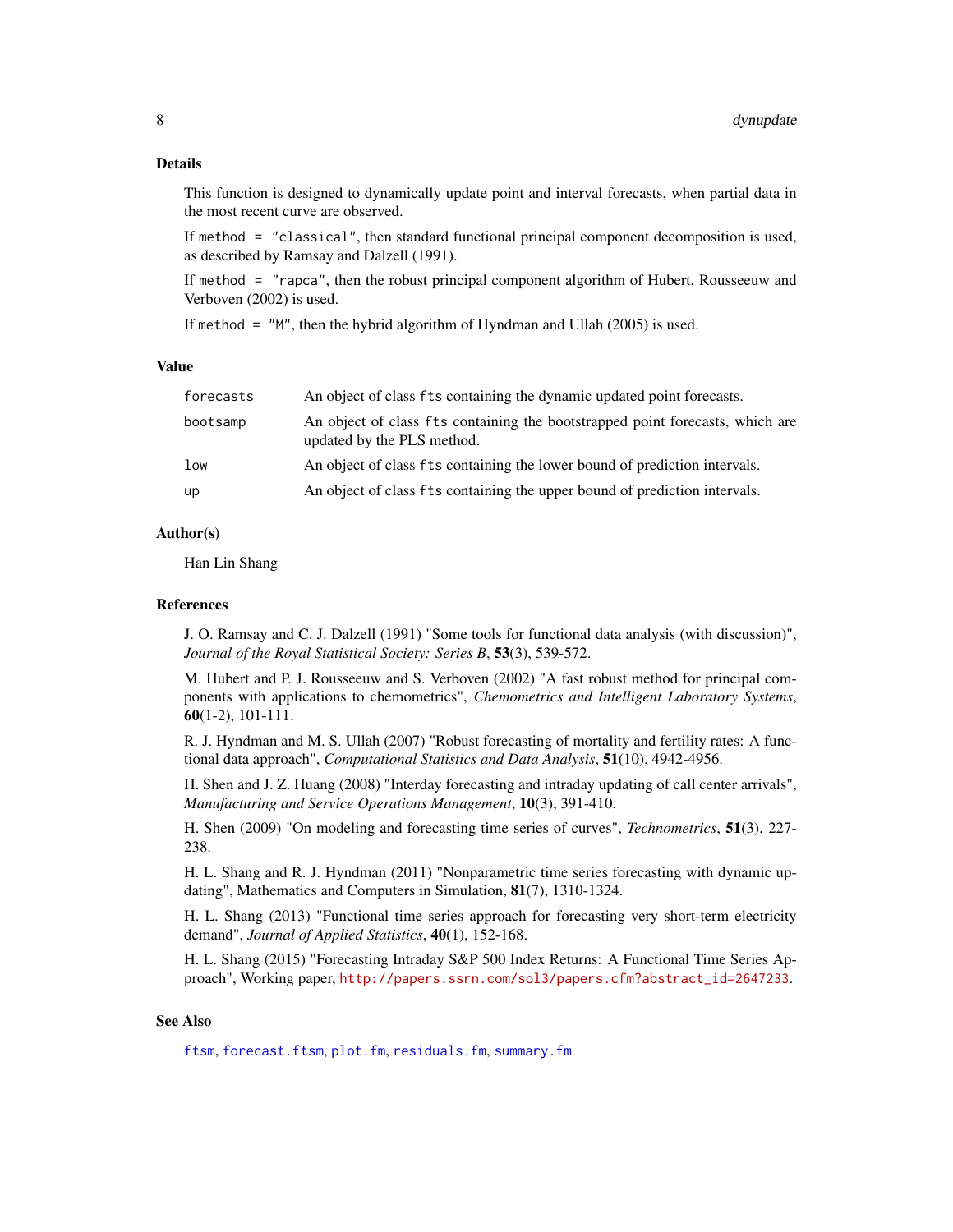#### <span id="page-8-0"></span>error 9

### Examples

```
# ElNino is an object of sliced functional time series, constructed from a univariate time series.
# When we observe some newly arrived information in the most recent time period, this function
# allows us to update the point and interval forecasts for the remaining time period.
dynupdate(data = ElNino, newdata = ElNino$y[1:4,57], holdoutdata = ElNino$y[5:12,57],
   method = "block", interval = FALSE)
```
error *Forecast error measure*

### Description

Computes the forecast error measure.

#### Usage

```
error(forecast, forecastbench, true, insampletrue, method = c("me", "mpe", "mae",
 "mse", "sse", "rmse", "mdae", "mdse", "mape", "mdape", "smape",
  "smdape", "rmspe", "rmdspe", "mrae", "mdrae", "gmrae",
   "relmae", "relmse", "mase", "mdase", "rmsse"), giveall = FALSE)
```
### Arguments

| forecast      | Out-of-sample forecasted values.                                 |
|---------------|------------------------------------------------------------------|
| forecastbench | Forecasted values using a benchmark method, such as random walk. |
| true          | Out-of-sample holdout values.                                    |
| insampletrue  | Insample values.                                                 |
| method        | Method of forecast error measure.                                |
| giveall       | If give all $=$ TRUE, all error measures are provided.           |

#### Details

### *Bias measure*:

If method = "me", the forecast error measure is mean error.

If method = "mpe", the forecast error measure is mean percentage error.

#### *Forecast accuracy error measure*:

```
If method = "mae", the forecast error measure is mean absolute error.
```
If method = "mse", the forecast error measure is mean square error.

If method = "sse", the forecast error measure is sum square error.

If method = "rmse", the forecast error measure is root mean square error.

If method = "mdae", the forecast error measure is median absolute error.

If method = "mape", the forecast error measure is mean absolute percentage error.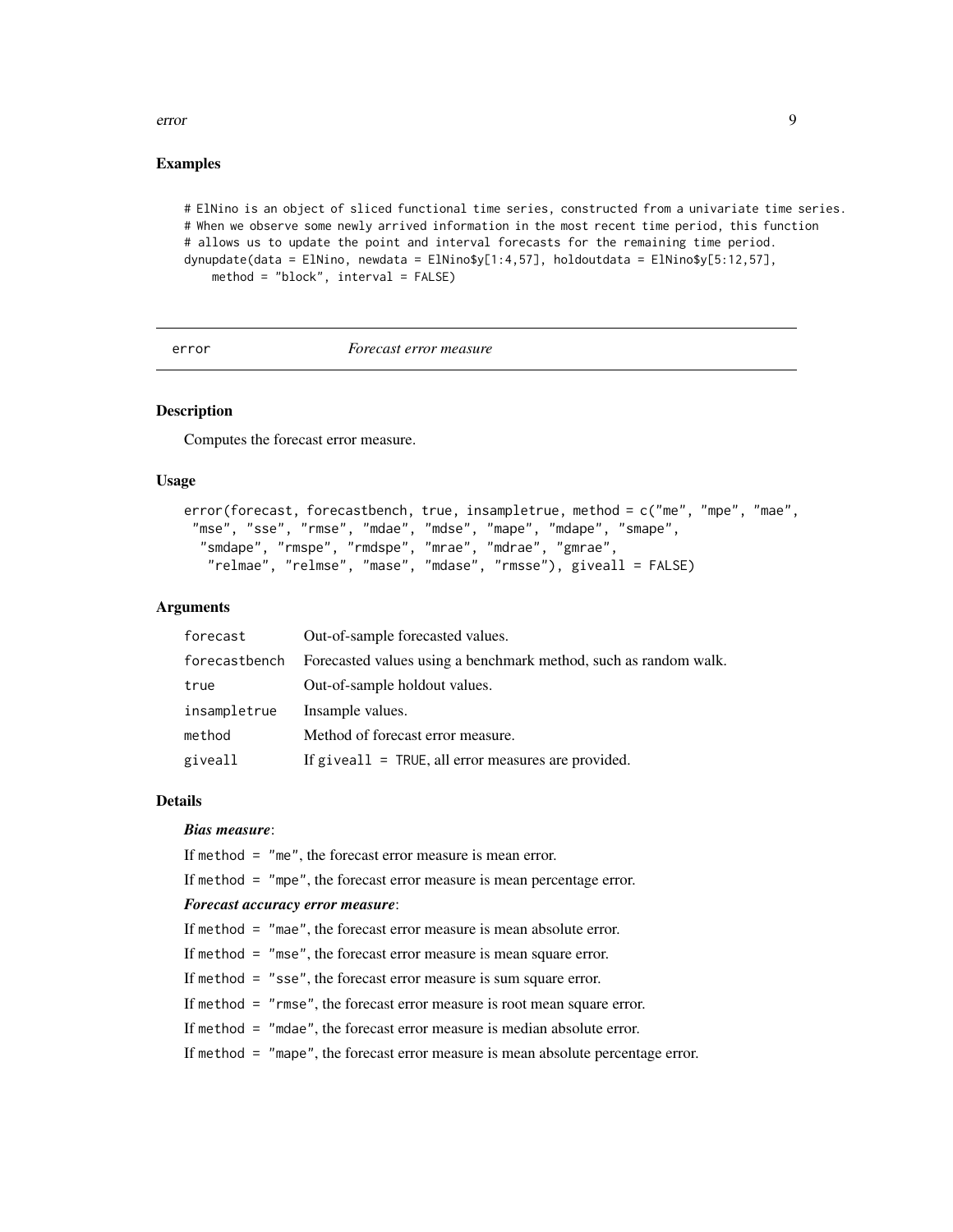```
If method = "mdape", the forecast error measure is median absolute percentage error.
If method = "rmspe", the forecast error measure is root mean square percentage error.
If method = "rmdspe", the forecast error measure is root median square percentage error.
Forecast accuracy symmetric error measure:
If method = "smape", the forecast error measure is symmetric mean absolute percentage error.
If method = "smdape", the forecast error measure is symmetric median absolute percentage error.
Forecast accuracy relative error measure:
If method = "mrae", the forecast error measure is mean relative absolute error.
If method = "mdrae", the forecast error measure is median relative absolute error.
If method = "gmrae", the forecast error measure is geometric mean relative absolute error.
If method = "relmae", the forecast error measure is relative mean absolute error.
If method = "relmse", the forecast error measure is relative mean square error.
Forecast accuracy scaled error measure:
If method = "mase", the forecast error measure is mean absolute scaled error.
If method = "mdase", the forecast error measure is median absolute scaled error.
```
If method = "rmsse", the forecast error measure is root mean square scaled error.

#### Value

A numeric value.

#### Author(s)

Han Lin Shang

#### References

P. A. Thompson (1990) "An MSE statistic for comparing forecast accuracy across series", *International Journal of Forecasting*, 6(2), 219-227.

C. Chatfield (1992) "A commentary on error measures", *International Journal of Forecasting*, 8(1), 100-102.

S. Makridakis (1993) "Accuracy measures: theoretical and practical concerns", *International Journal of Forecasting*, 9(4), 527-529.

R. J. Hyndman and A. Koehler (2006) "Another look at measures of forecast accuracy", *International Journal of Forecasting*, 22(3), 443-473.

#### Examples

```
# Forecast error measures can be categorized into three groups: (1) scale-dependent,
# (2) scale-independent but with possible zero denominator,
# (3) scale-independent with non-zero denominator.
error(forecast = 1:2, true = 3:4, method = "mae")error(forecast = 1:5, forecastbench = 6:10, true = 11:15, method = "mrae")error(forecast = 1:5, forecastbench = 6:10, true = 11:15, insampletrue = 16:20,given11 = TRUE)
```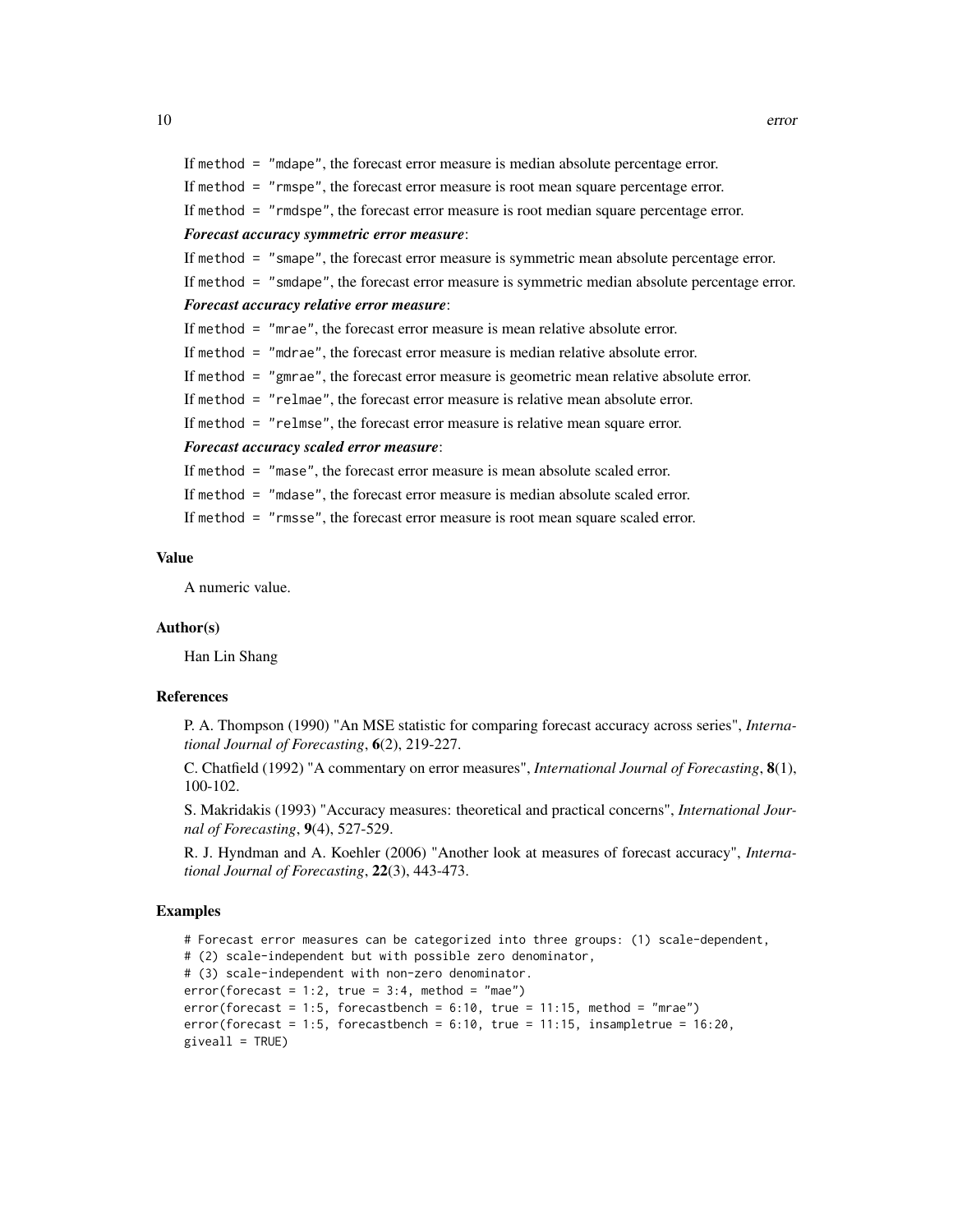<span id="page-10-0"></span>

Creates subsets of a fts object.

#### Usage

```
extract(data, direction = c("time", "x"), timeorder, xorder)
```
### Arguments

| data      | An object of fts.                          |
|-----------|--------------------------------------------|
| direction | In time direction or x variable direction? |
| timeorder | Indexes of time order.                     |
| xorder    | Indexes of x variable order.               |

### Value

When xorder is specified, it returns a fts object with same argument as data but with a subset of x variables.

When timeorder is specified, it returns a fts object with same argument as data but with a subset of time variables.

#### Author(s)

Han Lin Shang

#### Examples

```
# ElNino is an object of class sliced functional time series.
# This function truncates the data series rowwise or columnwise.
extract(data = ElNino, direction = "time", timeorder = 1980:2006) # Last 27 curves
extract(data = ElNino, direction = "x", xorder = 1:8) # First 8 x variables
```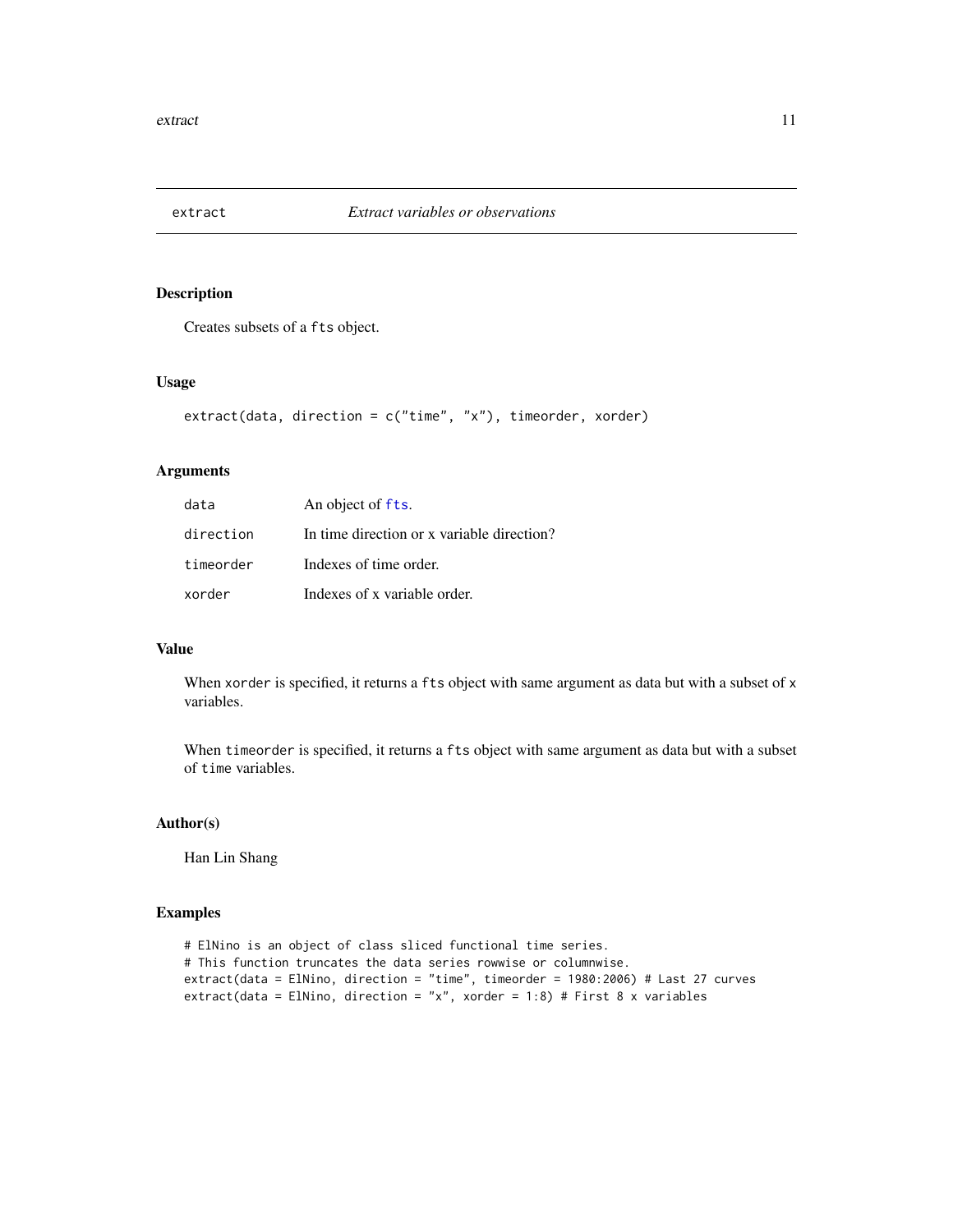<span id="page-11-1"></span><span id="page-11-0"></span>

The coefficients from the fitted object are forecasted using a multivariate time-series forecasting method. The forecast coefficients are then multiplied by the functional principal components to obtain a forecast curve.

### Usage

```
farforecast(object, h = 10, var_type = "const", level = 80, PI = FALSE)
```
### Arguments

| object   | An object of ftsm.                                                                         |
|----------|--------------------------------------------------------------------------------------------|
| h        | Forecast horizon.                                                                          |
| var_type | Type of multivariate time series forecasting method; see VAR for details.                  |
| level    | Nominal coverage probability of prediction error bands.                                    |
| PT       | When $PI = TRUE$ , a prediction interval will be given along with the point fore-<br>cast. |

#### Details

1. Decompose the smooth curves via a functional principal component analysis (FPCA).

2. Fit a multivariate time-series model to the principal component score matrix.

3. Forecast the principal component scores using the fitted multivariate time-series models. The order of VAR is selected optimally via an information criterion.

4. Multiply the forecast principal component scores by estimated principal components to obtain forecasts of  $f_{n+h}(x)$ .

5. Prediction intervals are constructed by taking quantiles of the one-step-ahead forecast errors.

#### Value

| point_fore | Point forecast                       |
|------------|--------------------------------------|
| PI lb      | Lower bound of a prediction interval |
| PI ub      | Upper bound of a prediction interval |

### Author(s)

Han Lin Shang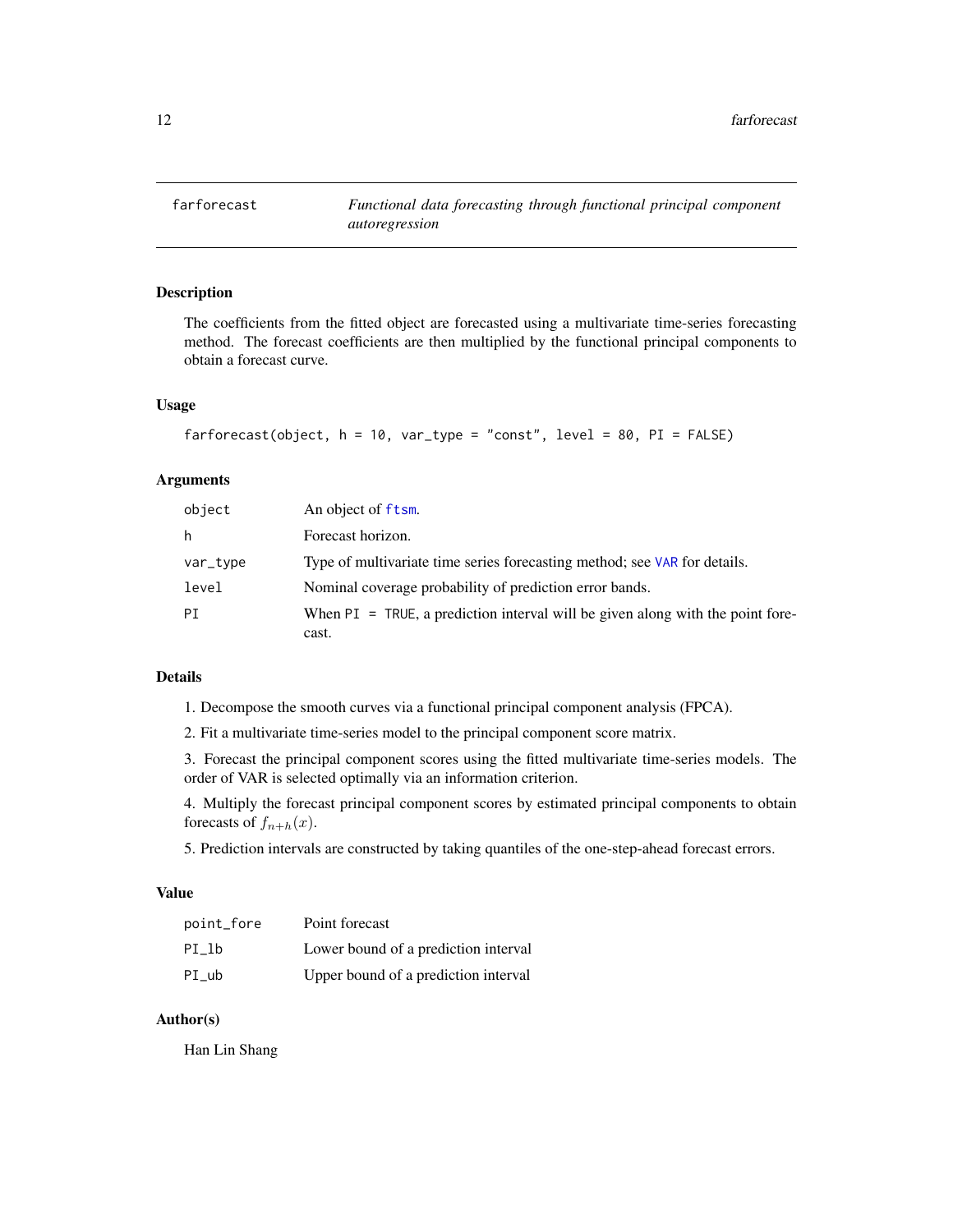#### <span id="page-12-0"></span>fbootstrap and the set of the set of the set of the set of the set of the set of the set of the set of the set of the set of the set of the set of the set of the set of the set of the set of the set of the set of the set o

#### References

A. Aue, D. D. Norinho and S. Hormann (2015) "On the prediction of stationary functional time series", *Journal of the American Statistical Association*, 110(509), 378-392.

J. Klepsch, C. Kl\"uppelberg and T. Wei (2016) "Prediction of functional ARMA processes with an application to traffic data", URL: <http://arxiv.org/abs/1603.02049>.

### See Also

[forecast.ftsm](#page-14-1), [forecastfplsr](#page-16-1)

### Examples

```
ElNino_subset = extract(data = ElNino, direction = "time",timeorder = 1967:2006)
ex_PI = farforecast(ftsm(y = ElNino_subset), PI = TRUE)
plot(extract(ex_PI$point_fore, direction = "time", 1), ylim = c(14, 31))
lines(extract(ex_PI$PI_lb, direction = "time", 1), lty = 2, col = 2)
lines(extract(ex_PI$PI_ub, direction = "time", 1), lty = 2, col = 2)
```
<span id="page-12-1"></span>fbootstrap *Bootstrap independent and identically distributed functional data*

#### Description

Computes bootstrap or smoothed bootstrap samples based on independent and identically distributed functional data.

#### Usage

```
fbootstrap(data, estad = func.mean, alpha = 0.05, nb = 200, suav = 0,
media.dist = FALSE, graph = FALSE, ...
```
#### Arguments

| data       | An object of class fds or fts.                                                                                         |
|------------|------------------------------------------------------------------------------------------------------------------------|
| estad      | Estimate function of interest. Default is to estimate the mean function. Other<br>options are func. mode or func. var. |
| alpha      | Significance level used in the smooth bootstrapping.                                                                   |
| nb         | Number of bootstrap samples.                                                                                           |
| suav       | Smoothing parameter.                                                                                                   |
| media.dist | Estimate mean function.                                                                                                |
| graph      | Graphical output.                                                                                                      |
| $\ddots$   | Other arguments.                                                                                                       |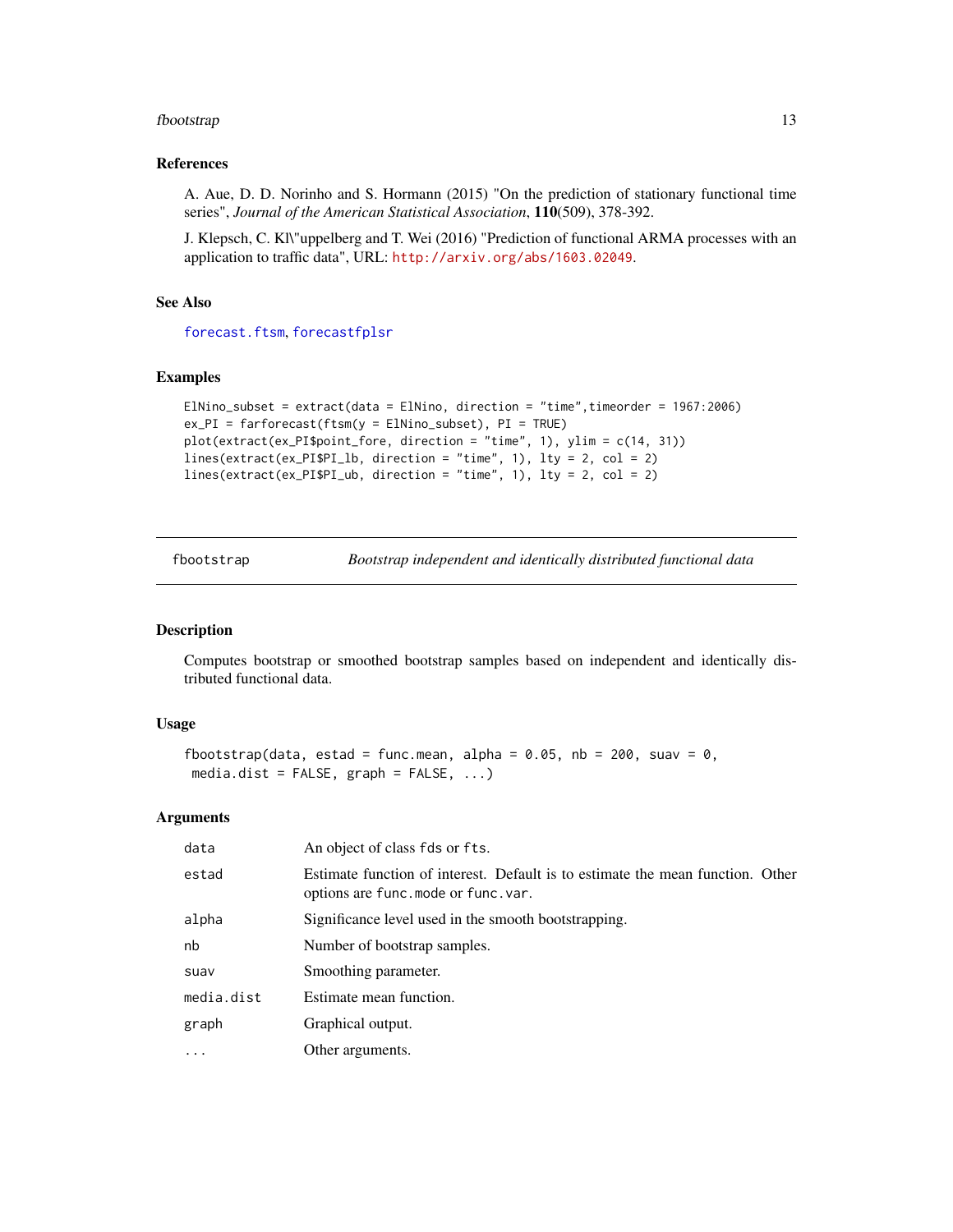#### <span id="page-13-0"></span>14 fbootstrap

#### Value

A list containing the following components is returned.

| estimate  | Estimate function.                 |
|-----------|------------------------------------|
| max.dist  | Max distance of bootstrap samples. |
| rep.dist  | Distances of bootstrap samples.    |
| resamples | Bootstrap samples.                 |
| center    | Functional mean.                   |

### Author(s)

Han Lin Shang

#### References

A. Cuevas and M. Febrero and R. Fraiman (2006), "On the use of the bootstrap for estimating functions with functional data", *Computational Statistics and Data Analysis*, 51(2), 1063-1074.

A. Cuevas and M. Febrero and R. Fraiman (2007), "Robust estimation and classification for functional data via projection-based depth notions", *Computational Statistics*, 22(3), 481-496.

M. Febrero and P. Galeano and W. Gonzalez-Manteiga (2007) "A functional analysis of NOx levels: location and scale estimation and outlier detection", *Computational Statistics*, 22(3), 411-427.

M. Febrero and P. Galeano and W. Gonzalez-Manteiga (2008) "Outlier detection in functional data by depth measures, with application to identify abnormal NOx levels", *Environmetrics*, 19(4), 331- 345.

M. Febrero and P. Galeano and W. Gonzalez-Manteiga (2010) "Measures of influence for the functional linear model with scalar response", *Journal of Multivariate Analysis*, 101(2), 327-339.

J. A. Cuesta-Albertos and A. Nieto-Reyes (2010) "Functional classification and the random Tukey depth. Practical issues", Combining Soft Computing and Statistical Methods in Data Analysis, Advances in Intelligent and Soft Computing, Volume 77, 123-130.

D. Gervini (2012) "Outlier detection and trimmed estimation in general functional spaces", *Statistica Sinica*, 22(4), 1639-1660.

H. L. Shang (2015) "Re-sampling techniques for estimating the distribution of descriptive statistics of functional data", *Communication in Statistics–Simulation and Computation*, 44(3), 614-635.

### See Also

[pcscorebootstrapdata](#page-34-1)

#### Examples

```
# Bootstrapping the distribution of a summary statistics of functional data.
fbootstrap(data = ElNino)
```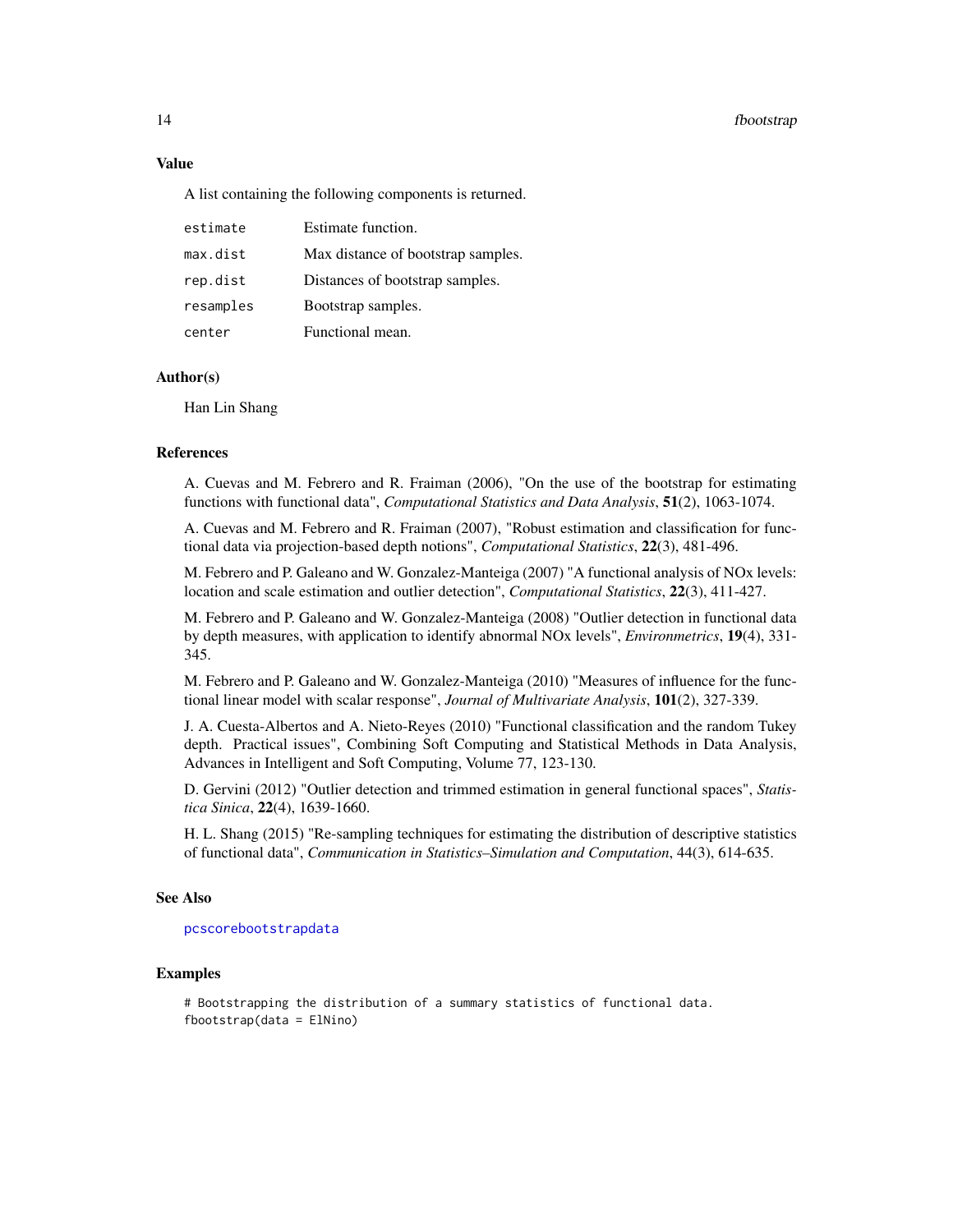<span id="page-14-1"></span><span id="page-14-0"></span>The coefficients from the fitted object are forecasted using either an ARIMA model (method = "arima"), an AR model (method = "ar"), an exponential smoothing method (method = "ets"), a linear exponential smoothing method allowing missing values (method = "ets.na"), or a random walk with drift model (method = "rwdrift"). The forecast coefficients are then multiplied by the principal components to obtain a forecast curve.

### Usage

```
## S3 method for class 'ftsm'
forecast(object, h = 10, method = c("ets", "arima", "ar", "ets.na",
 "rwdrift", "rw", "struct", "arfima"), level = 80, jumpchoice = c("fit",
  "actual"), pimethod = c("parametric", "nonparametric"), B = 100,usedata = nrow(object$coeff), adjust = TRUE, model = NULL,
   damped = NULL, stationary = FALSE, ...)
```
### **Arguments**

| object     | Output from ftsm.                                                                                                                                                                                                                                                                           |
|------------|---------------------------------------------------------------------------------------------------------------------------------------------------------------------------------------------------------------------------------------------------------------------------------------------|
| h          | Forecast horizon.                                                                                                                                                                                                                                                                           |
| method     | Univariate time series forecasting methods. Current possibilities are "ets", "arima",<br>"ets.na", "rwdrift" and "rw".                                                                                                                                                                      |
| level      | Coverage probability of prediction intervals.                                                                                                                                                                                                                                               |
| jumpchoice | Jump-off point for forecasts. Possibilities are "actual" and "fit". If "actual", the<br>forecasts are bias-adjusted by the difference between the fit and the last year of<br>observed data. Otherwise, no adjustment is used. See Booth et al. (2006) for the<br>detail on jump-off point. |
| pimethod   | Indicates if parametric method is used to construct prediction intervals.                                                                                                                                                                                                                   |
| B          | Number of bootstrap samples.                                                                                                                                                                                                                                                                |
| usedata    | Number of time periods to use in forecasts. Default is to use all.                                                                                                                                                                                                                          |
| adjust     | If adjust $=$ TRUE, adjusts the variance so that the one-step forecast variance<br>matches the empirical one-step forecast variance.                                                                                                                                                        |
| model      | If the ets method is used, model allows a model specification to be passed to<br>$ets()$ .                                                                                                                                                                                                  |
| damped     | If the ets method is used, damped allows the damping specification to be passed<br>to $ets()$ .                                                                                                                                                                                             |
| stationary | If stationary = TRUE, method is set to method = "ar" and only stationary<br>AR models are used.                                                                                                                                                                                             |
| $\cdots$   | Other arguments passed to forecast routine.                                                                                                                                                                                                                                                 |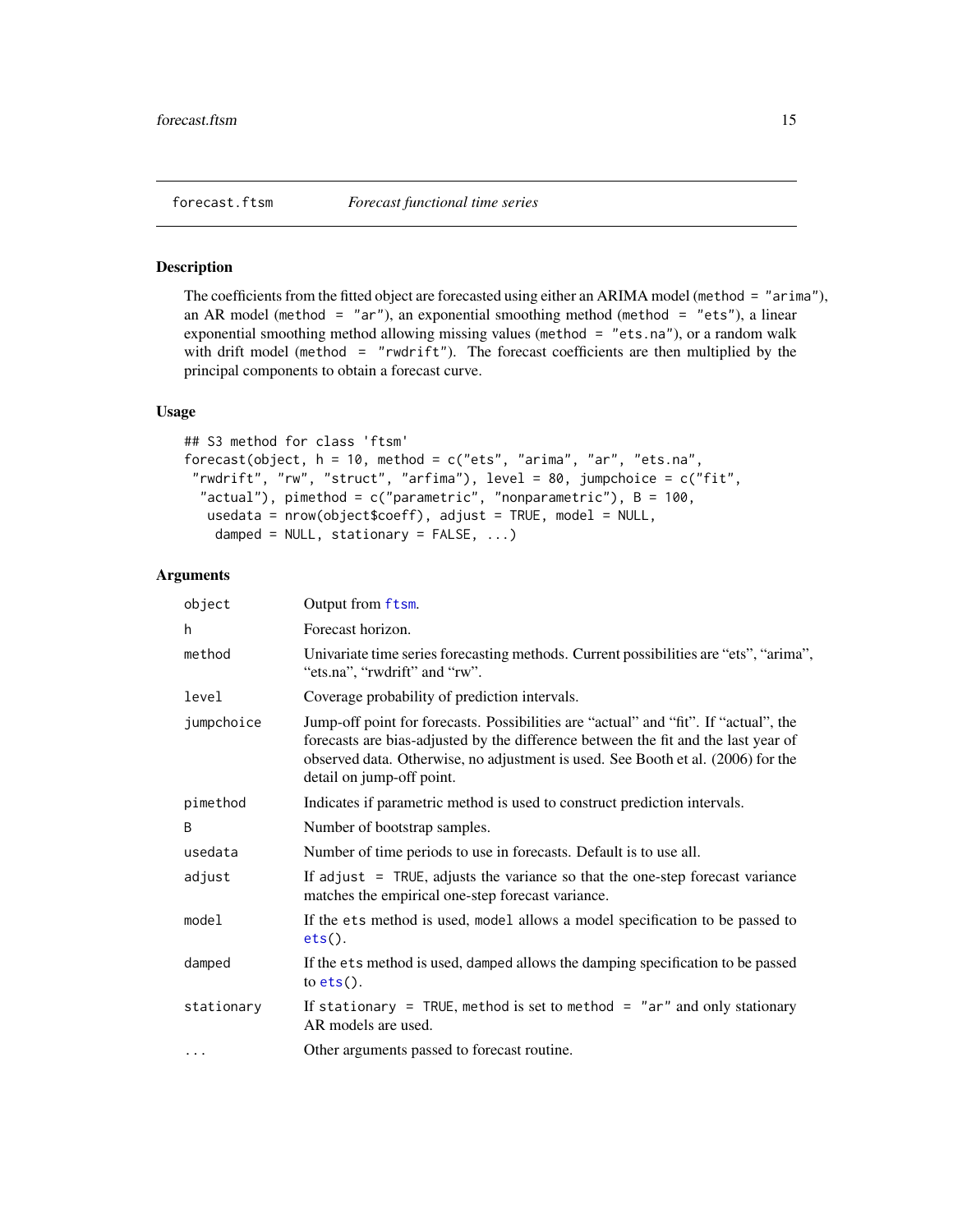#### Details

- 1. Obtain a smooth curve  $f_t(x)$  for each t using a nonparametric smoothing technique.
- 2. Decompose the smooth curves via a functional principal component analysis.
- 3. Fit a univariate time series model to each of the principal component scores.
- 4. Forecast the principal component scores using the fitted time series models.

5. Multiply the forecast principal component scores by fixed principal components to obtain forecasts of  $f_{n+h}(x)$ .

6. The estimated variances of the error terms (smoothing error and model residual error) are used to compute prediction intervals for the forecasts.

#### Value

List with the following components:

| mean        | An object of class fts containing point forecasts.                                                                                                                                             |
|-------------|------------------------------------------------------------------------------------------------------------------------------------------------------------------------------------------------|
| lower       | An object of class fts containing lower bound for prediction intervals.                                                                                                                        |
| upper       | An object of class fts containing upper bound for prediction intervals.                                                                                                                        |
| fitted      | An object of class fts of one-step-ahead forecasts for historical data.                                                                                                                        |
| error       | An object of class fts of one-step-ahead errors for historical data.                                                                                                                           |
| coeff       | List of objects of type forecast containing the coefficients and their forecasts.                                                                                                              |
| coeff.error | One-step-ahead forecast errors for each of the coefficients.                                                                                                                                   |
| var         | List containing the various components of variance: model, error, mean, total<br>and coeff.                                                                                                    |
| model       | Fitted ftsm model.                                                                                                                                                                             |
| bootsamp    | An array of $dimension = c(p, B, h)$ containing the bootstrapped point fore-<br>casts. $p$ is the number of variables. $B$ is the number of bootstrap samples. $h$ is<br>the forecast horizon. |

#### Author(s)

Rob J Hyndman

#### References

H. Booth and R. J. Hyndman and L. Tickle and P. D. Jong (2006) "Lee-Carter mortality forecasting: A multi-country comparison of variants and extensions", *Demographic Research*, 15, 289-310.

B. Erbas and R. J. Hyndman and D. M. Gertig (2007) "Forecasting age-specific breast cancer mortality using functional data model", *Statistics in Medicine*, 26(2), 458-470.

R. J. Hyndman and M. S. Ullah (2007) "Robust forecasting of mortality and fertility rates: A functional data approach", *Computational Statistics and Data Analysis*, 51(10), 4942-4956.

R. J. Hyndman and H. Booth (2008) "Stochastic population forecasts using functional data models for mortality, fertility and migration", *International Journal of Forecasting*, 24(3), 323-342.

R. J. Hyndman and H. L. Shang (2009) "Forecasting functional time series" (with discussion), *Journal of the Korean Statistical Society*, 38(3), 199-221.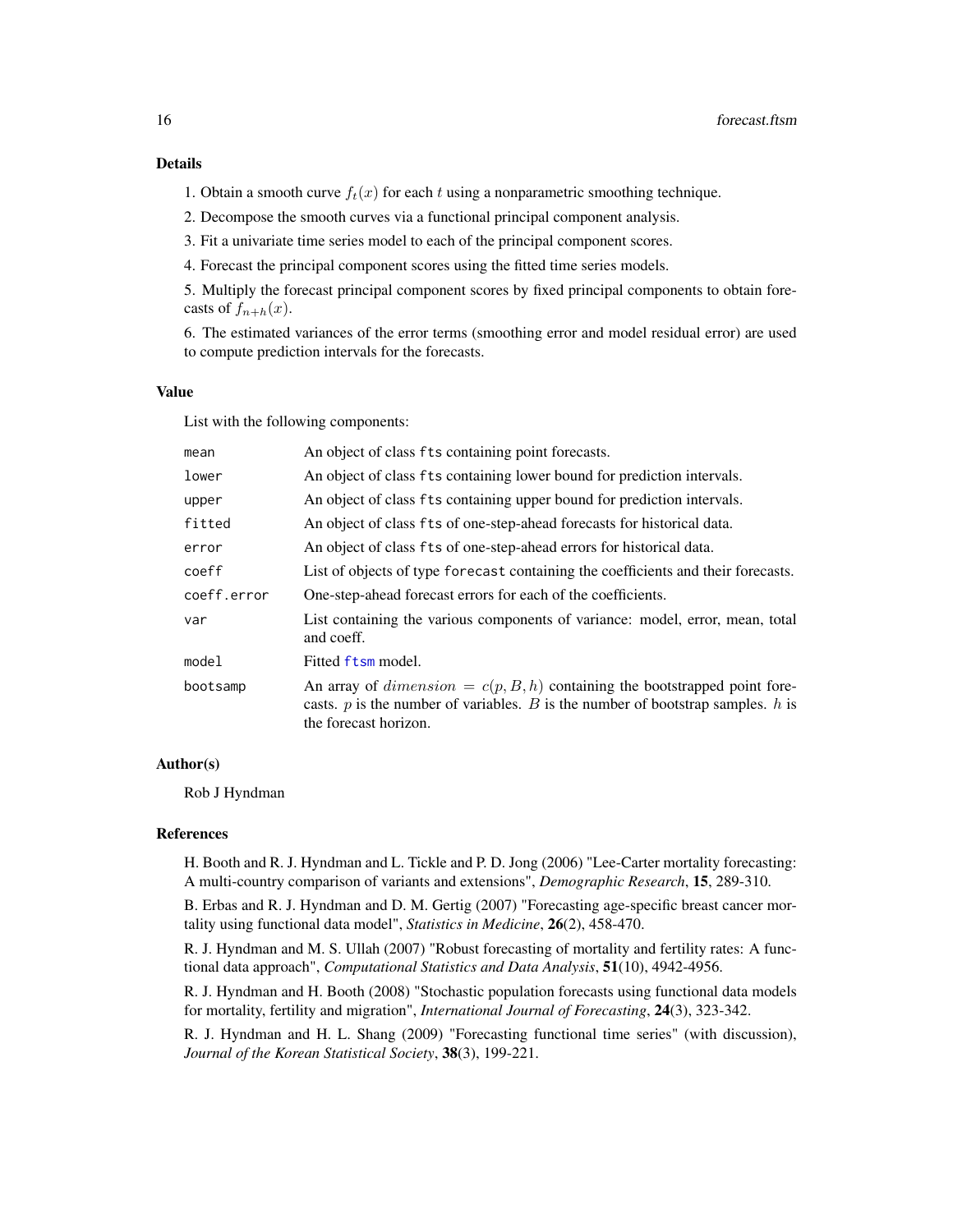#### <span id="page-16-0"></span>forecastfplsr 17

H. L. Shang (2012) "Functional time series approach for forecasting very short-term electricity demand", *Journal of Applied Statistics*, 40(1), 152-168.

H. L. Shang (2013) "ftsa: An R package for analyzing functional time series", *The R Journal*, 5(1), 64-72.

H. L. Shang, A. Wisniowski, J. Bijak, P. W. F. Smith and J. Raymer (2014) "Bayesian functional models for population forecasting", in M. Marsili and G. Capacci (eds), Proceedings of the Sixth Eurostat/UNECE Work Session on Demographic Projections, Istituto nazionale di statistica, Rome, pp. 313-325.

H. L. Shang (2015) "Selection of the optimal Box-Cox transformation parameter for modelling and forecasting age-specific fertility", *Journal of Population Research*, 32(1), 69-79.

H. L. Shang (2015) "Forecast accuracy comparison of age-specific mortality and life expectancy: Statistical tests of the results", *Population Studies*, 69(3), 317-335.

H. L. Shang, P. W. F. Smith, J. Bijak, A. Wisniowski (2015) "A multilevel functional data method for forecasting population, with an application to the United Kingdom, *International Journal of Forecasting*, forthcoming.

#### See Also

[ftsm](#page-21-1), [forecastfplsr](#page-16-1), [plot.ftsf](#page-39-1), [plot.fm](#page-36-1), [residuals.fm](#page-45-1), [summary.fm](#page-49-1)

#### Examples

```
# ElNino is an object of class sliced functional time series.
# Via functional principal component decomposition, the dynamic was captured
# by a few principal components and principal component scores.
# By using an exponential smoothing method,
# the principal component scores are forecasted.
# The forecasted curves are constructed by forecasted principal components
# times fixed principal components plus the mean function.
forecast(object = ftsm(ElNino), h = 10, method = "ets")
forecast(object = ftsm(ElNino, weight = TRUE))
```
<span id="page-16-1"></span>forecastfplsr *Forecast functional time series*

#### Description

The decentralized response is forecasted by multiplying the estimated regression coefficient with the new decentralized predictor

#### Usage

```
forecastfplsr(object, components = 2, h = 20)
```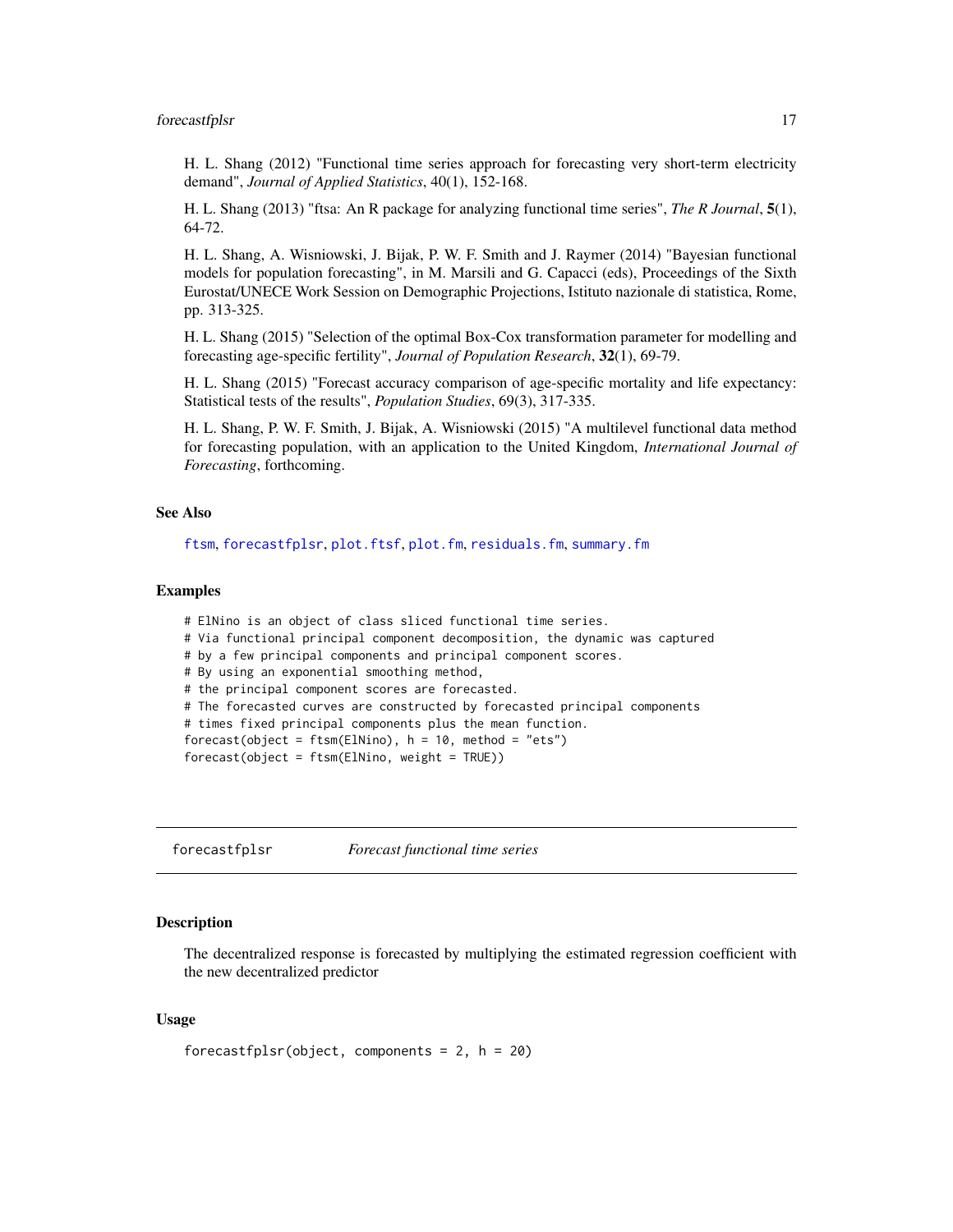#### <span id="page-17-0"></span>Arguments

| object     | An object of class fts.       |
|------------|-------------------------------|
| components | Number of optimal components. |
| h          | Forecast horizon.             |

### Value

A [fts](#page-0-0) class object, containing forecasts of responses.

#### Author(s)

Han Lin Shang

### References

R. J. Hyndman and H. L. Shang (2009) "Forecasting functional time series" (with discussion), *Journal of the Korean Statistical Society*, 38(3), 199-221.

### See Also

[forecast.ftsm](#page-14-1), [ftsm](#page-21-1), [plot.fm](#page-36-1), [plot.ftsf](#page-39-1), [residuals.fm](#page-45-1), [summary.fm](#page-49-1)

### Examples

# A set of functions are decomposed by functional partial least squares decomposition. # By forecasting univariate partial least squares scores, the forecasted curves are # obtained by multiplying the forecasted scores by fixed functional partial least # squares function plus fixed mean function. forecastfplsr(object = Australiasmoothfertility,  $h = 5$ )

<span id="page-17-1"></span>fplsr *Functional partial least squares regression*

#### Description

Fits a functional partial least squares (PLSR) model using nonlinear partial least squares (NIPALS) algorithm or simple partial least squares (SIMPLS) algorithm.

### Usage

```
fplsr(data, order = 6, type = c("simpls", "nipals"), unit. weights =TRUE, weight = FALSE, beta = 0.1, interval = FALSE, method =
 c("delta", "boota"), alpha = 0.05, B = 100, adjust = FALSE,backh = 10)
```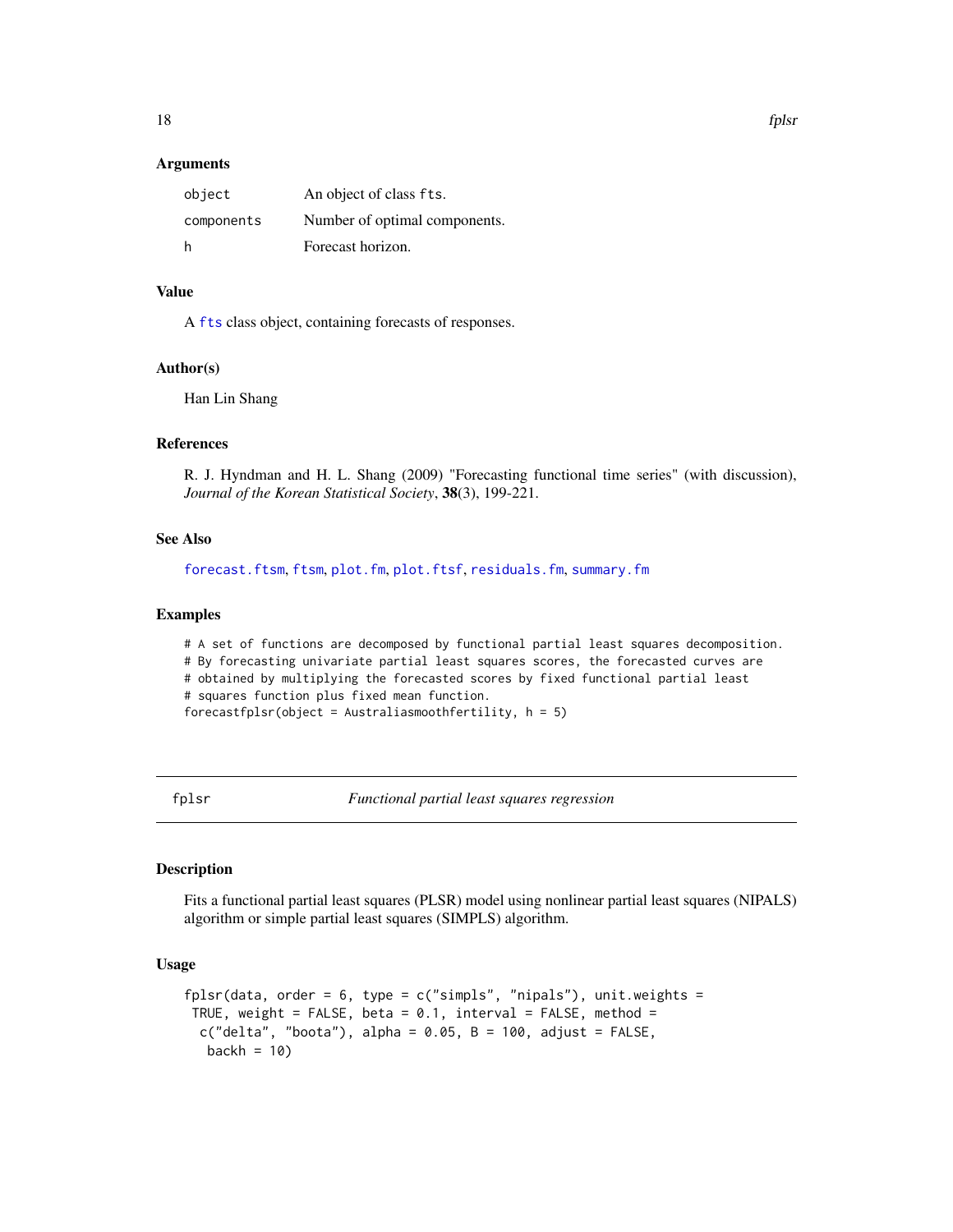#### <span id="page-18-0"></span>fplsr 19

#### **Arguments**

| data         | An object of class fts.                                                                                                                                                  |
|--------------|--------------------------------------------------------------------------------------------------------------------------------------------------------------------------|
| order        | Number of principal components to fit.                                                                                                                                   |
| type         | When type = "nipals", uses the NIPALS algorithm; when type = "simpls",<br>uses the SIMPLS algorithm.                                                                     |
| unit.weights | Constrains predictor loading weights to have unit norm.                                                                                                                  |
| weight       | When we ight $=$ TRUE, a set of geometrically decaying weights is applied to the<br>decentralized data.                                                                  |
| beta         | When weight $=$ TRUE, the speed of geometric decay is governed by a weight<br>parameter.                                                                                 |
| interval     | When interval = TRUE, produces distributional forecasts.                                                                                                                 |
| method       | Method used for computing prediction intervals.                                                                                                                          |
| alpha        | 1-alpha gives the nominal coverage probability.                                                                                                                          |
| B            | Number of replications.                                                                                                                                                  |
| adjust       | When $adjust = TRUE$ , an adjustment is performed.                                                                                                                       |
| backh        | When adjust = TRUE, an adjustment is performed by evaluating the difference<br>between predicted and actual values in a testing set. backh specifies the testing<br>set. |

#### Details

#### *Point forecasts:*

The NIPALS function implements the orthogonal scores algorithm, as described in Martens and Naes (1989). This is one of the two classical PLSR algorthms, the other is the simple partial least squares regression in DeJong (1993). The difference between these two approaches is that the NIPALS deflates the original predictors and responses, while the SIMPLS deflates the covariance matrix of original predictors and responses. Thus, SIMPLS is more computationally efficient than NIPALS.

In a functional data set, the functional PLSR can be performed by setting the functional responses to be 1 lag ahead of the functional predictors. This idea has been adopted from the Autoregressive Hilbertian processes of order 1 (ARH(1)) of Bosq (2000).

### *Distributional forecasts:*

#### *Parametric method:*

Influenced by the works of Denham (1997) and Phatak et al. (1993), one way of constructing prediction intervals in the PLSR is via a local linearization method (also known as the Delta method). It can be easily understood as the first two terms in a Taylor series expansion. The variance of coefficient estimators can be approximated, from which an analytic-formula based prediction intervals are constructed.

*Nonparametric method:*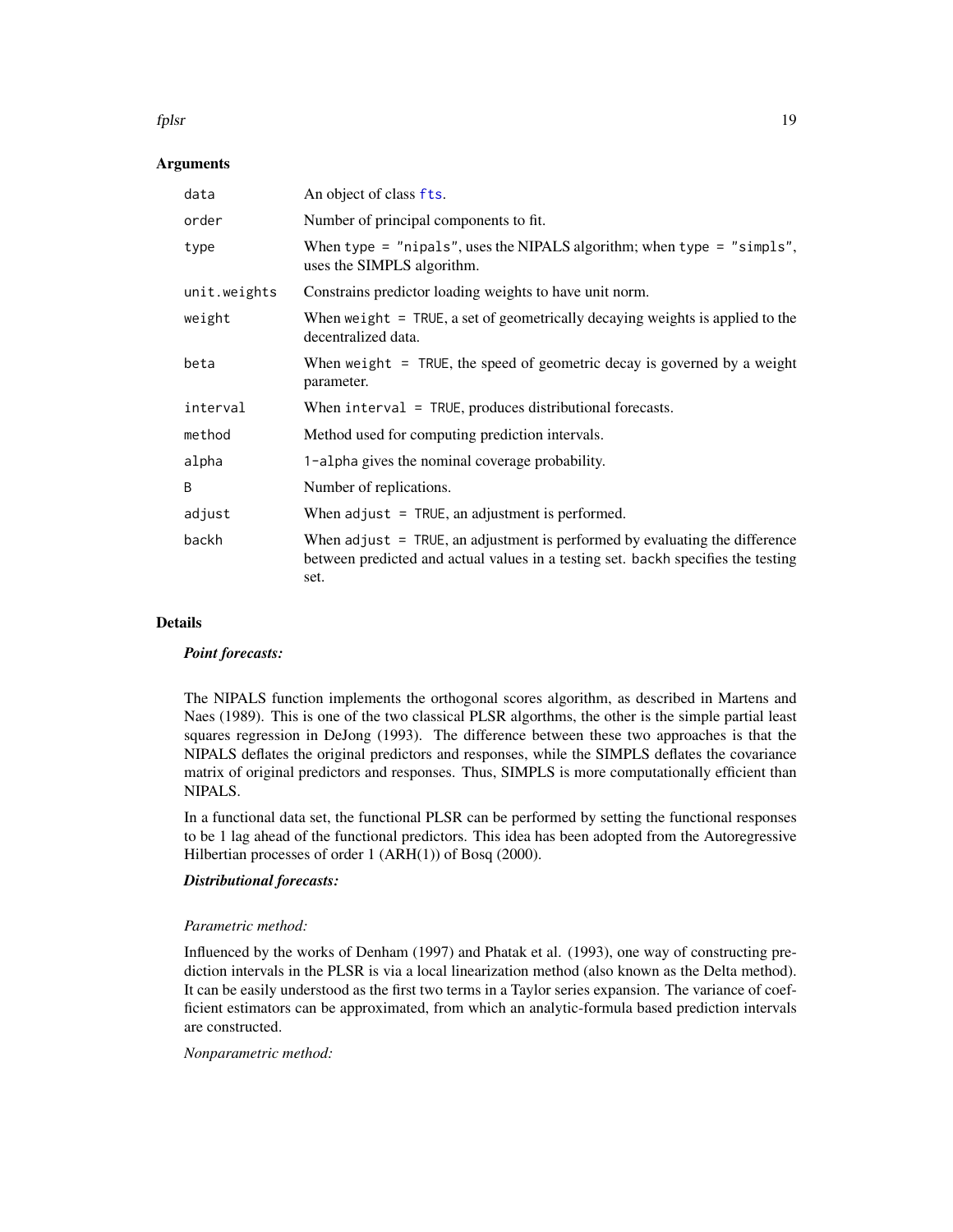After discretizing and decentralizing functional data  $f_t(x)$  and  $g_s(y)$ , a PLSR model with K latent components is built. Then, the fit residuals  $o_s(y_i)$  between  $g_s(y_i)$  and  $\hat{g}_s(y_i)$  are calculated as

$$
o_s(y_i) = g_s(y_i) - \hat{g}_s(y_i), i = 1, ..., p.
$$

The next step is to generate B bootstrap samples  $o_s^b(y_i)$  by randomly sampling with replacement from  $[o_1(y_i), ..., o_n(y_i)]$ . Adding bootstrapped residuals to the original response variables in order to generate new bootstrap responses,

$$
g_s^b(y_i) = g_s(y_i) + o_s^b(y_i).
$$

Then, the PLSR models are constructed using the centered and discretized predictors and bootstrapped responses to obtain the boostrapped regression coefficients and point forecasts, from which the empirical prediction intervals and kernel density plots are constructed.

#### Value

A list containing the following components is returned.

| B          | $(p \times m)$ matrix containing the regression coefficients. p is the number of vari-<br>ables in the predictors and $m$ is the number of variables in the responses. |
|------------|------------------------------------------------------------------------------------------------------------------------------------------------------------------------|
| P          | $(p \times order)$ matrix containing the predictor loadings.                                                                                                           |
| Q          | $(m \times order)$ matrix containing the response loadings.                                                                                                            |
| Τ          | $(ncol(data\$ y)-1) x order matrix containing the predictor scores.                                                                                                    |
| R          | $(p \times order)$ matrix containing the weights used to construct the latent compo-<br>nents of predictors.                                                           |
| Yscores    | $(ncol(data\$ y) - 1) x order matrix containing the response scores.                                                                                                   |
| projection | $(p \times order)$ projection matrix used to convert predictors to predictor scores.                                                                                   |
| meanX      | An object of class fts containing the column means of predictors.                                                                                                      |
| meanY      | An object of class fts containing the column means of responses.                                                                                                       |
| Ypred      | An object of class fts containing the 1-step-ahead predicted values of the re-<br>sponses.                                                                             |
| fitted     | An object of class fts containing the fitted values.                                                                                                                   |
| residuals  | An object of class fts containing the regression residuals.                                                                                                            |
| Xvar       | A vector with the amount of predictor variance explained by each number of<br>component.                                                                               |
| Xtotvar    | Total variance in predictors.                                                                                                                                          |
| weight     | When weight $=$ TRUE, a set of geometrically decaying weights is given. When<br>weight = $FALSE$ , weights are all equal 1.                                            |
| x1         | Time period of a fts object, which can be obtained from colnames (data\$y).                                                                                            |
| y1         | Variables of a fts object, which can be obtained from data\$x.                                                                                                         |
| ypred      | Returns the original functional predictors.                                                                                                                            |
| У          | Returns the original functional responses.                                                                                                                             |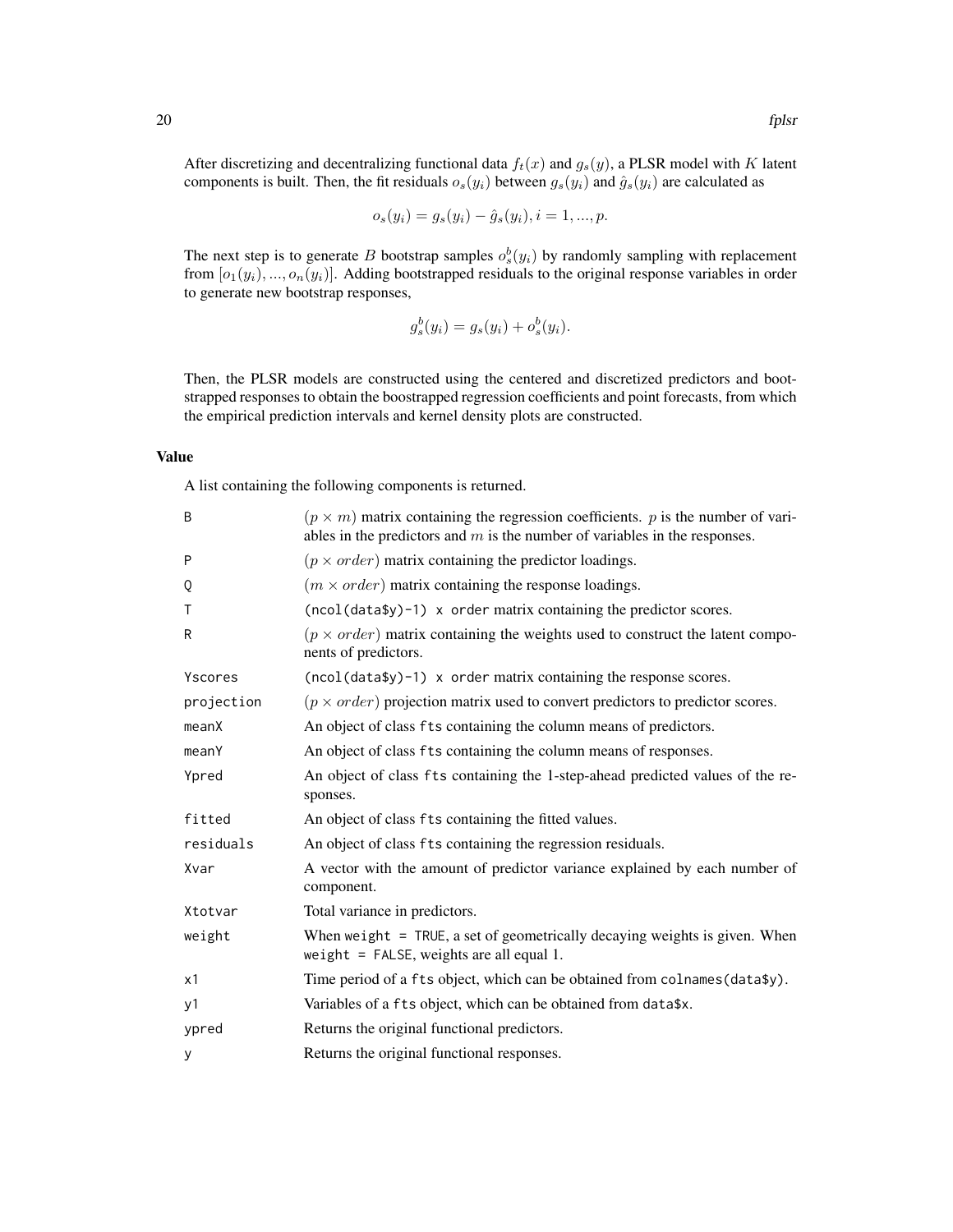fplsr 21

| bootsamp    | Bootstrapped point forecasts.                                          |
|-------------|------------------------------------------------------------------------|
| 1b          | Lower bound of prediction intervals.                                   |
| ub          | Upper bound of prediction intervals.                                   |
| lbadj       | Adjusted lower bound of prediction intervals.                          |
| ubadj       | Adjusted upper bound of prediction intervals.                          |
| lbadjfactor | Adjusted lower bound factor, which lies generally between 0.9 and 1.1. |
| ubadjfactor | Adjusted upper bound factor, which lies generally between 0.9 and 1.1. |

### Author(s)

Han Lin Shang

#### References

S. Wold and A. Ruhe and H. Wold and W. J. Dunn (1984) "The collinearity problem in linear regression. The partial least squares (PLS) approach to generalized inverses", *SIAM Journal of Scientific and Statistical Computing*, 5(3), 735-743.

S. de Jong (1993) "SIMPLS: an alternative approach to partial least square regression", *Chemometrics and Intelligent Laboratory Systems*, 18(3), 251-263.

C J. F. Ter Braak and S. de Jong (1993) "The objective function of partial least squares regression", *Journal of Chemometrics*, 12(1), 41-54.

B. Dayal and J. MacGregor (1997) "Recursive exponentially weighted PLS and its applications to adaptive control and prediction", *Journal of Process Control*, 7(3), 169-179.

B. D. Marx (1996) "Iteratively reweighted partial least squares estimation for generalized linear regression", *Technometrics*, 38(4), 374-381.

L. Xu and J-H. Jiang and W-Q. Lin and Y-P. Zhou and H-L. Wu and G-L. Shen and R-Q. Yu (2007) "Optimized sample-weighted partial least squares", *Talanta*, 71(2), 561-566.

A. Phatak and P. Reilly and A. Penlidis (1993) "An approach to interval estimation in partial least squares regression", *Analytica Chimica Acta*, 277(2), 495-501.

M. Denham (1997) "Prediction intervals in partial least squares", *Journal of Chemometrics*, 11(1), 39-52.

D. Bosq (2000) *Linear processes in function spaces*, New York: Springer.

N. Faber (2002) "Uncertainty estimation for multivariate regression coefficients", *Chemometrics and Intelligent Laboratory Systems*, 64(2), 169-179.

J. A. Fernandez Pierna and L. Jin and F. Wahl and N. M. Faber and D. L. Massart (2003) "Estimation of partial least squares regression prediction uncertainty when the reference values carry a sizeable measurement error", *Chemometrics and Intelligent Laboratory Systems*, 65(2), 281-291.

P. T. Reiss and R. T. Ogden (2007), "Functional principal component regression and functional partial least squares", *Journal of the American Statistical Association*, 102(479), 984-996.

A. Delaigle and P. Hall (2012), "Methodology and theory for partial least squares applied to functional data", *Annals of Statistics*, 40(1), 322-352.

C. Preda, G. Saporta (2005) "PLS regression on a stochastic process", *Computational Statistics and Data Analysis*, 48(1), 149-158.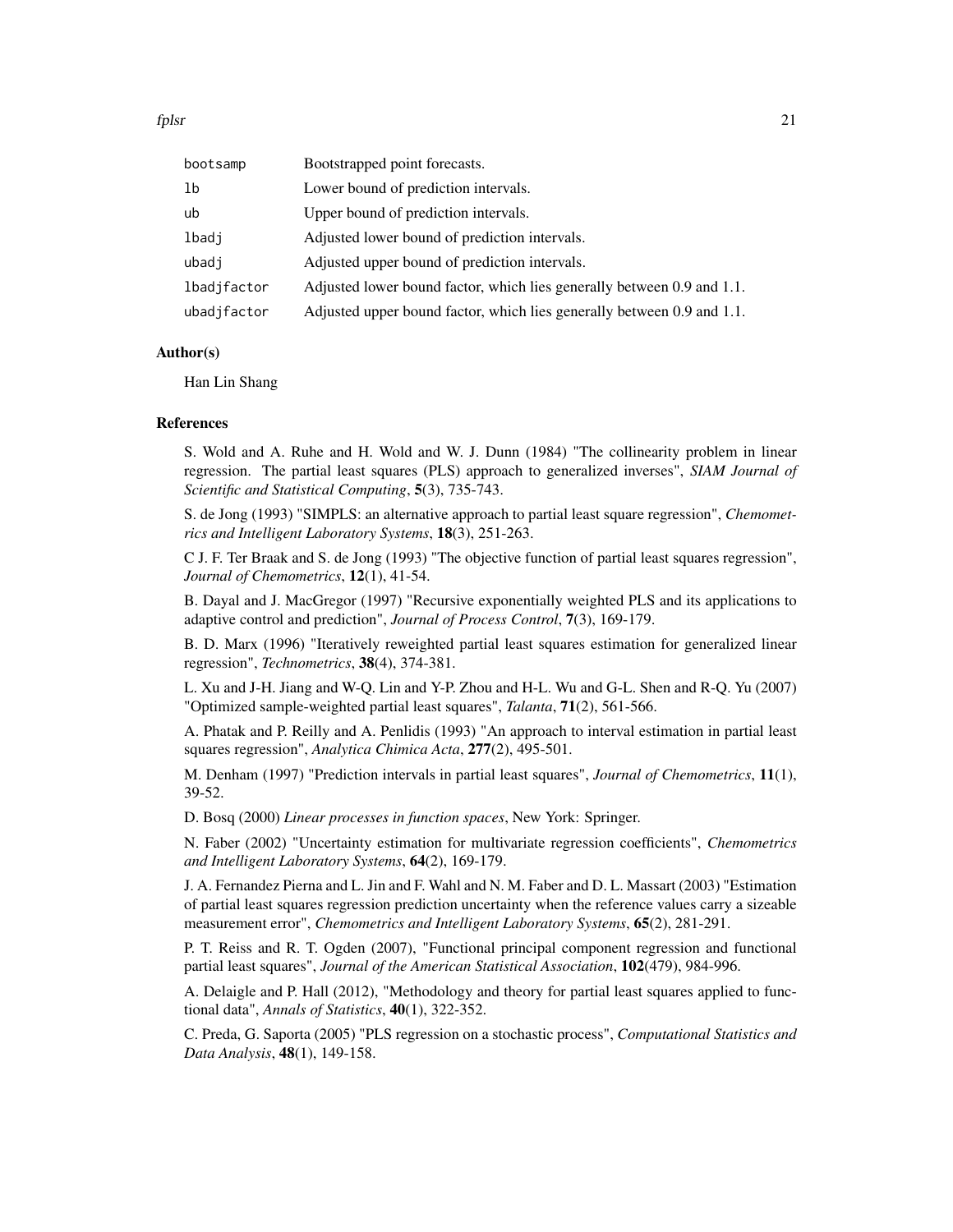<span id="page-21-0"></span>22 ftsm  $\frac{1}{2}$  ftsm  $\frac{1}{2}$  ftsm  $\frac{1}{2}$  ftsm  $\frac{1}{2}$  ftsm  $\frac{1}{2}$  ftsm  $\frac{1}{2}$  ftsm  $\frac{1}{2}$  ftsm  $\frac{1}{2}$  ftsm  $\frac{1}{2}$  ftsm  $\frac{1}{2}$  ftsm  $\frac{1}{2}$  ftsm  $\frac{1}{2}$  ftsm  $\frac{1}{2}$  ftsm  $\frac{1}{2}$  ftsm  $\frac$ 

C. Preda, G. Saporta, C. Leveder (2007) "PLS classification of functional data", *Computational Statistics*, 22, 223-235.

#### See Also

[ftsm](#page-21-1), [forecast.ftsm](#page-14-1), [plot.fm](#page-36-1), [summary.fm](#page-49-1), [residuals.fm](#page-45-1), [plot.fmres](#page-38-1)

#### Examples

```
# When weight = FALSE, all observations are assigned equally.
# When weight = TRUE, all observations are assigned geometrically decaying weights.
fplsr(ElNino, order = 6, type = "nipals")
fplsr(data = E1Nino, order = 6)fplsr(data = E1Nino, weight = TRUE)fplsr(data = ElNino, unit.weights = FALSE)
fplsr(data = ElNino, unit.weights = FALSE, weight = TRUE)
# The prediction intervals are calculated numerically.
fplsr(data = ElNino, interval = TRUE, method = "delta")# The prediction intervals are calculated by bootstrap method.
fplsr(data = ElNino, interval = TRUE, method = "boota")
```
<span id="page-21-1"></span>ftsm *Fit functional time series model*

#### **Description**

Fits a principal component model to a [fts](#page-0-0) object. The function uses optimal orthonormal principal components obtained from a principal components decomposition.

#### Usage

```
ftsm(y, order = 6, ngrid = max(500, ncol(y$y)), method = c("classical","M", "rapca"), mean = TRUE, level = FALSE, lambda = 3,
 weight = FALSE, beta = 0.1, ...)
```
#### Arguments

| v      | An object of class fts.                                                                                                                          |
|--------|--------------------------------------------------------------------------------------------------------------------------------------------------|
| order  | Number of principal components to fit.                                                                                                           |
| ngrid  | Number of grid points to use in calculations. Set to maximum of 500 and<br>$ncol(ysy)$ .                                                         |
| method | Method to use for principal components decomposition. Possibilities are "M",<br>"rapea" and "classical".                                         |
| mean   | If mean = TRUE, it will estimate mean term in the model before computing basis<br>terms. If mean $=$ FALSE, the mean term is assumed to be zero. |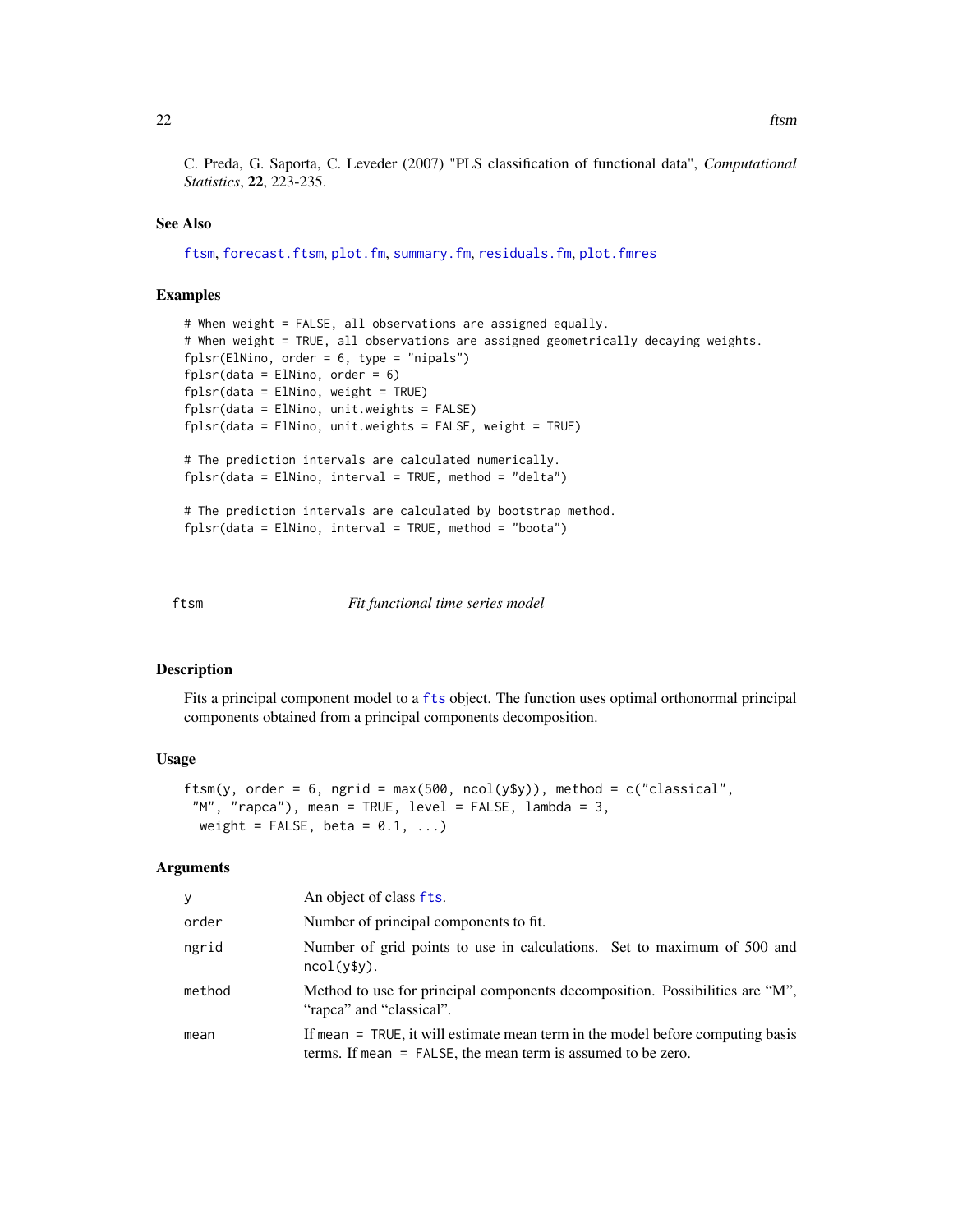| level    | If mean = TRUE, it will include an additional (intercept) term that depends on $t$<br>but not on $x$ . |
|----------|--------------------------------------------------------------------------------------------------------|
| lambda   | Tuning parameter for robustness when method $=$ "M".                                                   |
| weight   | When weight $=$ TRUE, a set of geometrically decaying weights is applied to the<br>decentralized data. |
| beta     | When weight $=$ TRUE, the speed of geometric decay is governed by a weight<br>parameter.               |
| $\cdots$ | Additional arguments controlling the fitting procedure.                                                |
|          |                                                                                                        |

### Details

If method = "classical", then standard functional principal component decomposition is used, as described by Ramsay and Dalzell (1991).

If method = "rapca", then the robust principal component algorithm of Hubert, Rousseeuw and Verboven (2002) is used.

If method = "M", then the hybrid algorithm of Hyndman and Ullah (2005) is used.

### Value

Object of class "ftsm" with the following components:

| Time period of a fts object, which can be obtained from colnames (y\$y).                                                                               |
|--------------------------------------------------------------------------------------------------------------------------------------------------------|
| Variables of a fts object, which can be obtained from y\$x.                                                                                            |
| Original functional time series or sliced functional time series.                                                                                      |
| Matrix of principal components evaluated at value of y\$x (one column for each<br>principal component). The first column is the fitted mean or median. |
| Matrix of principal components excluded from the selected model.                                                                                       |
| Matrix of coefficients (one column for each coefficient series). The first column<br>is all ones.                                                      |
| Matrix of coefficients associated with the principal components excluded from<br>the selected model.                                                   |
| An object of class fts containing the fitted values.                                                                                                   |
| An object of class fts containing the regression residuals (difference between<br>observed and fitted).                                                |
| Proportion of variation explained by each principal component.                                                                                         |
| Weight associated with each time period.                                                                                                               |
| Measure of variation for each time period.                                                                                                             |
| Measure of standar error associated with the mean.                                                                                                     |
|                                                                                                                                                        |

### Author(s)

Rob J Hyndman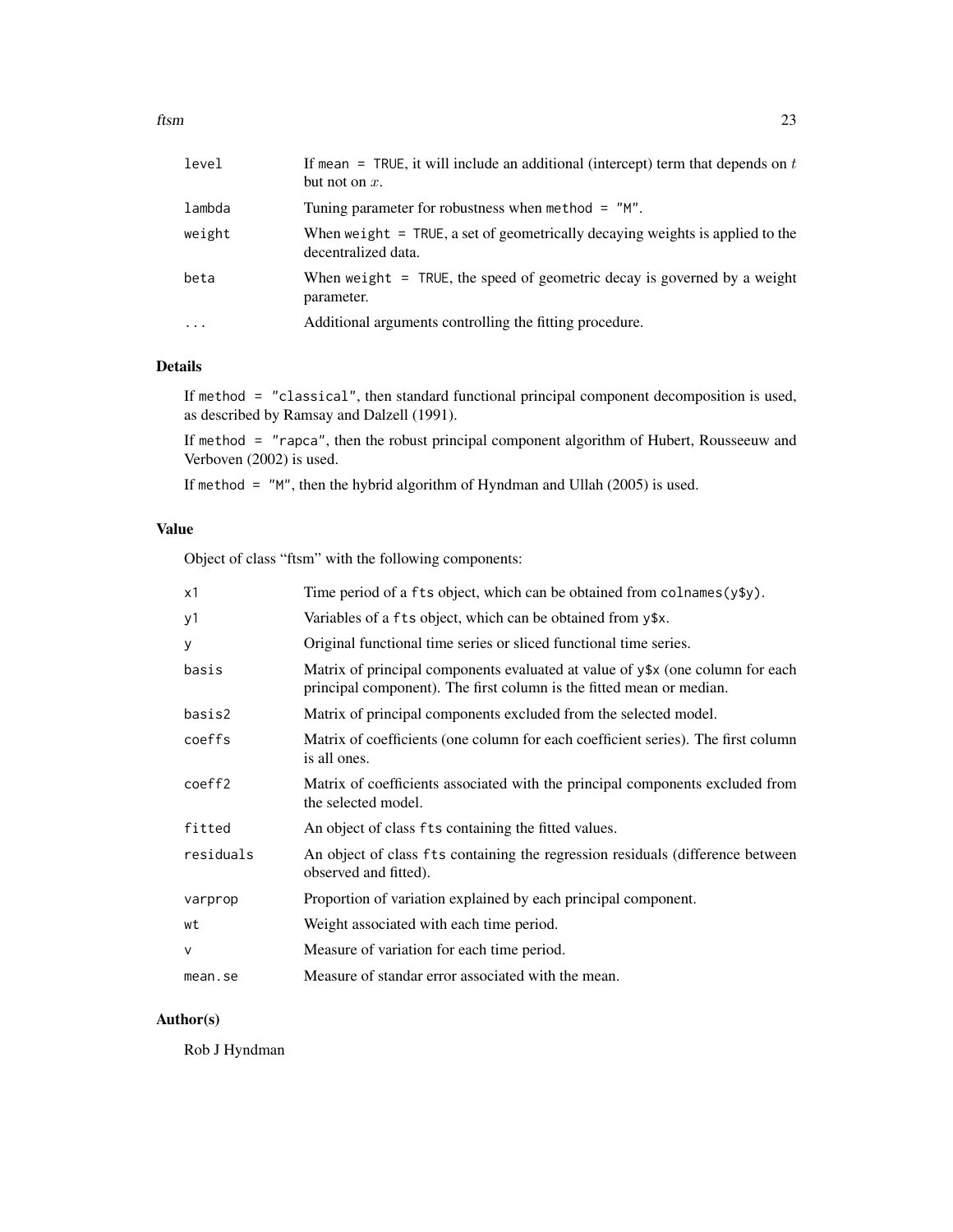#### <span id="page-23-0"></span>References

J. O. Ramsay and C. J. Dalzell (1991) "Some tools for functional data analysis (with discussion)", *Journal of the Royal Statistical Society: Series B*, 53(3), 539-572.

M. Hubert and P. J. Rousseeuw and S. Verboven (2002) "A fast robust method for principal components with applications to chemometrics", *Chemometrics and Intelligent Laboratory Systems*, 60(1-2), 101-111.

B. Erbas and R. J. Hyndman and D. M. Gertig (2007) "Forecasting age-specific breast cancer mortality using functional data model", *Statistics in Medicine*, 26(2), 458-470.

R. J. Hyndman and M. S. Ullah (2007) "Robust forecasting of mortality and fertility rates: A functional data approach", *Computational Statistics and Data Analysis*, 51(10), 4942-4956.

R. J. Hyndman and H. Booth (2008) "Stochastic population forecasts using functional data models for mortality, fertility and migration", *International Journal of Forecasting*, 24(3), 323-342.

R. J. Hyndman and H. L. Shang (2009) "Forecasting functional time series (with discussion)", *Journal of the Korean Statistical Society*, 38(3), 199-221.

### See Also

[ftsmweightselect](#page-25-1), [forecast.ftsm](#page-14-1), [plot.fm](#page-36-1), [plot.ftsf](#page-39-1), [residuals.fm](#page-45-1), [summary.fm](#page-49-1)

#### Examples

```
# ElNino is an object of class sliced functional time series, constructed
# from a univariate time series.
# By default, all observations are assigned with equal weighting.
ftsm(y = E1Nino, order = 6, method = "classical", weight = FALSE)# When weight = TRUE, geometrically decaying weights are used.
ftsm(y = E1Nino, order = 6, method = "classical", weight = TRUE)
```
ftsmiterativeforecasts

*Forecast functional time series*

#### Description

The coefficients from the fitted object are forecasted using either an ARIMA model (method = "arima"), an AR model (method = "ar"), an exponential smoothing method (method = "ets"), a linear exponential smoothing method allowing missing values (method = "ets.na"), or a random walk with drift model (method  $=$  "rwdrift"). The forecast coefficients are then multiplied by the principal components to obtain a forecast curve.

#### Usage

```
ftsmiterativeforecasts(object, components, iteration = 20)
```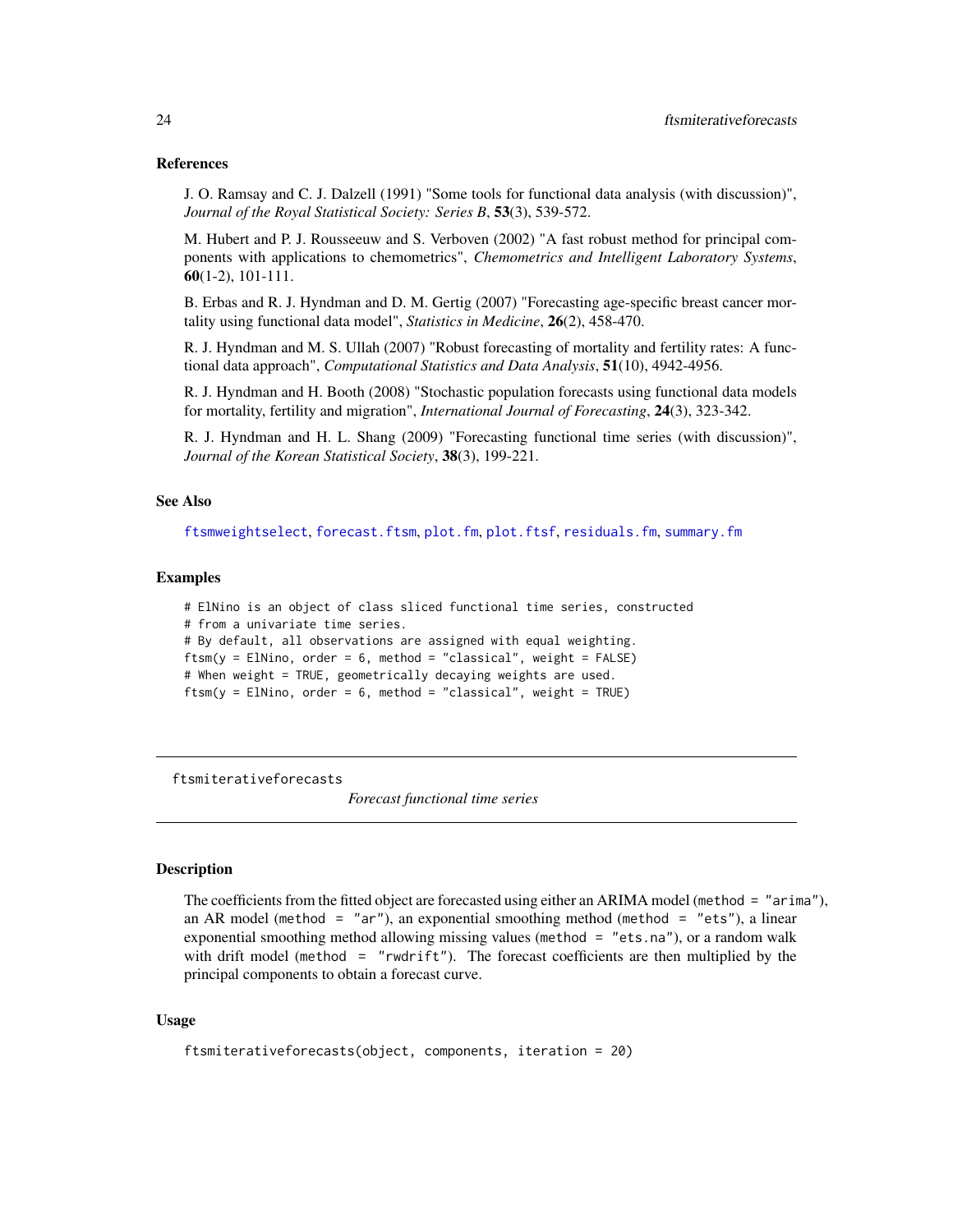### <span id="page-24-0"></span>Arguments

| object     | An object of class fts.                       |
|------------|-----------------------------------------------|
| components | Number of principal components.               |
| iteration  | Number of iterative one-step-ahead forecasts. |

### Details

1. Obtain a smooth curve  $f_t(x)$  for each t using a nonparametric smoothing technique.

2. Decompose the smooth curves via a functional principal component analysis.

3. Fit a univariate time series model to each of the principal component scores.

4. Forecast the principal component scores using the fitted time series models.

5. Multiply the forecast principal component scores by fixed principal components to obtain forecasts of  $f_{n+h}(x)$ .

6. The estimated variances of the error terms (smoothing error and model residual error) are used to compute prediction intervals for the forecasts.

### Value

List with the following components:

| mean        | An object of class fts containing point forecasts.                                                                                                                                   |
|-------------|--------------------------------------------------------------------------------------------------------------------------------------------------------------------------------------|
| lower       | An object of class fts containing lower bound for prediction intervals.                                                                                                              |
| upper       | An object of class fts containing upper bound for prediction intervals.                                                                                                              |
| fitted      | An object of class fts of one-step-ahead forecasts for historical data.                                                                                                              |
| error       | An object of class fts of one-step-ahead errors for historical data.                                                                                                                 |
| coeff       | List of objects of type forecast containing the coefficients and their forecasts.                                                                                                    |
| coeff.error | One-step-ahead forecast errors for each of the coefficients.                                                                                                                         |
| var         | List containing the various components of variance: model, error, mean, total<br>and coeff.                                                                                          |
| model       | Fitted ftsm model.                                                                                                                                                                   |
| bootsamp    | An array of $dim = c(p, B, h)$ containing the bootstrapped point forecasts. p is<br>the number of variables. $B$ is the number of bootstrap samples. $h$ is the forecast<br>horizon. |

### Author(s)

Han Lin Shang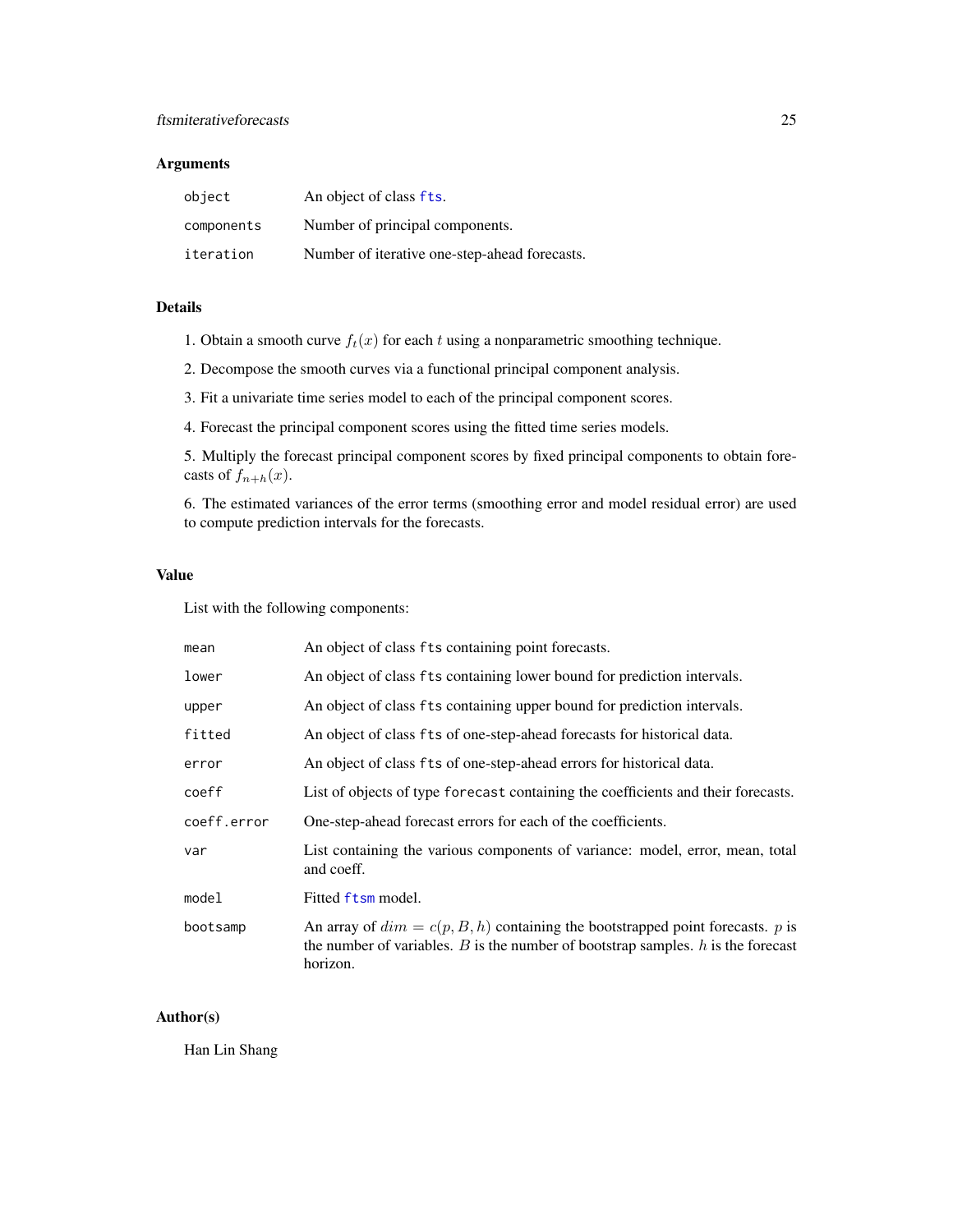#### <span id="page-25-0"></span>References

H. Booth and R. J. Hyndman and L. Tickle and P. D. Jong (2006) "Lee-Carter mortality forecasting: A multi-country comparison of variants and extensions", *Demographic Research*, 15, 289-310.

B. Erbas and R. J. Hyndman and D. M. Gertig (2007) "Forecasting age-specific breast cancer mortality using functional data model", *Statistics in Medicine*, 26(2), 458-470.

R. J. Hyndman and M. S. Ullah (2007) "Robust forecasting of mortality and fertility rates: A functional data approach", *Computational Statistics and Data Analysis*, 51(10), 4942-4956.

R. J. Hyndman and H. Booth (2008) "Stochastic population forecasts using functional data models for mortality, fertility and migration", *International Journal of Forecasting*, 24(3), 323-342.

R. J. Hyndman and H. L. Shang (2009) "Forecasting functional time series" (with discussion), *Journal of the Korean Statistical Society*, 38(3), 199-221.

### See Also

[ftsm](#page-21-1), [plot.ftsf](#page-39-1), [plot.fm](#page-36-1), [residuals.fm](#page-45-1), [summary.fm](#page-49-1)

#### Examples

# Iterative one-step-ahead forecasts via functional principal component analysis. ftsmiterativeforecasts(object = Australiasmoothfertility, components = 2, iteration = 5)

<span id="page-25-1"></span>

| ftsmweightselect | Selection of the weight parameter used in the weighted functional time |
|------------------|------------------------------------------------------------------------|
|                  | series model.                                                          |

#### **Description**

The geometrically decaying weights are used to estimate the mean curve and functional principal components, where more weights are assigned to the more recent data than the data from the distant past.

### Usage

```
ftsmweightselect(data, ncomp = 6, ntrainyear, errorcriterion = c("mae", "mse", "mape"))
```
#### Arguments

| data                          | An object of class fts.                                              |
|-------------------------------|----------------------------------------------------------------------|
| ncomp                         | Number of components.                                                |
| ntrainyear                    | Number of holdout observations used to assess the forecast accuracy. |
| errorcriterion Error measure. |                                                                      |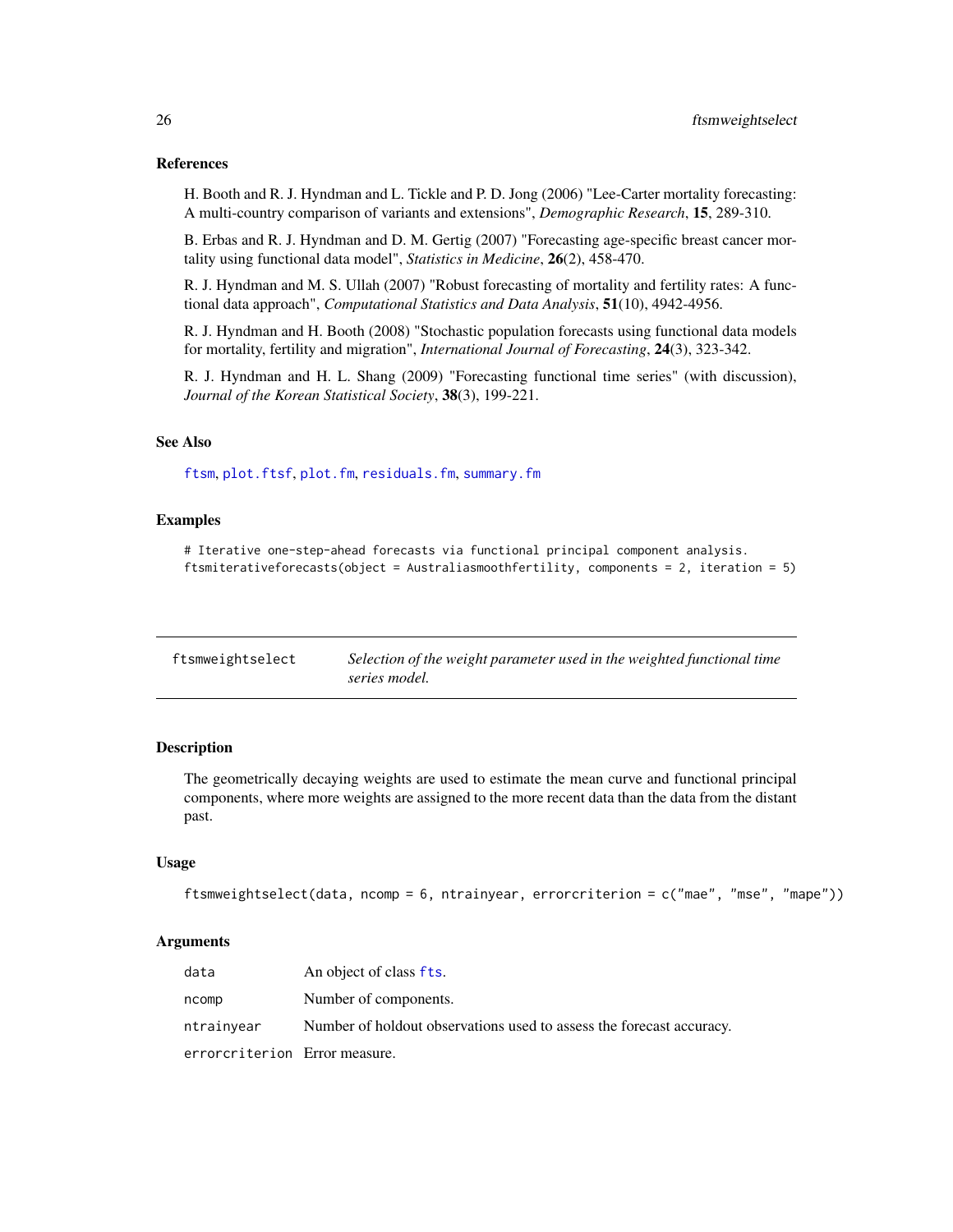#### <span id="page-26-0"></span>is.fts 27

### Details

The data set is split into a fitting period and forecasting period. Using the data in the fitting period, we compute the one-step-ahead forecasts and calculate the forecast error. Then, we increase the fitting period by one, and carry out the same forecasting procedure until the fitting period covers entire data set. The forecast accuracy is determined by the averaged forecast error across the years in the forecasting period. By using an optimization algorithm, we select the optimal weight parameter that would result in the minimum forecast error.

### Value

Optimal weight parameter.

#### Note

Can be computational intensive, as it takes about half-minute to compute. For example, ftsmweightselect(ElNinosmooth, ntrainyear = 1).

### Author(s)

Han Lin Shang

### References

R. J. Hyndman and H. L. Shang (2009) "Forecasting functional time series (with discussion)", *Journal of the Korean Statistical Society*, 38(3), 199-221.

#### See Also

[ftsm](#page-21-1), [forecast.ftsm](#page-14-1)

is.fts *Test for functional time series*

#### Description

Tests whether an object is of class fts.

#### Usage

is.fts(x)

#### Arguments

x Arbitrary R object.

#### Author(s)

Rob J Hyndman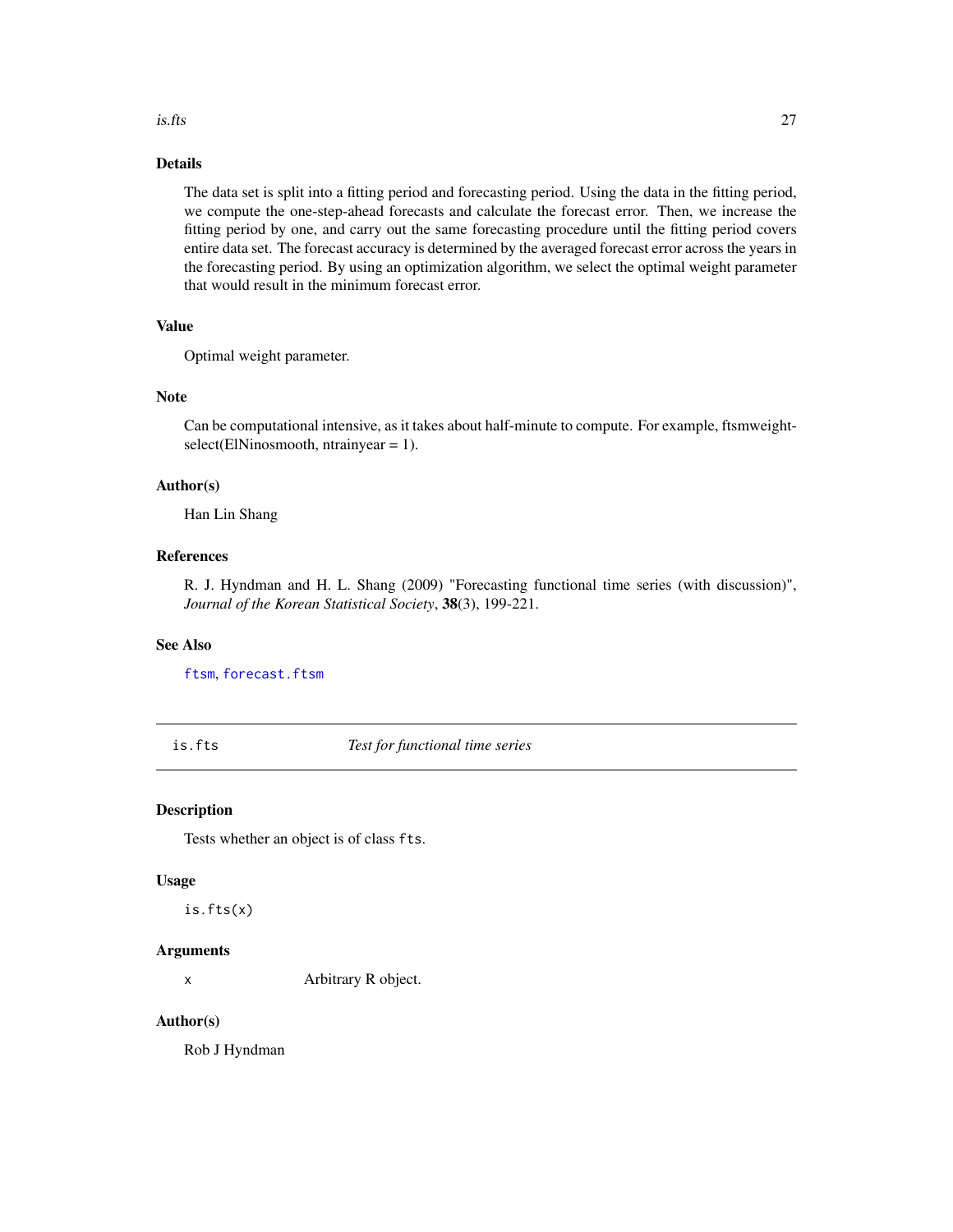### <span id="page-27-0"></span>Examples

```
# check if ElNino is the class of the functional time series.
is.fts(x = ElNino)
```

|  |  | isfe.fts |
|--|--|----------|
|  |  |          |

Integrated Squared Forecast Error for models of various orders

### Description

Computes integrated squared forecast error (ISFE) values for functional time series models of various orders.

### Usage

```
isfe.fts(data, max.order = N - 3, N = 10, h = 5:10, method =
c("classical", "M", "rapca"), mean = TRUE, level = FALSE,
 fmethod = c("arima", "ar", "ets", "ets.na", "struct", "rwdrift",
   "rw", "arfima"), lambda = 3, ...
```
### Arguments

| data      | An object of class fts.                                                                                           |
|-----------|-------------------------------------------------------------------------------------------------------------------|
| max.order | Maximum number of principal components to fit.                                                                    |
| N         | Minimum number of functional observations to be used in fitting a model.                                          |
| h         | Forecast horizons over which to average.                                                                          |
| method    | Method to use for principal components decomposition. Possibilities are "M",<br>"rapca" and "classical".          |
| mean      | Indicates if mean term should be included.                                                                        |
| level     | Indicates if level term should be included.                                                                       |
| fmethod   | Method used for forecasting. Current possibilities are "ets", "arima", "ets.na",<br>"struct", "rwdrift" and "rw". |
| lambda    | Tuning parameter for robustness when method $=$ "M".                                                              |
| $\cdot$   | Additional arguments controlling the fitting procedure.                                                           |

#### Value

Numeric matrix with (max.order+1) rows and length(h) columns containing ISFE values for models of orders 0:(max.order).

### Note

This function can be very time consuming for data with large dimensionality or large sample size. By setting max.order small, computational speed can be dramatically increased.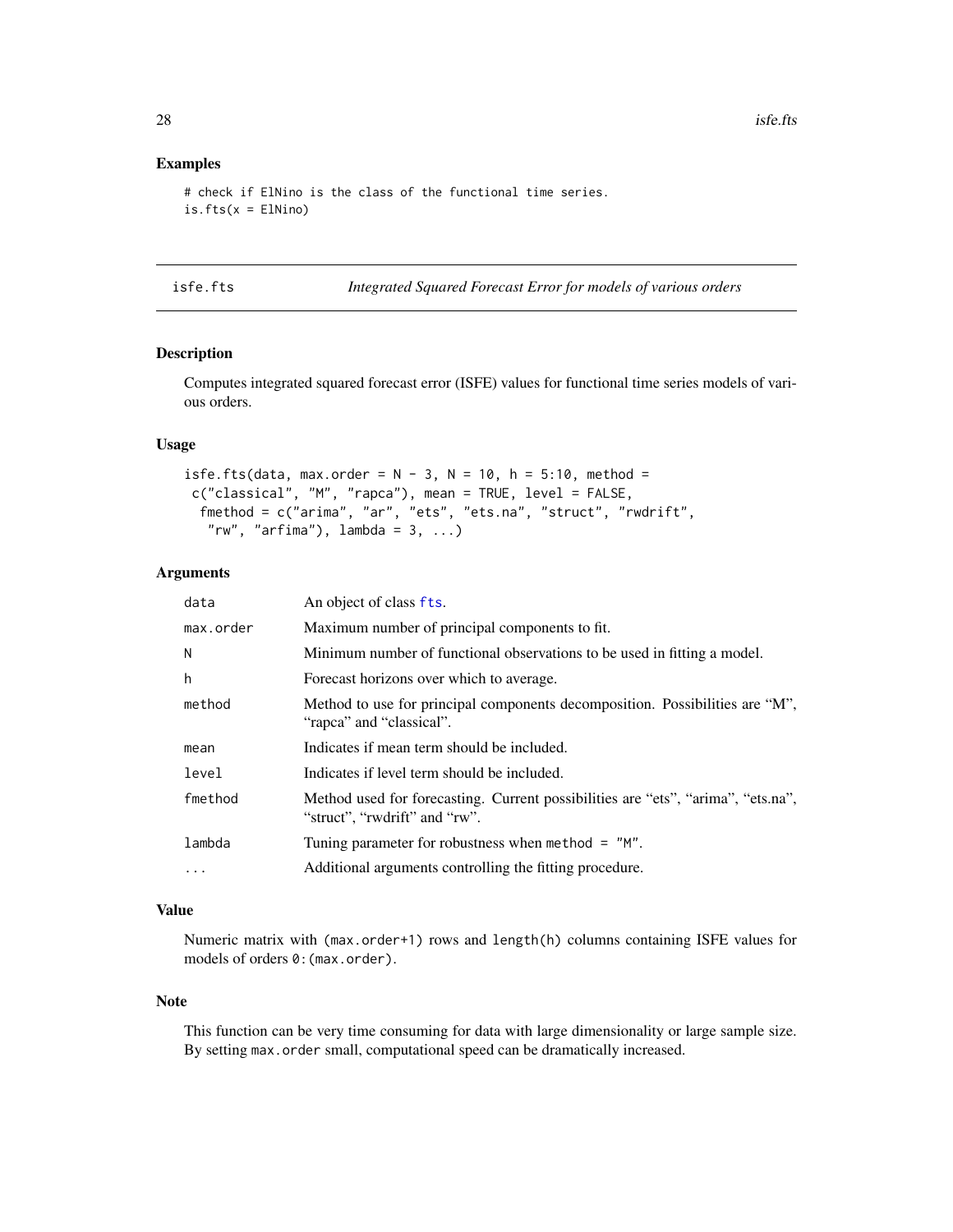#### <span id="page-28-0"></span>Author(s)

Rob J Hyndman

#### References

R. J. Hyndman and M. S. Ullah (2007) "Robust forecasting of mortality and fertility rates: A functional data approach", *Computational Statistics and Data Analysis*, 51(10), 4942-4956.

### See Also

[ftsm](#page-21-1), [forecast.ftsm](#page-14-1), [plot.fm](#page-36-1), [plot.fmres](#page-38-1), [summary.fm](#page-49-1), [residuals.fm](#page-45-1)

long\_run\_covariance\_estimation

*Estimating long-run covariance function for a functional time series*

### Description

Bandwidth estimation in the long-run covariance function for a functional time series, using different types of kernel function

#### Usage

```
long_run_covariance_estimation(dat, C0 = 3, H = 3)
```
#### Arguments

| dat | A matrix of p by n, where p denotes the number of grid points and n denotes<br>sample size |
|-----|--------------------------------------------------------------------------------------------|
| C0  | A tuning parameter used in the adaptive bandwidth selection algorithm of Rice              |
| H.  | A tuning parameter used in the adaptive bandwidth selection algorithm of Rice              |

#### Value

An estimated covariance function of size (p by p)

#### Author(s)

Han Lin Shang

### References

L. Horvath, G. Rice and S. Whipple (2016) Adaptive bandwidth selection in the long run covariance estimation of functional time series, Computational Statistics and Data Analysis, 100, 676-693.

G. Rice and H. L. Shang (2016) A plug-in bandwidth selection procedure for long run covariance estimation with stationary functional time series, Journal of Time Series Analysis, in press.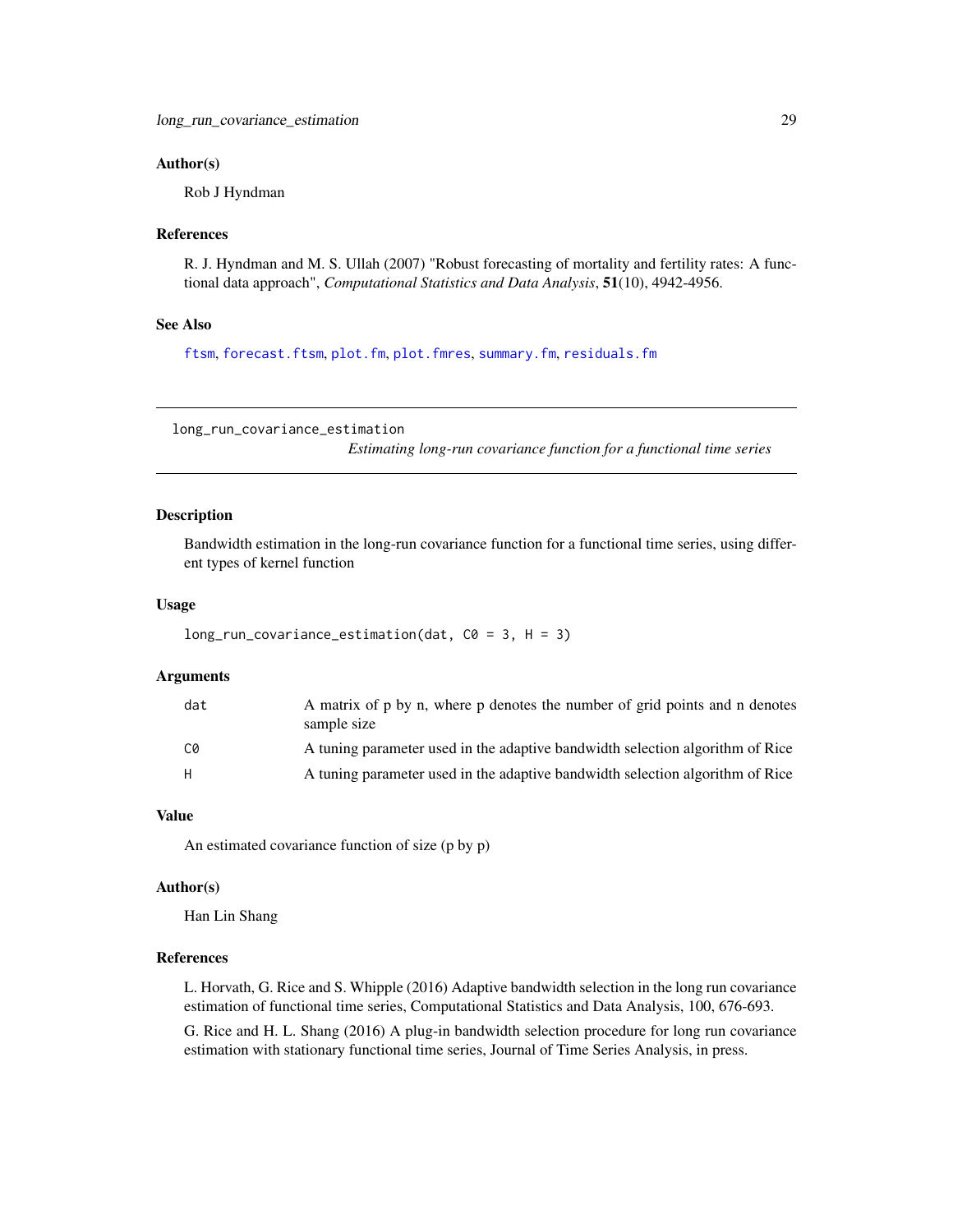30 mean.fts

#### See Also

[fts](#page-0-0)

### Examples

dum = long\_run\_covariance\_estimation(dat = ElNino\$y)

<span id="page-29-1"></span>mean.fts *Mean functions for functional time series*

#### Description

Computes mean of functional time series at each variable.

#### Usage

## S3 method for class 'fts' mean(x, method = c("coordinate", "FM", "mode", "RP", "RPD", "radius"), na.rm = TRUE, alpha, beta, weight, ...)

### Arguments

| $\mathsf{x}$ | An object of class fts.                                                                               |
|--------------|-------------------------------------------------------------------------------------------------------|
| method       | Method for computing the mean function.                                                               |
| $na$ . $rm$  | A logical value indicating whether NA values should be stripped before the com-<br>putation proceeds. |
| alpha        | Tuning parameter when method="radius".                                                                |
| beta         | Trimming percentage, by default it is 0.25, when method="radius".                                     |
| weight       | Hard thresholding or soft thresholding.                                                               |
| .            | Other arguments.                                                                                      |

### Details

If method = "coordinate", it computes the coordinate-wise functional mean.

If method = "FM", it computes the mean of trimmed functional data ordered by the functional depth of Fraiman and Muniz (2001).

If method = "mode", it computes the mean of trimmed functional data ordered by  $h$ -modal functional depth.

If method = "RP", it computes the mean of trimmed functional data ordered by random projection depth.

If method = "RPD", it computes the mean of trimmed functional data ordered by random projection derivative depth.

If method = "radius", it computes the mean of trimmed functional data ordered by the notion of alpha-radius.

<span id="page-29-0"></span>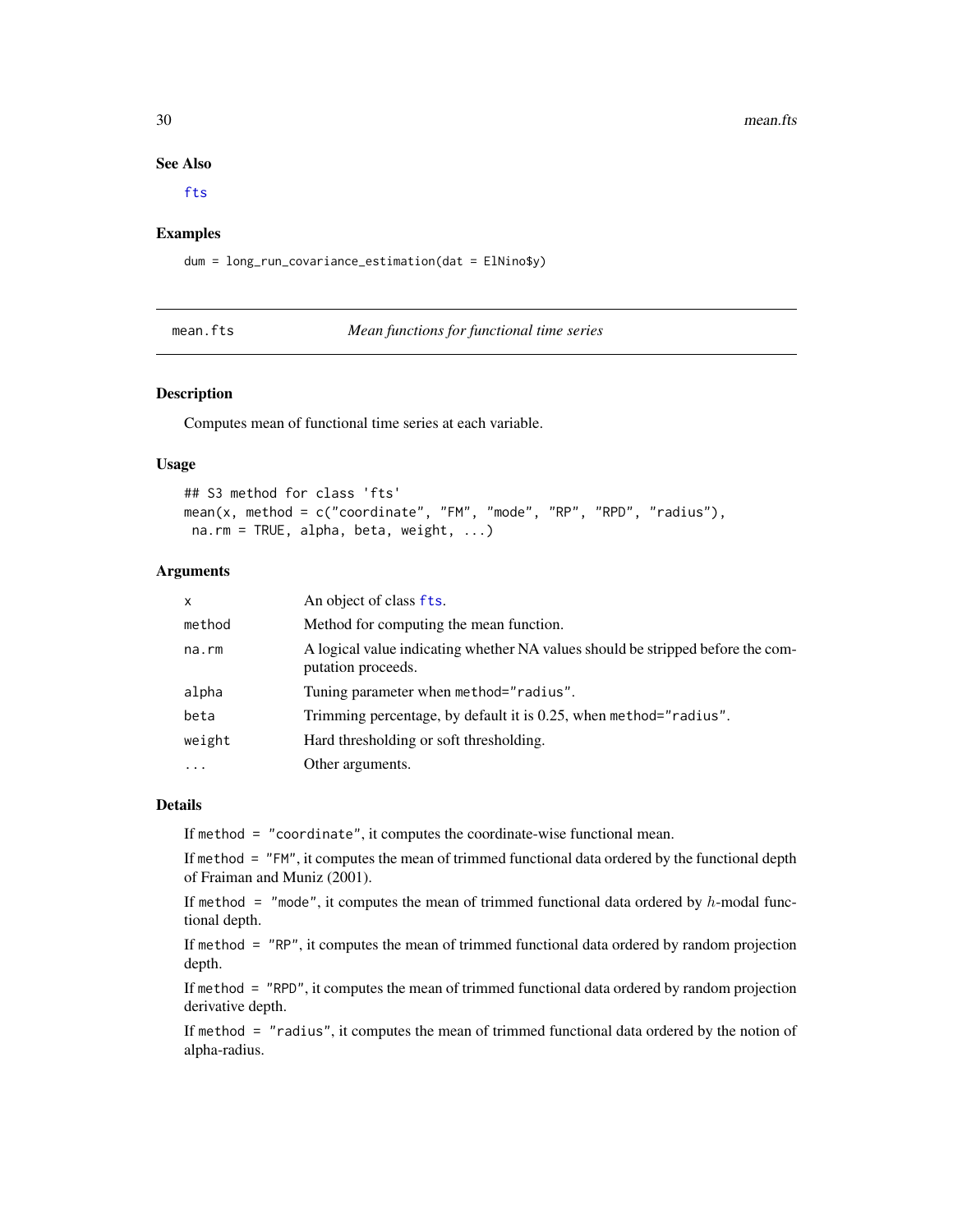#### <span id="page-30-0"></span> $mean.$ fts  $31$

#### Value

A list containing  $x =$  variables and  $y =$  mean rates.

#### Author(s)

Rob J Hyndman, Han Lin Shang

#### References

O. Hossjer and C. Croux (1995) "Generalized univariate signed rank statistics for testing and estimating a multivariate location parameter", *Journal of Nonparametric Statistics*, 4(3), 293-308.

A. Cuevas and M. Febrero and R. Fraiman (2006) "On the use of bootstrap for estimating functions with functional data", *Computational Statistics \& Data Analysis*, 51(2), 1063-1074.

A. Cuevas and M. Febrero and R. Fraiman (2007), "Robust estimation and classification for functional data via projection-based depth notions", *Computational Statistics*, 22(3), 481-496.

M. Febrero and P. Galeano and W. Gonzalez-Manteiga (2007) "A functional analysis of NOx levels: location and scale estimation and outlier detection", *Computational Statistics*, 22(3), 411-427.

M. Febrero and P. Galeano and W. Gonzalez-Manteiga (2008) "Outlier detection in functional data by depth measures, with application to identify abnormal NOx levels", *Environmetrics*, 19(4), 331- 345.

M. Febrero and P. Galeano and W. Gonzalez-Manteiga (2010) "Measures of influence for the functional linear model with scalar response", *Journal of Multivariate Analysis*, 101(2), 327-339.

J. A. Cuesta-Albertos and A. Nieto-Reyes (2010) "Functional classification and the random Tukey depth. Practical issues", Combining Soft Computing and Statistical Methods in Data Analysis, Advances in Intelligent and Soft Computing, Volume 77, 123-130.

D. Gervini (2012) "Outlier detection and trimmed estimation in general functional spaces", *Statistica Sinica*, 22(4), 1639-1660.

#### See Also

[median.fts](#page-31-1), [var.fts](#page-51-1), [sd.fts](#page-47-1), [quantile.fts](#page-44-1)

#### Examples

```
# Calculate the mean function by the different depth measures.
mean(x = E1Nino, method = "coordinate")mean(x = E1Nino, method = "FM")mean(x = E1Nino, method = "mode")mean(x = E1Nino, method = "RP")mean(x = E1Nino, method = "RPD")mean(x = ElNino, method = "radius", alpha = 0.5, beta = 0.25, weight = "hard")
mean(x = ElNino, method = "radius", alpha = 0.5, beta = 0.25, weight = "soft")
```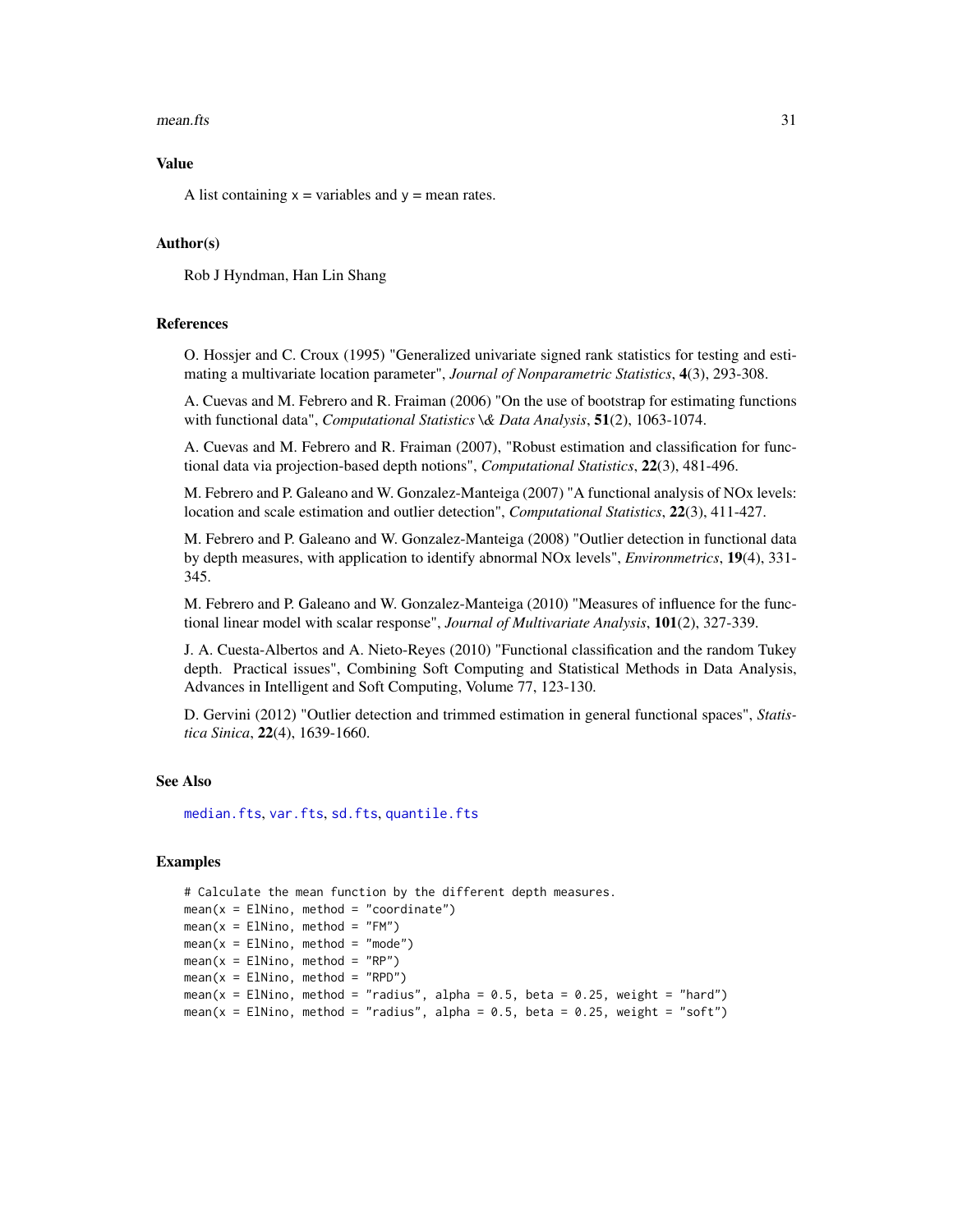<span id="page-31-1"></span><span id="page-31-0"></span>

Computes median of functional time series at each variable.

### Usage

```
## S3 method for class 'fts'
median(x, na.rm, method = c("hossjercroux", "coordinate", "FM", "mode",
 "RP", "RPD", "radius"), alpha, beta, weight, ...)
```
### Arguments

| x      | An object of class fts.                                           |
|--------|-------------------------------------------------------------------|
| na.rm  | Remove any missing value.                                         |
| method | Method for computing median.                                      |
| alpha  | Tuning parameter when method="radius".                            |
| beta   | Trimming percentage, by default it is 0.25, when method="radius". |
| weight | Hard thresholding or soft thresholding.                           |
| .      | Other arguments.                                                  |

### Details

If method = "coordinate", it computes a coordinate-wise median.

If method = "hossjercroux", it computes the L1-median using the Hossjer-Croux algorithm.

If method = "FM", it computes the median of trimmed functional data ordered by the functional depth of Fraiman and Muniz (2001).

If method = "mode", it computes the median of trimmed functional data ordered by  $h$ -modal functional depth.

If method = "RP", it computes the median of trimmed functional data ordered by random projection depth.

If method = "RPD", it computes the median of trimmed functional data ordered by random projection derivative depth.

If method = "radius", it computes the mean of trimmed functional data ordered by the notion of alpha-radius.

### Value

A list containing  $x =$  variables and  $y =$  median rates.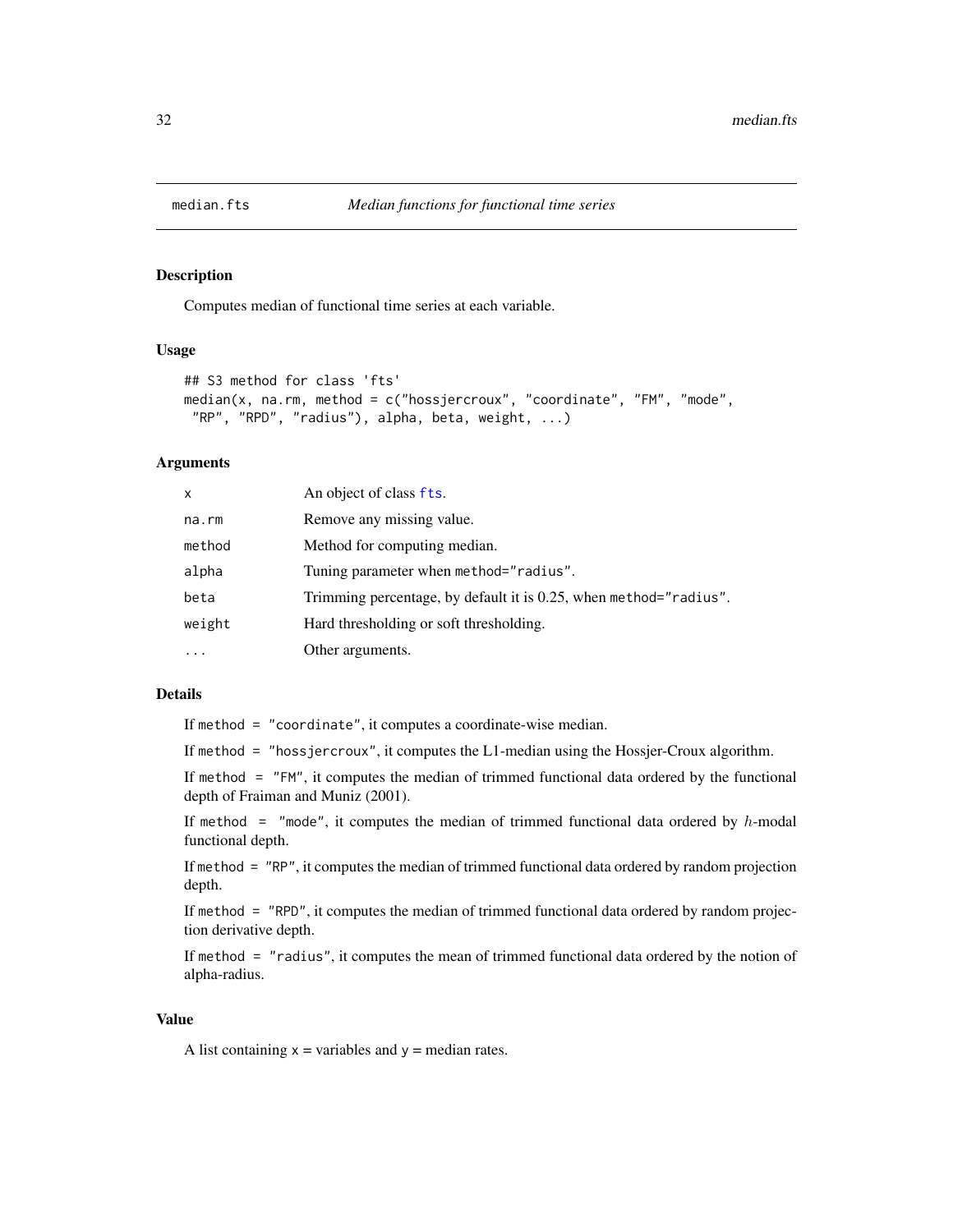#### <span id="page-32-0"></span>median.fts 33

#### Author(s)

Rob J Hyndman, Han Lin Shang

#### References

O. Hossjer and C. Croux (1995) "Generalized univariate signed rank statistics for testing and estimating a multivariate location parameter", *Journal of Nonparametric Statistics*, 4(3), 293-308.

A. Cuevas and M. Febrero and R. Fraiman (2006) "On the use of bootstrap for estimating functions with functional data", *Computational Statistics \& Data Analysis*, 51(2), 1063-1074.

A. Cuevas and M. Febrero and R. Fraiman (2007), "Robust estimation and classification for functional data via projection-based depth notions", *Computational Statistics*, 22(3), 481-496.

M. Febrero and P. Galeano and W. Gonzalez-Manteiga (2007) "A functional analysis of NOx levels: location and scale estimation and outlier detection", *Computational Statistics*, 22(3), 411-427.

M. Febrero and P. Galeano and W. Gonzalez-Manteiga (2008) "Outlier detection in functional data by depth measures, with application to identify abnormal NOx levels", *Environmetrics*, 19(4), 331- 345.

M. Febrero and P. Galeano and W. Gonzalez-Manteiga (2010) "Measures of influence for the functional linear model with scalar response", *Journal of Multivariate Analysis*, 101(2), 327-339.

J. A. Cuesta-Albertos and A. Nieto-Reyes (2010) "Functional classification and the random Tukey depth. Practical issues", Combining Soft Computing and Statistical Methods in Data Analysis, Advances in Intelligent and Soft Computing, Volume 77, 123-130.

D. Gervini (2012) "Outlier detection and trimmed estimation in general functional spaces", *Statistica Sinica*, 22(4), 1639-1660.

### See Also

[mean.fts](#page-29-1), [var.fts](#page-51-1), [sd.fts](#page-47-1), [quantile.fts](#page-44-1)

#### Examples

```
# Calculate the median function by the different depth measures.
median(x = E1Nino, method = "hossjercroux")median(x = EllNino, method = "coordinate")median(x = E1Nino, method = "FM")median(x = E1Nino, method = "mode")median(x = E1Nino, method = "RP")median(x = E1Nino, method = "RPD")median(x = ElNino, method = "radius", alpha = 0.5, beta = 0.25, weight = "hard")
median(x = ElNino, method = "radius", alpha = 0.5, beta = 0.25, weight = "soft")
```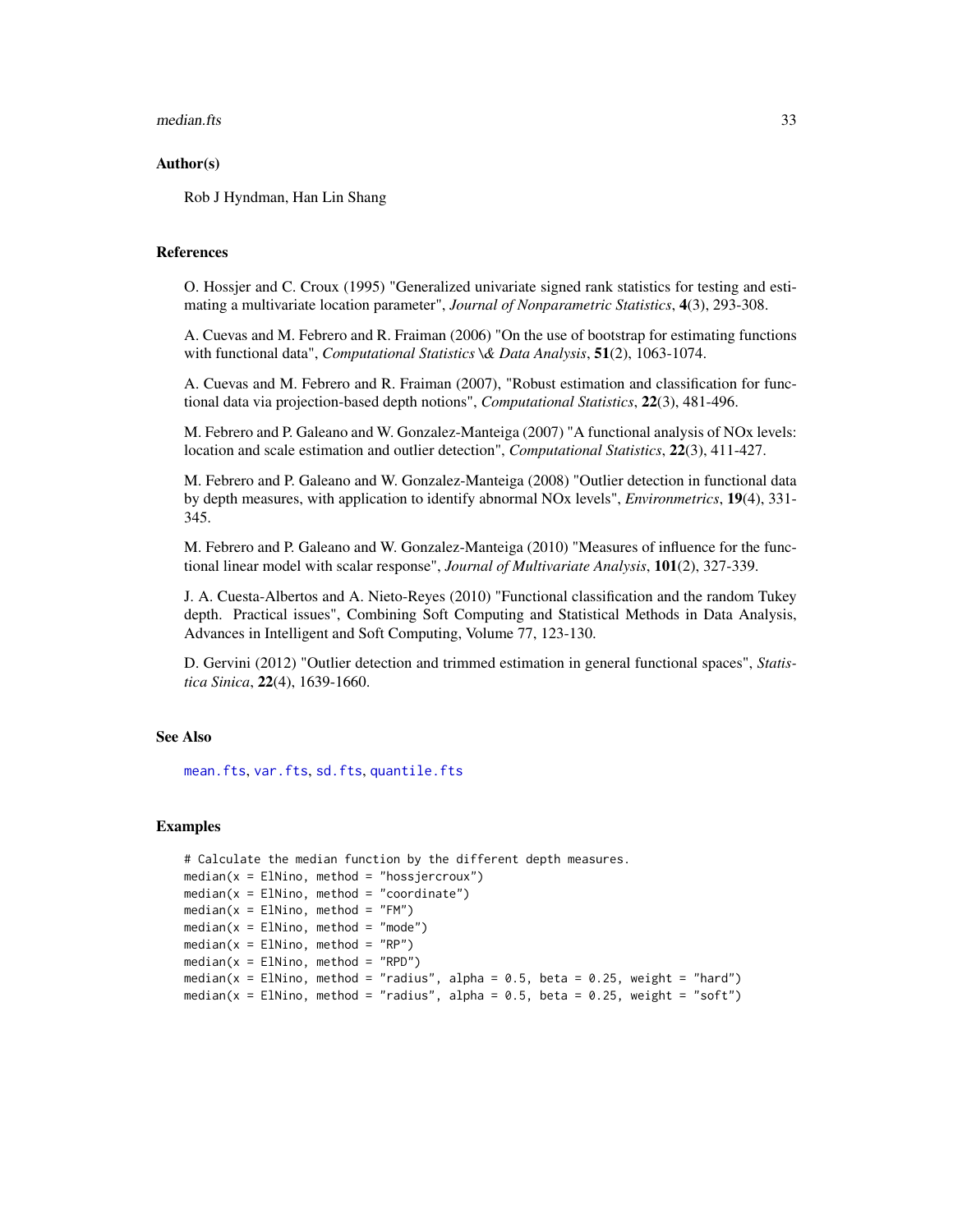<span id="page-33-0"></span>Fit a multilevel functional principal component model. The function uses two-step functional principal component decompositions.

#### Usage

```
MFDM(mort_female, mort_male, mort_ave, percent_1 = 0.95, percent_2 = 0.95, fh,level = 80, alpha = 0.2, MCMCiter = 100, fmethod = c("auto_arrima", "ets"),BC = c(FALSE, TRUE), lambda)
```
### Arguments

| Female mortality.                                                                                           |
|-------------------------------------------------------------------------------------------------------------|
| Male mortality.                                                                                             |
| Total mortality.                                                                                            |
| Cumulative percentage used for determining the number of common functional<br>principal components.         |
| Cumulative percentage used for determining the number of sex-specific func-<br>tional principal components. |
| Forecast horizon.                                                                                           |
| Nominal coverage probability of a prediction interval.                                                      |
| 1 - Nominal coverage probability.                                                                           |
| Number of MCMC iterations.                                                                                  |
| Univariate time-series forecasting method.                                                                  |
| If Box-Cox transformation is performed.                                                                     |
| If $BC = TRUE$ , specify a Box-Cox transformation parameter.                                                |
|                                                                                                             |

#### Details

The basic idea of multilevel functional data method is to decompose functions from different subpopulations into an aggregated average, a sex-specific deviation from the aggregated average, a common trend, a sex-specific trend and measurement error. The common and sex-specific trends are modelled by projecting them onto the eigenvectors of covariance operators of the aggregated and sex-specific centred stochastic process, respectively.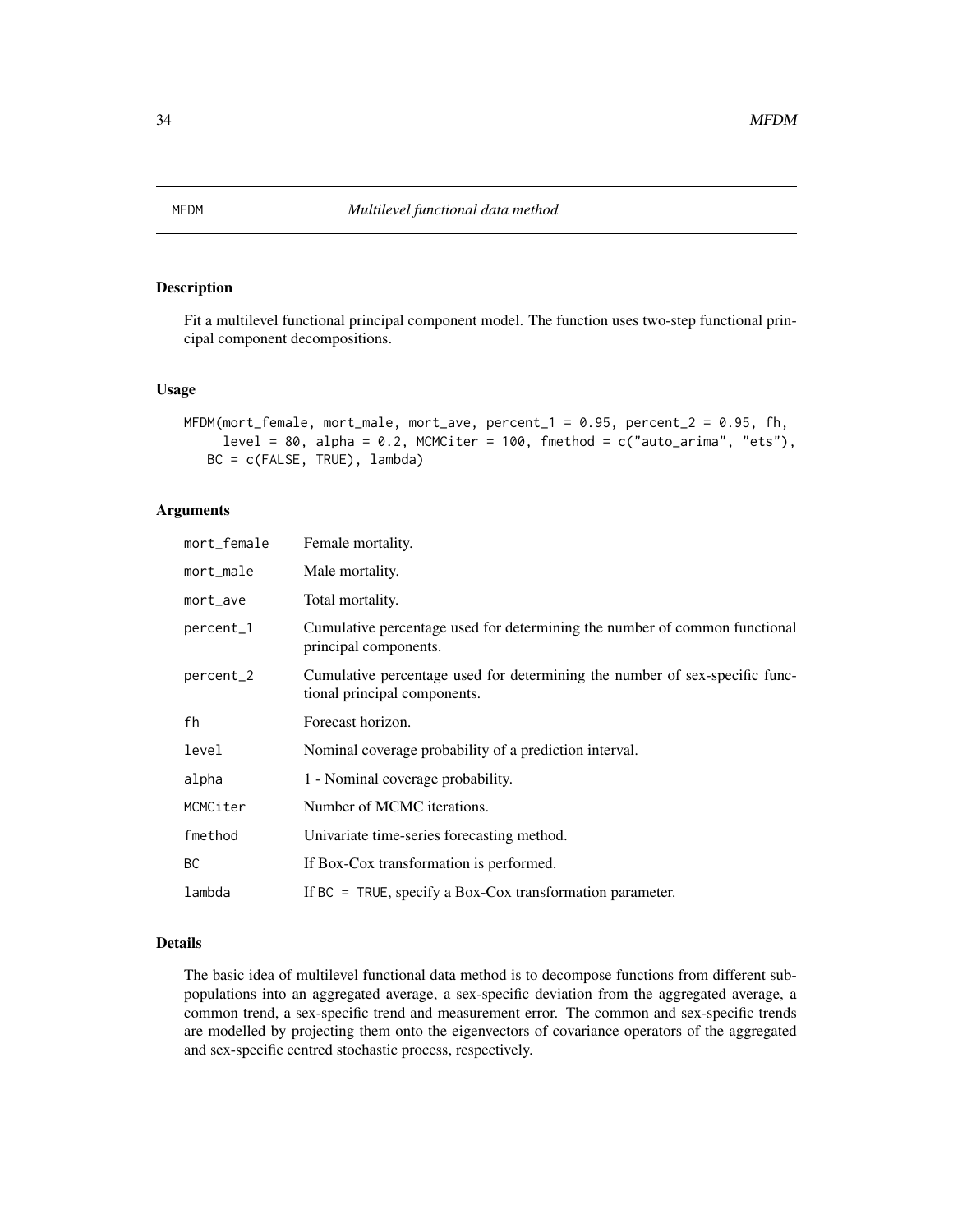### <span id="page-34-0"></span>Value

| first_percent    | Percentage of total variation explained by the first common functional principal<br>component.                                |
|------------------|-------------------------------------------------------------------------------------------------------------------------------|
|                  | female_percent Percentage of total variation explained by the first female functional principal<br>component in the residual. |
| male_percent     | Percentage of total variation explained by the first male functional principal<br>component in the residual.                  |
| mort_female_fore |                                                                                                                               |
|                  | Forecast female mortality in the original scale.                                                                              |
|                  | mort_male_fore Forecast male mortality in the original scale.                                                                 |

### Note

It can be quite time consuming, especially when MCMCiter is large.

#### Author(s)

Han Lin Shang

#### References

C. M. Crainiceanu and J. Goldsmith (2010) "Bayesian functional data analysis using WinBUGS", *Journal of Statistical Software*, 32(11).

C-Z. Di and C. M. Crainiceanu and B. S. Caffo and N. M. Punjabi (2009) "Multilevel functional principal component analysis", *The Annals of Applied Statistics*, 3(1), 458-488.

V. Zipunnikov and B. Caffo and D. M. Yousem and C. Davatzikos and B. S. Schwartz and C. Crainiceanu (2015) "Multilevel functional principal component analysis for high-dimensional data", *Journal of Computational and Graphical Statistics*, 20, 852-873.

H. L. Shang, P. W. F. Smith, J. Bijak, A. Wisniowski (2016) "A multilevel functional data method for forecasting population, with an application to the United Kingdom", *International Journal of Forecasting*, forthcoming.

#### See Also

[ftsm](#page-21-1), [forecast.ftsm](#page-14-1), [fplsr](#page-17-1), [forecastfplsr](#page-16-1)

<span id="page-34-1"></span>pcscorebootstrapdata *Bootstrap independent and identically distributed functional data or functional time series*

#### Description

Computes bootstrap or smoothed bootstrap samples based on either independent and identically distributed functional data or functional time series.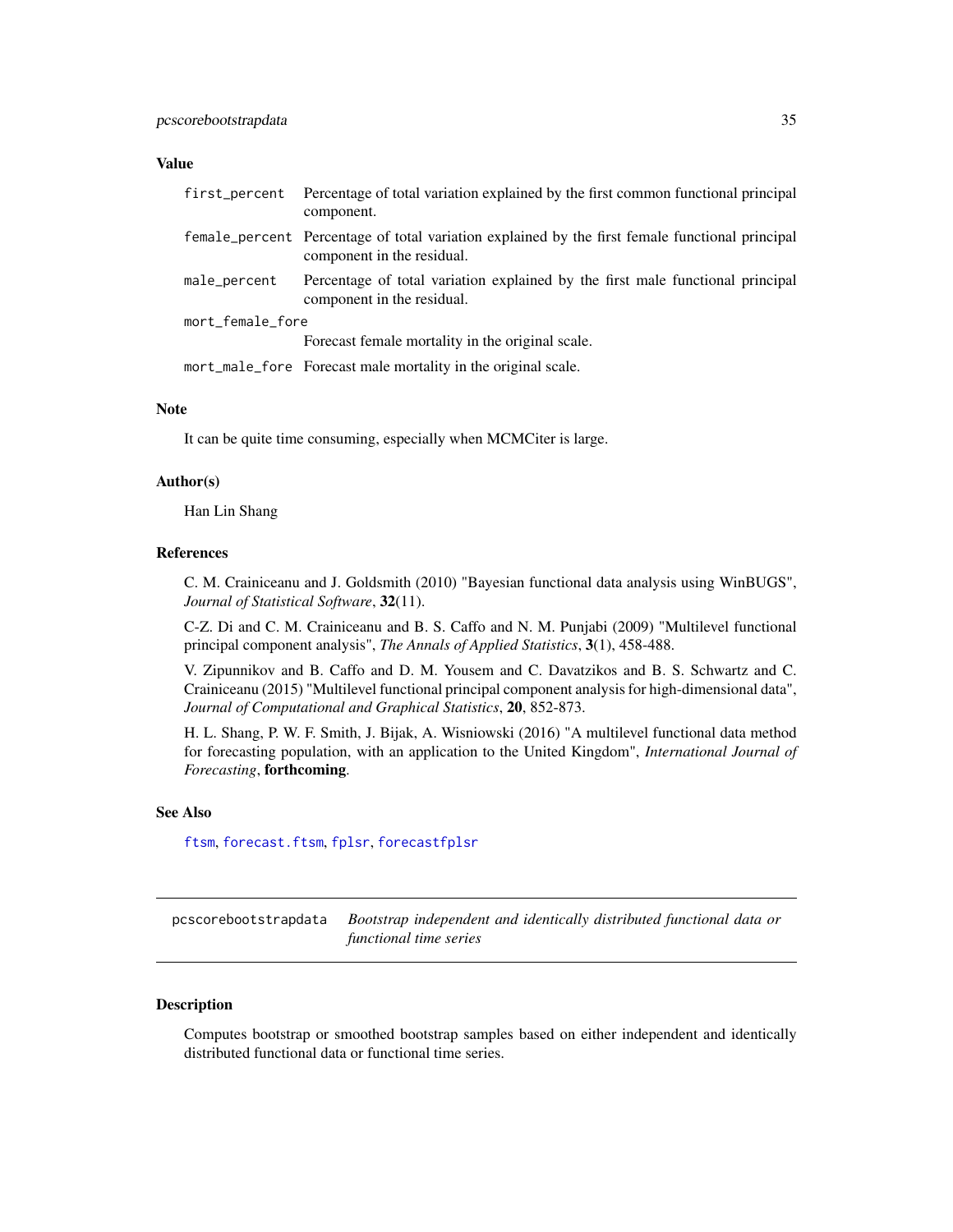#### Usage

```
pcscorebootstrapdata(dat, bootrep, statistic, bootmethod = c("st", "sm",
"mvn", "stiefel", "meboot"), smo)
```
#### Arguments

| dat        | An object of class matrix.                                                                                                                                                                                                                                                                                                                                                                                                                                                                                                                                                                                                                                                                                                                                                                                    |
|------------|---------------------------------------------------------------------------------------------------------------------------------------------------------------------------------------------------------------------------------------------------------------------------------------------------------------------------------------------------------------------------------------------------------------------------------------------------------------------------------------------------------------------------------------------------------------------------------------------------------------------------------------------------------------------------------------------------------------------------------------------------------------------------------------------------------------|
| bootrep    | Number of bootstrap samples.                                                                                                                                                                                                                                                                                                                                                                                                                                                                                                                                                                                                                                                                                                                                                                                  |
| statistic  | Summary statistics.                                                                                                                                                                                                                                                                                                                                                                                                                                                                                                                                                                                                                                                                                                                                                                                           |
| bootmethod | Bootstrap method. When bootmethod $=$ "st", the sampling with replacement<br>is implemented. To avoid the repeated bootstrap samples, the smoothed boost-<br>rap method can be implemented by adding multivariate Gaussian random noise.<br>When bootmethod $=$ "mvn", the bootstrapped principal component scores are<br>drawn from a multivariate Gaussian distribution with the mean and covariance<br>matrices of the original principal component scores. When bootmethod = "stiefel",<br>the bootstrapped principal component scores are drawn from a Stiefel mani-<br>fold with the mean and covariance matrices of the original principal component<br>scores. When bootmethod = "meboot", the bootstrapped principal component<br>scores are drawn from a maximum entropy algorithm of Vinod (2004). |
| smo        | Smoothing parameter.                                                                                                                                                                                                                                                                                                                                                                                                                                                                                                                                                                                                                                                                                                                                                                                          |

#### Details

We will presume that each curve is observed on a grid of T points with  $0 \le t_1 < t_2 \ldots < t_T \le \tau$ . Thus, the raw data set  $(X_1, X_2, \ldots, X_n)$  of n observations will consist of an n by T data matrix. By applying the singular value decomposition,  $X_1, X_2, \ldots, X_n$  can be decomposed into  $X = ULR^{\top}$ , where the crossproduct of  $U$  and  $R$  is identity matrix.

Holding the mean and  $L$  and  $R$  fixed at their realized values, there are four re-sampling methods that differ mainly by the ways of re-sampling U.

(a) Obtain the re-sampled singular column matrix by randomly sampling with replacement from the original principal component scores.

(b) To avoid the appearance of repeated values in bootstrapped principal component scores, we adapt a smooth bootstrap procedure by adding a white noise component to the bootstrap.

(c) Because principal component scores follow a standard multivariate normal distribution asymptotically, we can randomly draw principal component scores from a multivariate normal distribution with mean vector and covariance matrix of original principal component scores.

(d) Because the crossproduct of U is identitiy matrix, U is considered as a point on the Stiefel manifold, that is the space of  $n$  orthogonal vectors, thus we can randomly draw principal component scores from the Stiefel manifold.

#### Value

| bootdata     | Bootstrap samples. If the original data matrix is p by n, then the bootstrapped<br>data are $p$ by $n$ by <i>bootrep</i> .                  |
|--------------|---------------------------------------------------------------------------------------------------------------------------------------------|
| meanfunction | Bootstrap summary statistics. If the original data matrix is p by n, then the<br>bootstrapped summary statistics is $p$ by <i>bootrep</i> . |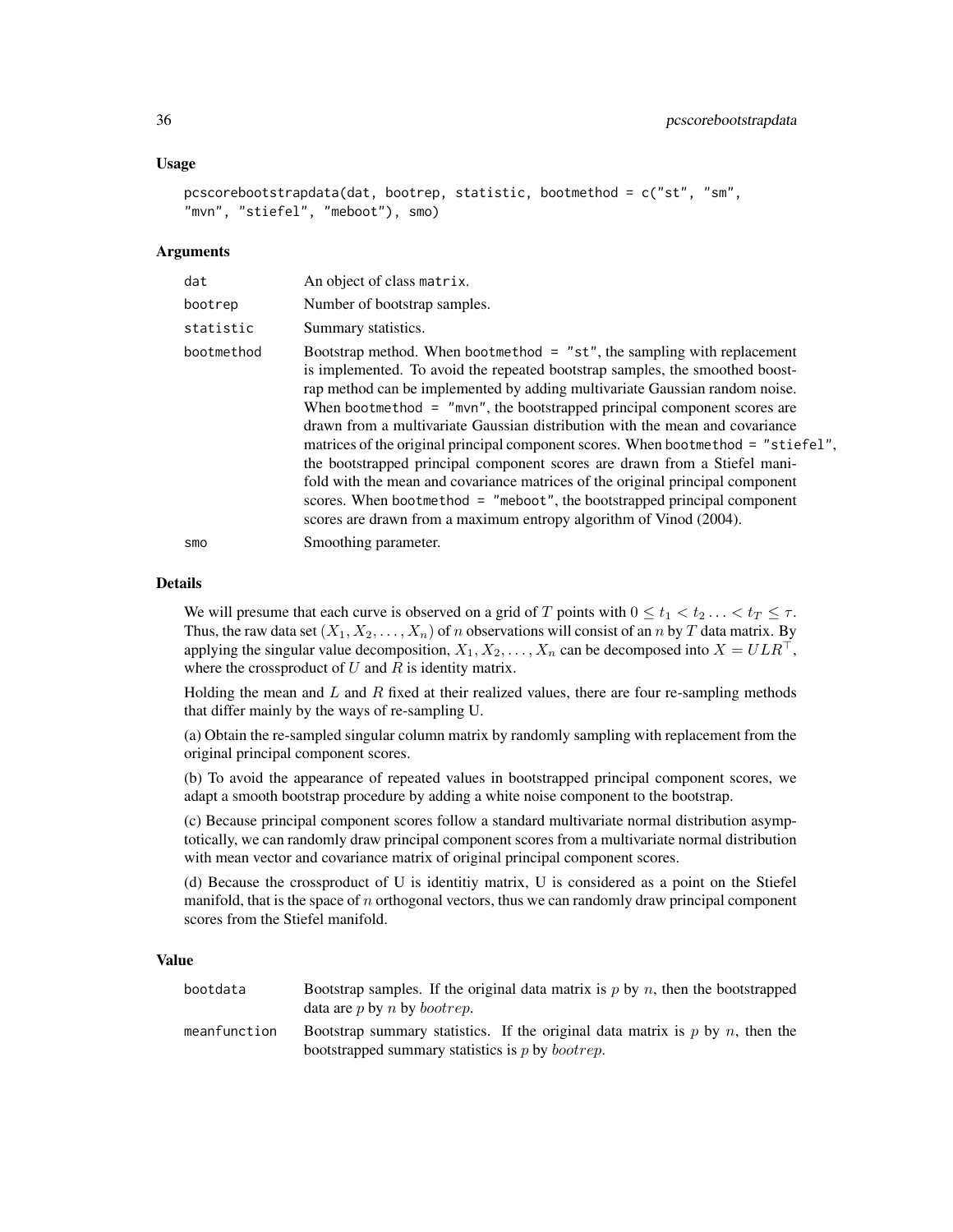#### <span id="page-36-0"></span>plot.fm 37

#### Author(s)

Han Lin Shang

#### References

H. D. Vinod (2004), "Ranking mutual funds using unconventional utility theory and stochastic dominance", *Journal of Empirical Finance*, 11(3), 353-377.

A. Cuevas, M. Febrero, R. Fraiman (2006), "On the use of the bootstrap for estimating functions with functional data", *Computational Statistics and Data Analysis*, 51(2), 1063-1074.

D. S. Poskitt and A. Sengarapillai (2013), "Description length and dimensionality reduction in functional data analysis", *Computational Statistics and Data Analysis*, 58, 98-113.

H. L. Shang (2015), "Re-sampling techniques for estimating the distribution of descriptive statistics of functional data", *Communications in Statistics–Simulation and Computation*, 44(3), 614-635.

#### See Also

[fbootstrap](#page-12-1)

#### Examples

```
# Bootstrapping the distribution of a summary statistics of functional data.
boot1 = pcscorebootstrapdata(ElNino$y, 400, "mean", bootmethod = "st")
boot2 = pcscorebootstrapdata(ElNino$y, 400, "mean", bootmethod = "sm", smo = 0.05)
boot3 = pcscorebootstrapdata(ElNino$y, 400, "mean", bootmethod = "mvn")
boot4 = pcscorebootstrapdata(ElNino$y, 400, "mean", bootmethod = "stiefel")
boot5 = pcscorebootstrapdata(ElNino$y, 400, "mean", bootmethod = "meboot")
```
<span id="page-36-1"></span>plot.fm *Plot fitted model components for a functional model*

#### Description

When class(x)[1] = ftsm, plot showing the principal components in the top row of plots and the coefficients in the bottom row of plots.

When class(x)[1] = fm, plot showing the predictor scores in the top row of plots and the response loadings in the bottom row of plots.

#### Usage

```
## S3 method for class 'fm'
plot(x, order, xlab1 = x$y$xname, ylab1 = "Principal component",
xlab2 = "Time", ylab2 = "Coefficient", mean.lab = "Mean",
  level.lab = "Level", main.title = "Main effects", interaction.title
   = "Interaction", basiscol = 1, coeffcol = 1, outlier.col = 2,
   outlier.pch = 19, outlier.cex = 0.5, ...)
```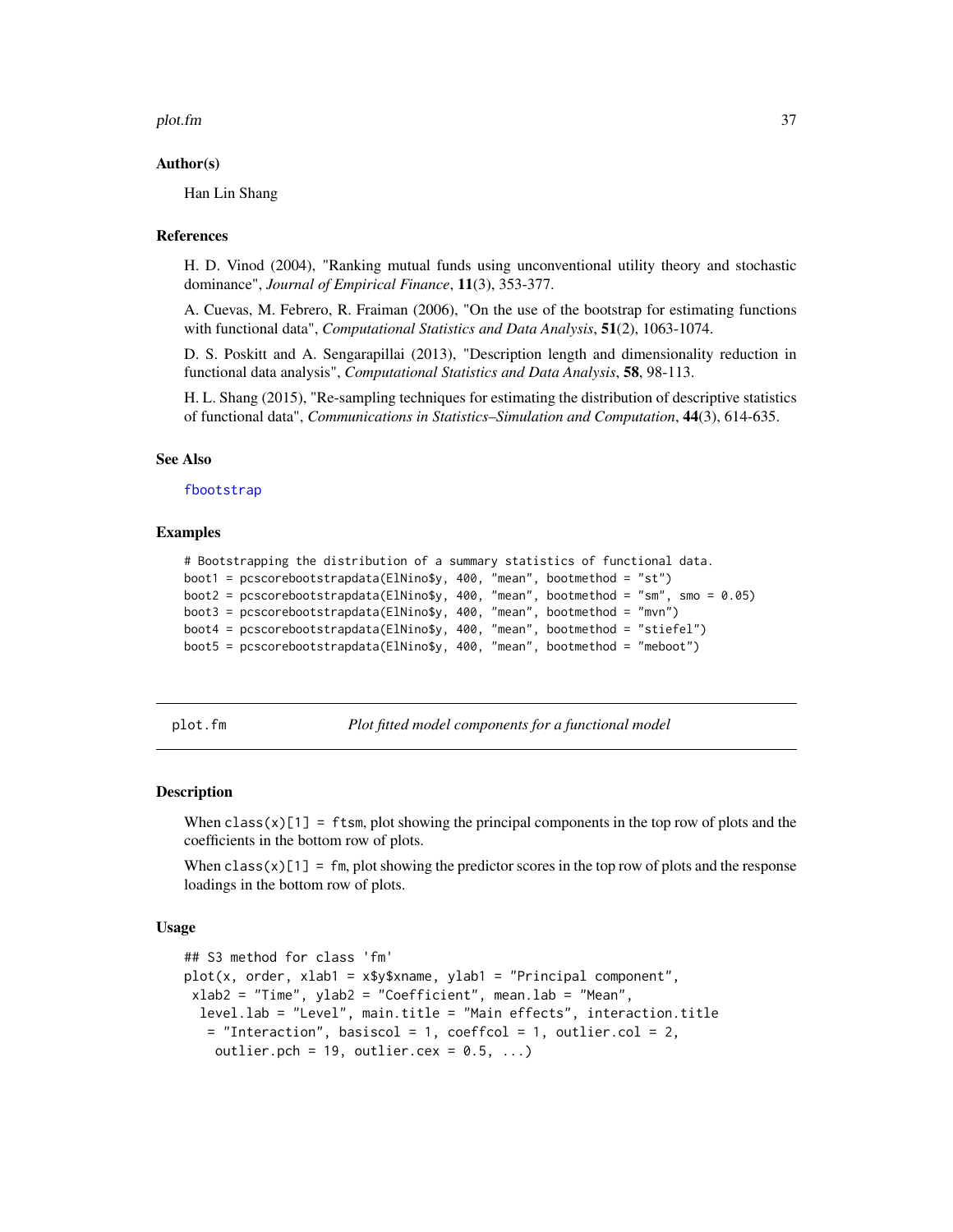#### <span id="page-37-0"></span>Arguments

| X                                                          | Output from ftsm or fplsr.                                                                 |  |
|------------------------------------------------------------|--------------------------------------------------------------------------------------------|--|
| order                                                      | Number of principal components to plot. Default is all principal components in<br>a model. |  |
| xlab1                                                      | x-axis label for principal components.                                                     |  |
| xlab2                                                      | x-axis label for coefficient time series.                                                  |  |
| ylab1                                                      | y-axis label for principal components.                                                     |  |
| ylab2                                                      | y-axis label for coefficient time series.                                                  |  |
| mean.lab                                                   | Label for mean component.                                                                  |  |
| level.lab                                                  | Label for level component.                                                                 |  |
| main.title<br>Title for main effects.<br>interaction.title |                                                                                            |  |
|                                                            | Title for interaction terms.                                                               |  |
| basiscol                                                   | Colors for principal components if plot. type = "components".                              |  |
| coeffcol                                                   | Colors for time series coefficients if plot. type = "components".                          |  |
| outlier.col                                                | Colors for outlying years.                                                                 |  |
| outlier.pch                                                | Plotting character for outlying years.                                                     |  |
| outlier.cex                                                | Size of plotting character for outlying years.                                             |  |
| .                                                          | Plotting parameters.                                                                       |  |

### Value

Function produces a plot.

### Author(s)

Rob J Hyndman

### References

R. J. Hyndman and M. S. Ullah (2007) "Robust forecasting of mortality and fertility rates: A functional data approach", *Computational Statistics \& Data Analysis*, 51(10), 4942-4956.

R. J. Hyndman and H. Booth (2008) "Stochastic population forecasts using functional data models for mortality, fertility and migration", *International Journal of Forecasting*, 24(3), 323-342.

R. J. Hyndman and H. L. Shang (2009) "Forecasting functional time series (with discussion)", *Journal of the Korean Statistical Society*, 38(3), 199-221.

#### See Also

[ftsm](#page-21-1), [forecast.ftsm](#page-14-1), [residuals.fm](#page-45-1), [summary.fm](#page-49-1), [plot.fmres](#page-38-1), [plot.ftsf](#page-39-1)

### Examples

 $plot(x = ftsm(y = E1Nino))$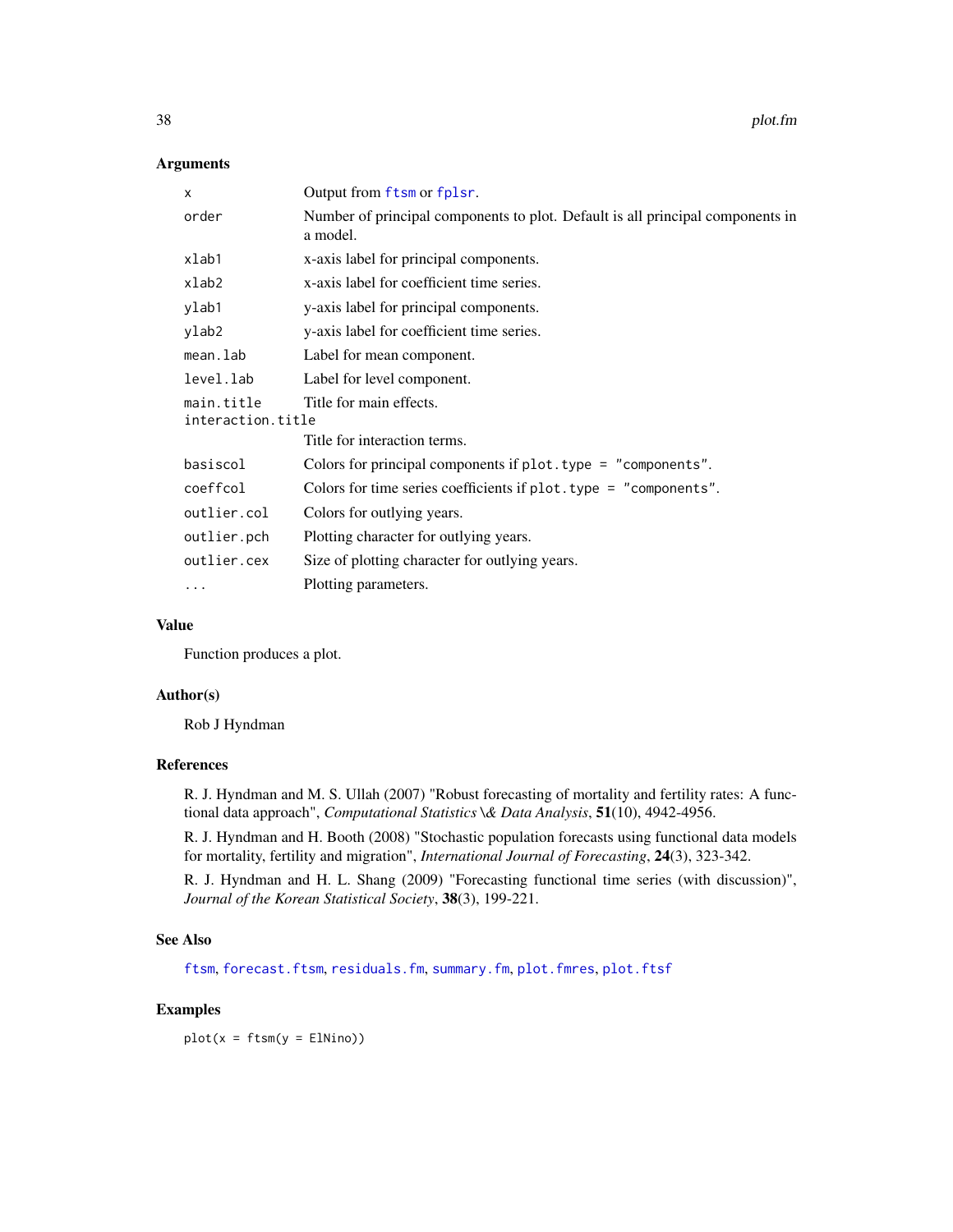<span id="page-38-1"></span><span id="page-38-0"></span>

Functions to produce a plot of residuals from a fitted functional model.

### Usage

```
## S3 method for class 'fmres'
plot(x, type = c("image", "fts", "contour", "filled.contour",
 "persp"), xlab = "Year", ylab = "Age", zlab = "Residual", ...)
```
### Arguments

| $\mathsf{x}$ | Generated by residuals (fit), where fit is the output from ftsm or fplsr.                        |
|--------------|--------------------------------------------------------------------------------------------------|
| type         | Type of plot to use. Possibilities are image, fts, contour, filled.contour<br>and <b>persp</b> . |
| xlab         | Label for x-axis.                                                                                |
| ylab         | Label for y-axis.                                                                                |
| zlab         | Label for z-axis.                                                                                |
| $\ddotsc$    | Plotting parameters.                                                                             |
|              |                                                                                                  |

### Value

Produces a plot.

### Author(s)

Rob J Hyndman

#### See Also

[ftsm](#page-21-1), [forecast.ftsm](#page-14-1), [plot.fm](#page-36-1), [plot.fmres](#page-38-1), [residuals.fm](#page-45-1), [summary.fm](#page-49-1)

### Examples

```
# colorspace package was used to provide a more coherent color option.
plot(residuals(ftsm(y = ElNino)), type = "filled.contour", xlab = "Month",
    ylab = "Residual sea surface temperature")
```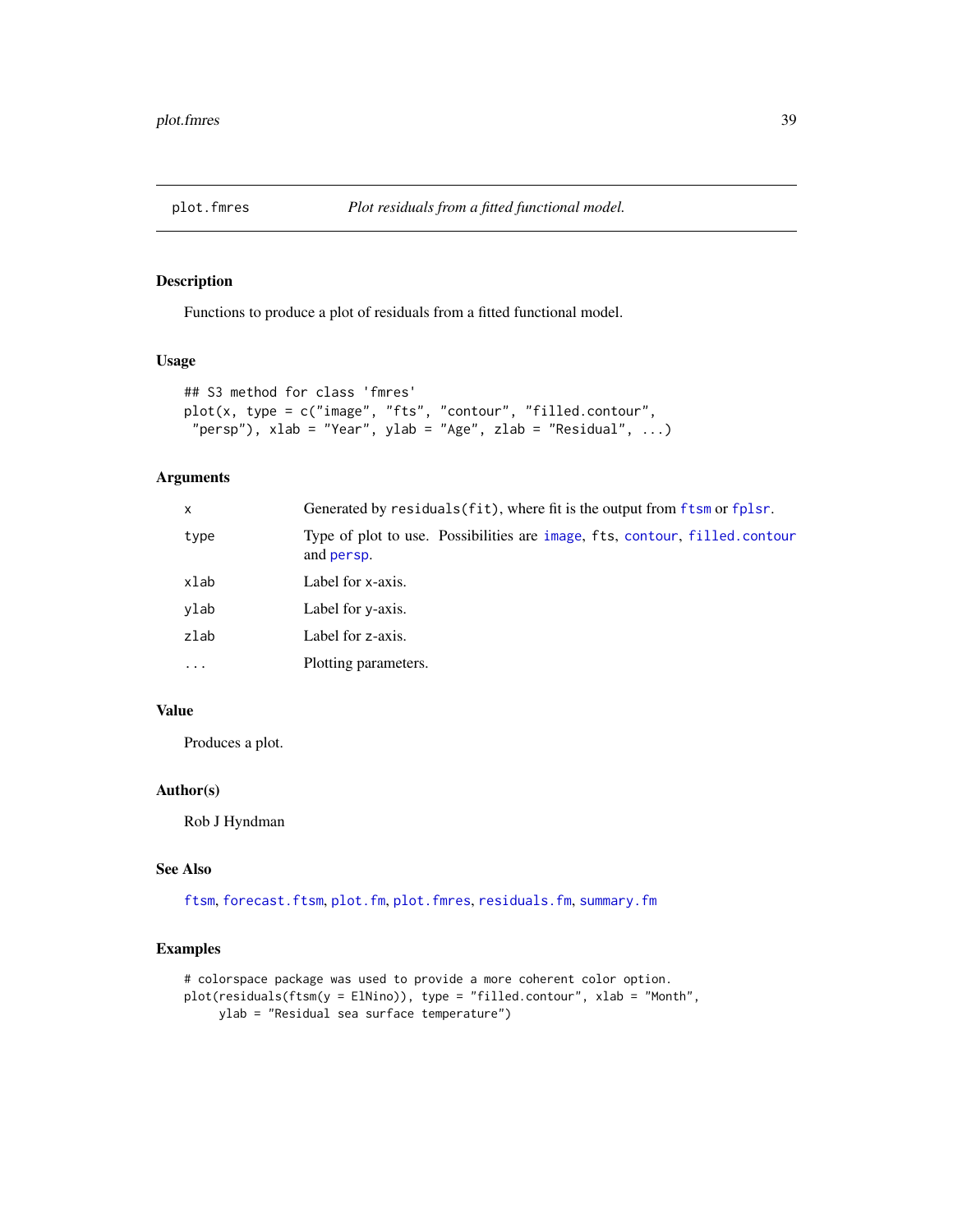<span id="page-39-1"></span><span id="page-39-0"></span>

Plot fitted model components for a fts object.

### Usage

```
## S3 method for class 'ftsf'
plot(x, plot-type = c("function", "components", "variance"),components, xlab1 = fit$y$xname, ylab1 = "Basis function",
 xlab2 = "Time", ylab2 = "Coefficient", mean.lab = "Mean",
   level.lab = "Level", main.title = "Main effects",
   interaction.title = "Interaction", vcol = 1:3, shadecols = 7,
     fcol = 4, basiscol = 1, coeffcol = 1, outlier.col = 2,
     outlier.pch = 19, outlier.cex = 0.5,...)
```
### Arguments

| X                                                          | Output from forecast.ftsm.                                               |  |
|------------------------------------------------------------|--------------------------------------------------------------------------|--|
| plot.type                                                  | Type of plot.                                                            |  |
| components                                                 | Number of principal components.                                          |  |
| xlab1                                                      | x-axis label for principal components.                                   |  |
| xlab2                                                      | x-axis label for coefficient time series.                                |  |
| ylab1                                                      | y-axis label for principal components.                                   |  |
| ylab2                                                      | y-axis label for coefficient time series.                                |  |
| mean.lab                                                   | Label for mean component.                                                |  |
| level.lab                                                  | Label for level component.                                               |  |
| Title for main effects.<br>main.title<br>interaction.title |                                                                          |  |
|                                                            | Title for interaction terms.                                             |  |
| vcol                                                       | Colors to use if $plot-type = "variance".$                               |  |
| shadecols                                                  | Color for shading of prediction intervals when plot.type = "components". |  |
| fcol                                                       | Color of point forecasts when $plot. type = "components".$               |  |
| basiscol                                                   | Colors for principal components if plot. type = "components".            |  |
| coeffcol                                                   | Colors for time series coefficients if plot. type = "components".        |  |
| outlier.col                                                | Colors for outlying years.                                               |  |
| outlier.pch                                                | Plotting character for outlying years.                                   |  |
| outlier.cex                                                | Size of plotting character for outlying years.                           |  |
| .                                                          | Plotting parameters.                                                     |  |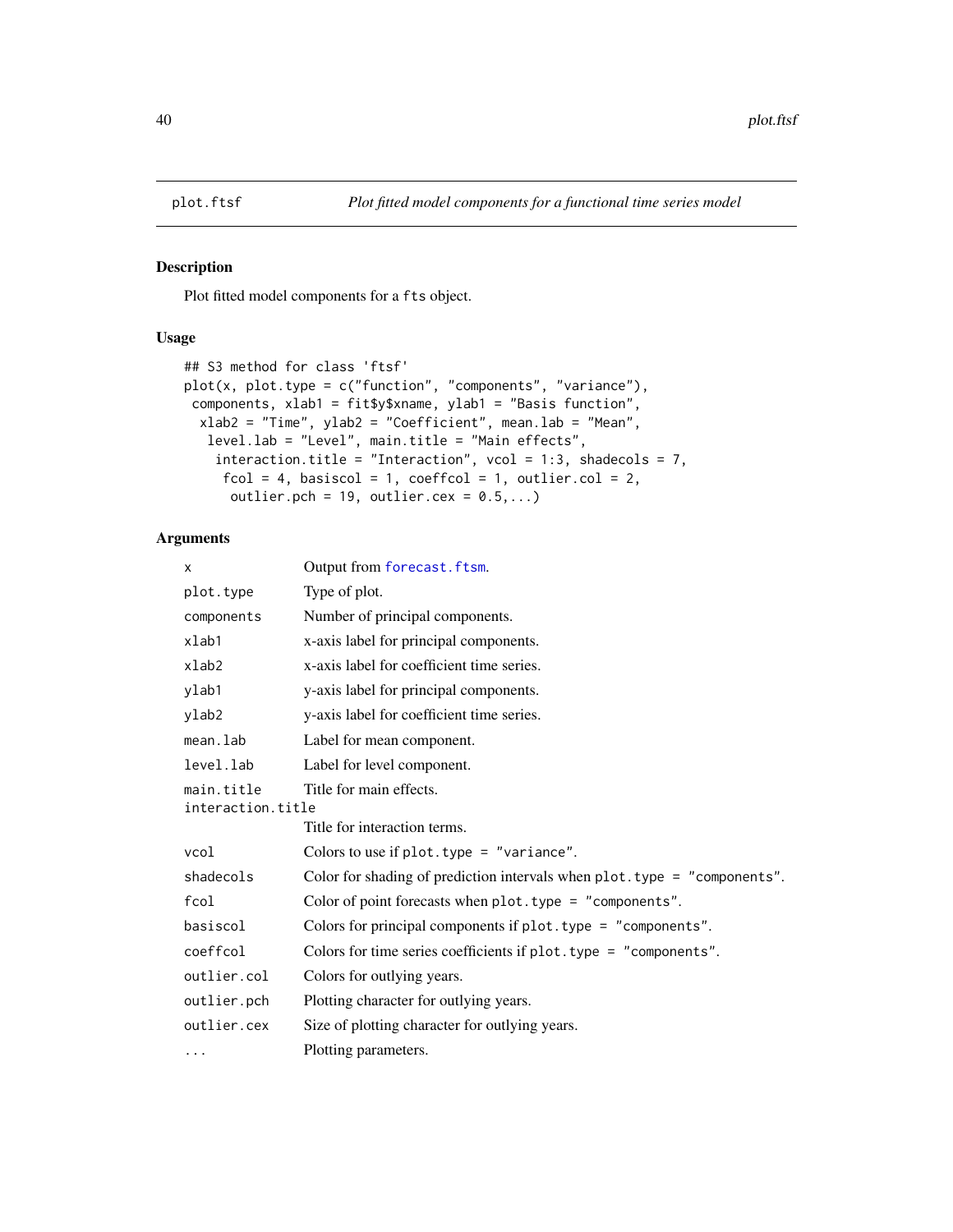#### <span id="page-40-0"></span>plot.ftsm 41

### Details

When  $plot.type = "function", it produces a plot of the forecast functions;$ 

When  $plot.type = "components", it produces a plot of the principal components and coefficients$ with forecasts and prediction intervals for each coefficient;

When  $plot.type = "variance", it produces a plot of the variance components.$ 

### Value

Function produces a plot.

#### Author(s)

Rob J Hyndman

#### References

R. J. Hyndman and M. S. Ullah (2007) "Robust forecasting of mortality and fertility rates: A functional data approach", *Computational Statistics and Data Analysis*, 51(10), 4942-4956.

R. J. Hyndman and H. Booth (2008) "Stochastic population forecasts using functional data models for mortality, fertility and migration", *International Journal of Forecasting*, 24(3), 323-342.

R. J. Hyndman and H. L. Shang (2009) "Forecasting functional time series (with discussion)", *Journal of the Korean Statistical Society*, 38(3), 199-221.

### See Also

[ftsm](#page-21-1), [plot.fm](#page-36-1), [plot.fmres](#page-38-1), [residuals.fm](#page-45-1), [summary.fm](#page-49-1)

#### Examples

 $plot(x = forecast(object = ftsm(y = EllNino)))$ 

plot.ftsm *Plot fitted model components for a functional time series model*

#### Description

Plot showing the basis functions in the top row of plots and the coefficients in the bottom row of plots.

#### Usage

```
## S3 method for class 'ftsm'
plot(x, components, xlab1 = x$y$xname, ylab1 = "Basis function",
xlab2 = "Time", ylab2 = "Coefficient", mean.lab = "Mean",
  level.lab = "Level", main.title = "Main effects",
   interaction.title = "Interaction", basiscol = 1, coeffcol = 1,
   outlier.col = 2, outlier.pch = 19, outlier.cex = 0.5, ...)
```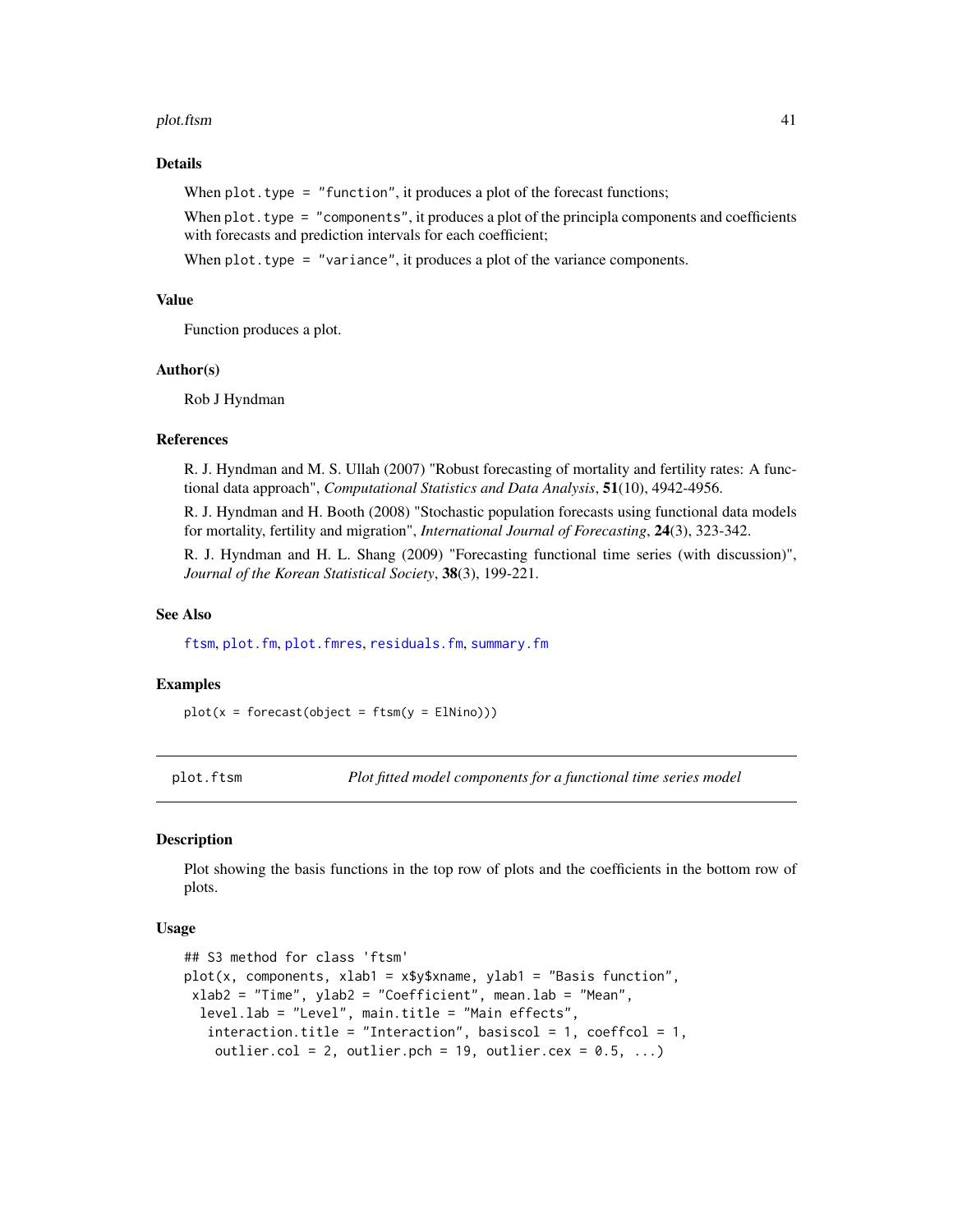### Arguments

| X                               | Output from ftsm.                                              |
|---------------------------------|----------------------------------------------------------------|
| components                      | Number of principal components to plot.                        |
| xlab1                           | x-axis label for basis functions.                              |
| xlab2                           | x-axis label for coefficient time series.                      |
| ylab1                           | y-axis label for basis functions.                              |
| ylab2                           | y-axis label for coefficient time series.                      |
| mean.lab                        | Label for mean component.                                      |
| level.lab                       | Label for level component.                                     |
| main title<br>interaction.title | Title for main effects.                                        |
|                                 | Title for interaction terms.                                   |
| basiscol                        | Colors for basis functions if plot.type="components".          |
| coeffcol                        | Colors for time series coefficients if plot.type="components". |
| outlier.col                     | Colour for outlying years.                                     |
| outlier.pch                     | Plotting character for outlying years.                         |
| outlier.cex                     | Size of plotting character for outlying years.                 |
| .                               | Plotting parameters.                                           |

#### Value

None. Function produces a plot.

### Author(s)

Rob J Hyndman

### References

R. J. Hyndman and M. S. Ullah (2007) "Robust forecasting of mortality and fertility rates: A functional data approach", *Computational Statistics and Data Analysis*, 51(10), 4942-4956.

R. J. Hyndman and H. L. Shang (2009) "Forecasting functional time series" (with discussion), *Journal of the Korean Statistical Society*, 38(3), 199-221.

### See Also

[forecast.ftsm](#page-14-1), [ftsm](#page-21-1), [plot.fm](#page-36-1), [plot.ftsf](#page-39-1), [residuals.fm](#page-45-1), [summary.fm](#page-49-1)

### Examples

```
# plot different principal components.
plot.ftsm(ftsm(y = ElNino, order = 2), components = 2)
```
<span id="page-41-0"></span>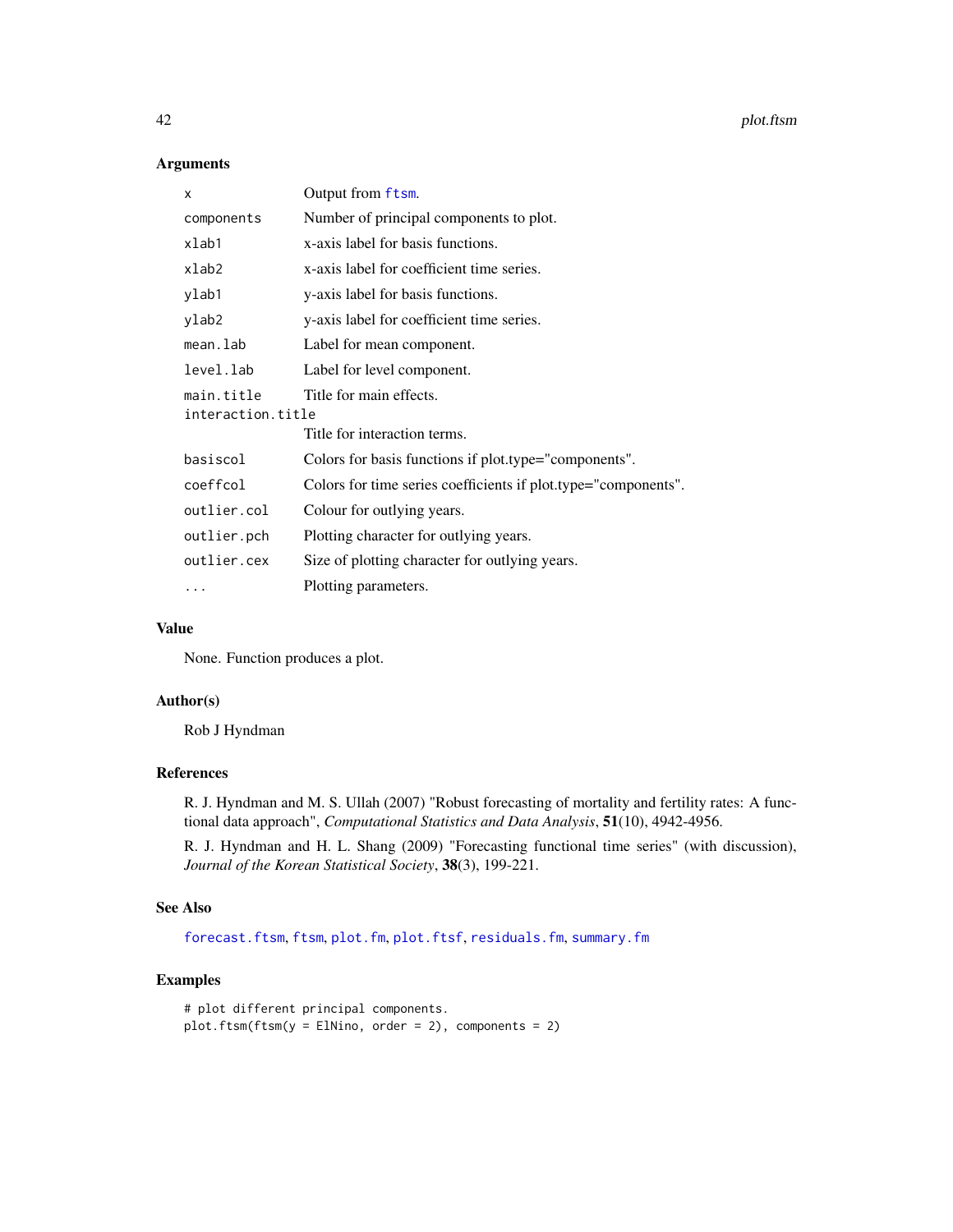<span id="page-42-0"></span>

Plot showing the basis functions of the predictors in the top row, followed by the basis functions of the responses in the second row, then the coefficients in the bottom row of plots.

### Usage

```
plotfplsr(x, xlab1 = x$ypred$xname, ylab1 = "Basis function", xlab2 = "Time",
ylab2 = "Coefficient", mean.lab = "Mean", interaction.title = "Interaction")
```
#### Arguments

| x                 | Output from fplsr.                        |
|-------------------|-------------------------------------------|
| xlab1             | x-axis label for basis functions.         |
| ylab1             | y-axis label for basis functions.         |
| xlab2             | x-axis label for coefficient time series. |
| ylab2             | y-axis label for coefficient time series. |
| mean.lab          | Label for mean component.                 |
| interaction.title |                                           |
|                   | Title for interaction terms.              |

#### Value

None. Function produces a plot.

#### Author(s)

Han Lin Shang

#### References

R. J. Hyndman and M. S. Ullah (2007) "Robust forecasting of mortality and fertility rates: A functional data approach", *Computational Statistics and Data Analysis*, 51(10), 4942-4956.

R. J. Hyndman and H. L. Shang (2009) "Forecasting functional time series" (with discussion), *Journal of the Korean Statistical Society*, 38(3), 199-221.

### See Also

[forecast.ftsm](#page-14-1), [ftsm](#page-21-1), [plot.fm](#page-36-1), [plot.ftsf](#page-39-1), [residuals.fm](#page-45-1), [summary.fm](#page-49-1)

#### Examples

```
# Fit the data by the functional partial least squares.
ausfplsr = fplsr(data = Australiasmoothfertility, order = 2)
plotfplsr(x = ausfplsr)
```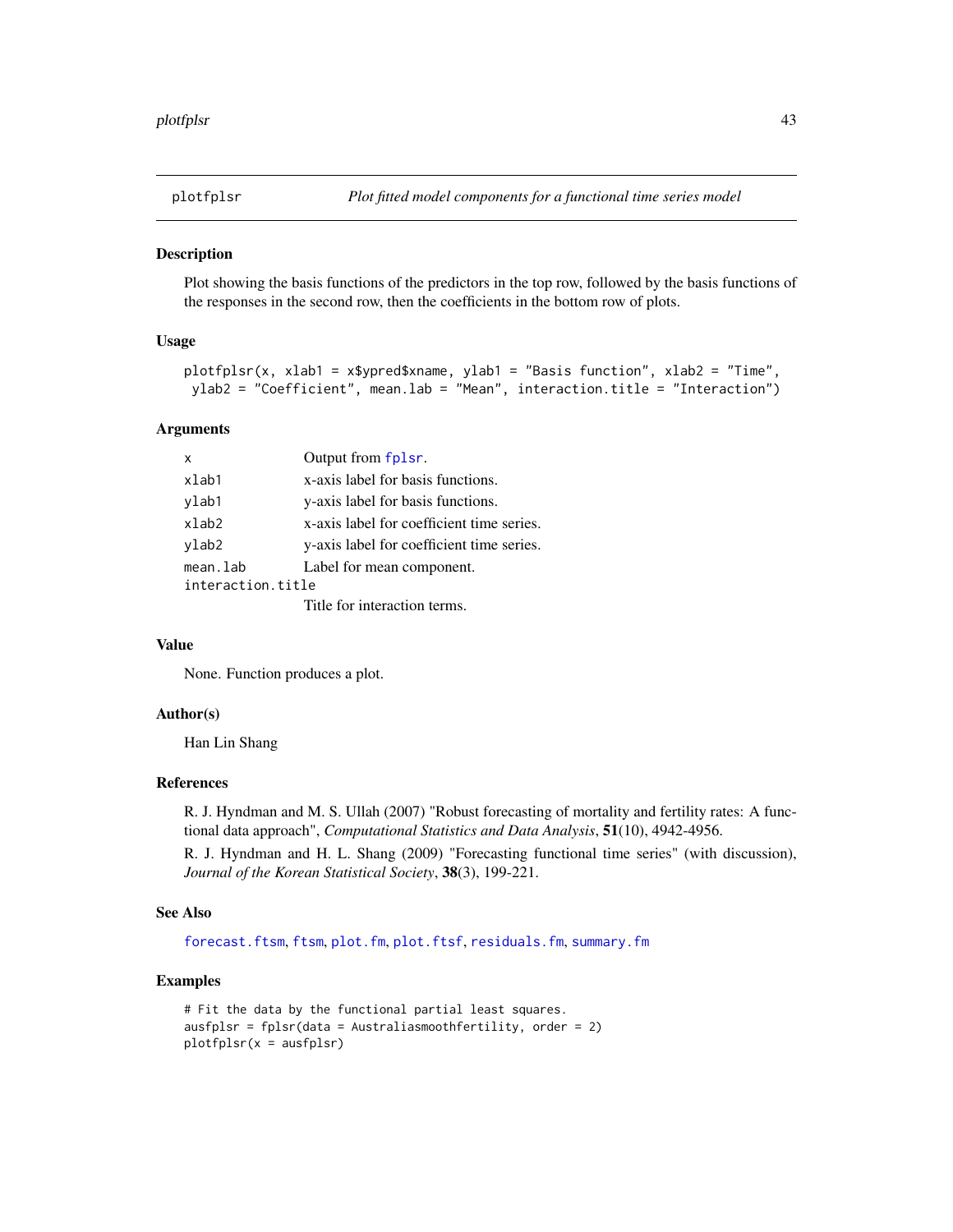<span id="page-43-0"></span>

This data set consists of half-hourly measurement of the concentrations (measured in ug/m3) of particular matter with an aerodynamic diameter of less than 10um, abbreviated PM10, in ambient air taken in Graz-Mitte, Austria from October 1, 2010 until March 31, 2011. To stabilise the variance, a square-root transformation can be applied to the data.

#### Usage

data(pm\_10\_GR)

### Details

As epidemiological and toxicological studies have pointed to negative health effects, European Union (EU) regulation sets pollution standards for the level of the concentration. Policy makers have to ensure compliance with these EU rules and need reliable statistical tools to determine, and justify the public, appropriate measures such as partial traffic regulation (see Stadlober, Hormann and Pfeiler, 2008).

#### Source

Thanks Professor Siegfried. Hormann for providing this data set. The original data source is [http:](http://www.umwelt.steiermark.at/cms/) [//www.umwelt.steiermark.at/cms/](http://www.umwelt.steiermark.at/cms/)

#### References

A. Aue, D. D. Norinho, S. Hormann (2015) "On the prediction of stationary functional time series", *Journal of the American Statistical Association*, 110(509), 378-392.

E. Stadlober, S. Hormann, B. Pfeiler (2008) "Quality and performance of a PM10 daily forecasting model", *Atmospheric Environment*, 42, 1098-1109.

S. Hormann, B. Pfeiler, E. Stadlober (2005) "Analysis and prediction of particulate matter PM10 for the winter season in Graz", *Austrian Journal of Statistics*, 34(4), 307-326.

#### Examples

plot(pm\_10\_GR)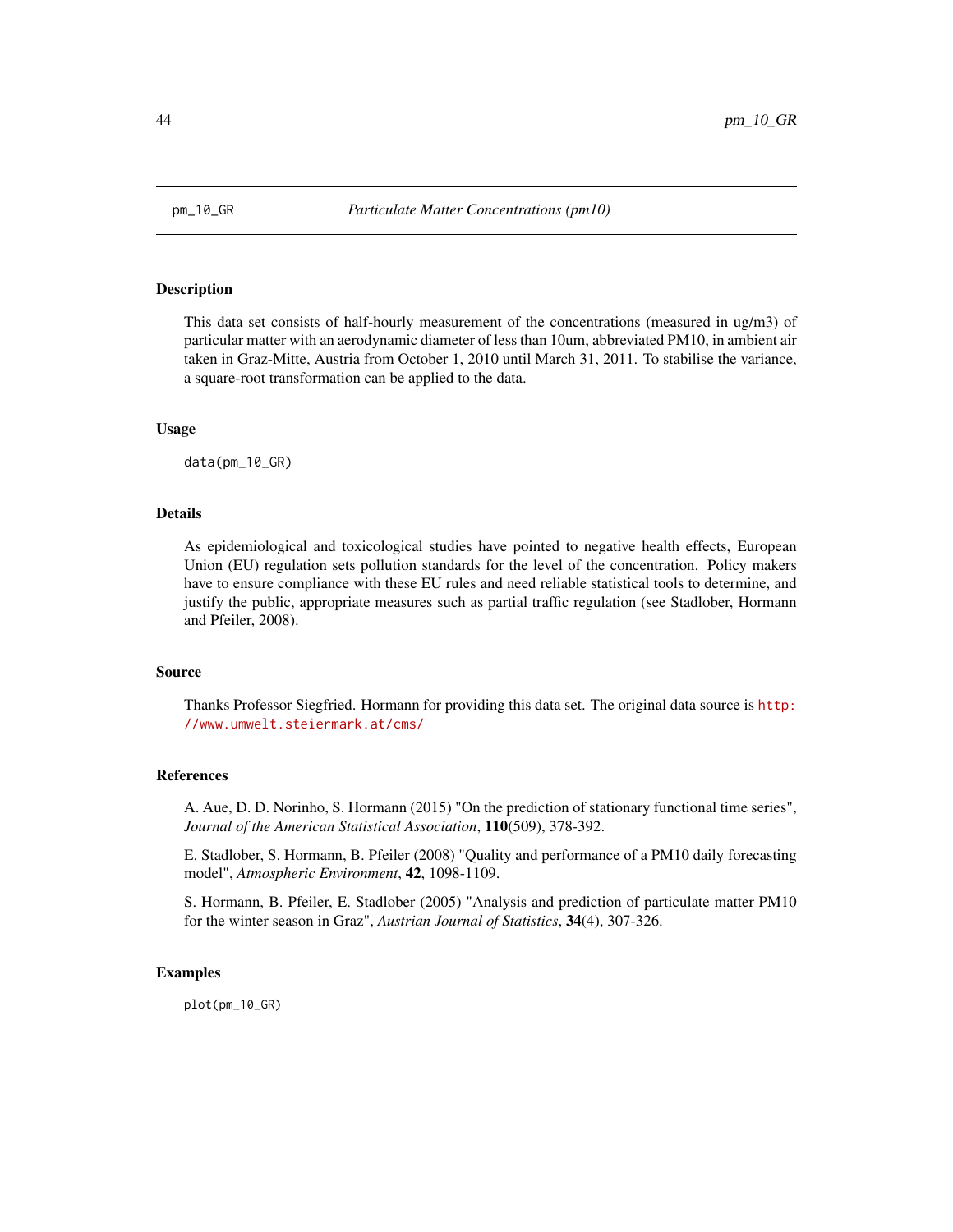<span id="page-44-2"></span><span id="page-44-0"></span>quantile *Quantile*

### Description

Generic functions for quantile.

### Usage

quantile(x, ...)

## Arguments

|          | Numeric vector whose sample quantiles are wanted, or an object of a class for |
|----------|-------------------------------------------------------------------------------|
|          | which a method has been defined.                                              |
| $\cdots$ | Arguments passed to specific methods.                                         |

## Value

Refer to specific methods. For numeric vectors, see the [quantile](#page-44-2) functions in the stats package.

### Author(s)

Han Lin Shang

### See Also

[quantile.fts](#page-44-1)

<span id="page-44-1"></span>quantile.fts *Quantile functions for functional time series*

### Description

Computes quantiles of functional time series at each variable.

### Usage

## S3 method for class 'fts' quantile(x, probs, ...)

## Arguments

| $\mathsf{x}$ | An object of class fts. |
|--------------|-------------------------|
| probs        | Quantile percentages.   |
| .            | Other arguments.        |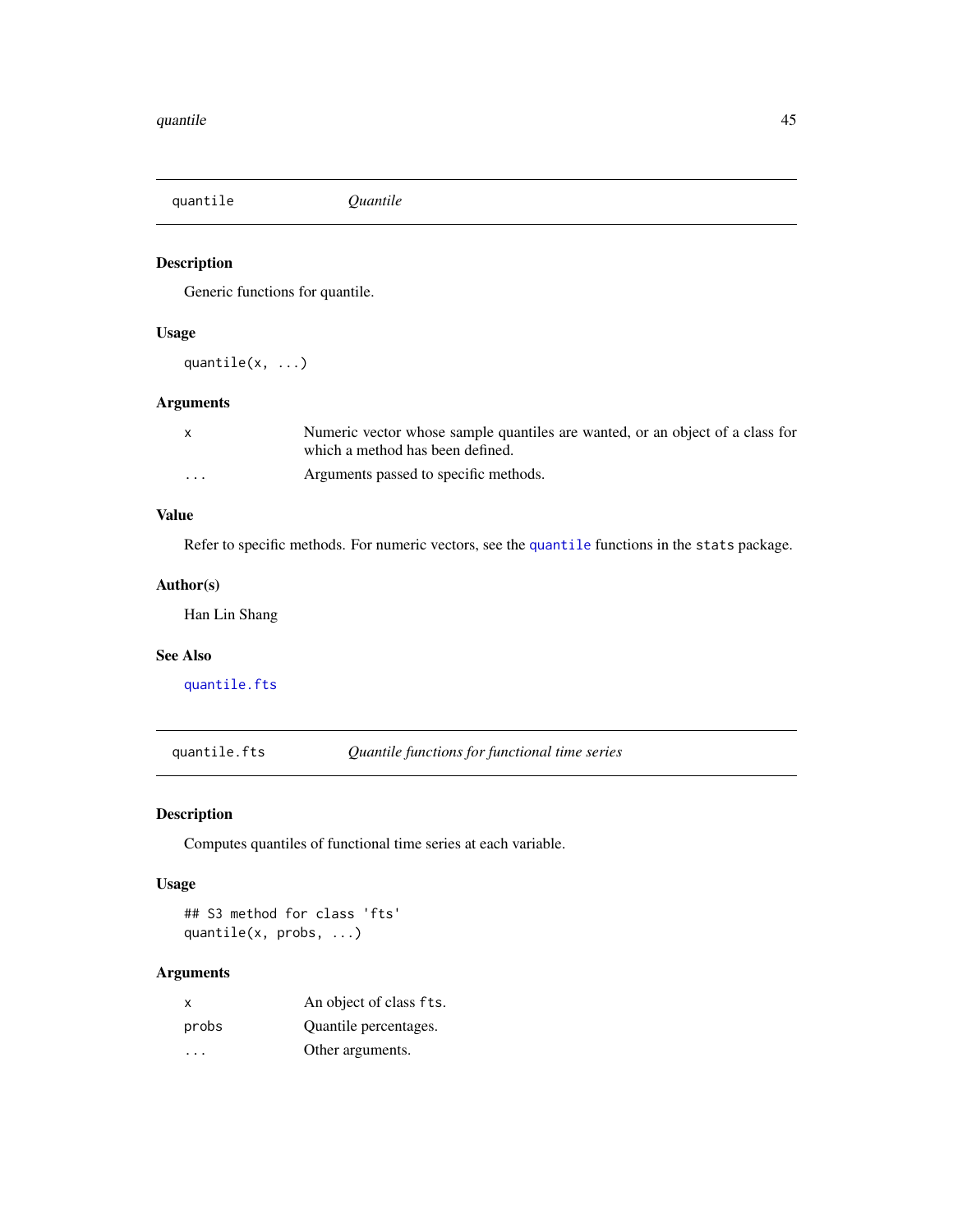### Value

Return quantiles for each variable.

### Author(s)

Han Lin Shang

### See Also

[mean.fts](#page-29-1), [median.fts](#page-31-1), [var.fts](#page-51-1), [sd.fts](#page-47-1)

### Examples

quantile(x = ElNino)

### <span id="page-45-1"></span>residuals.fm *Compute residuals from a functional model*

#### Description

After fitting a functional model, it is useful to inspect the residuals. This function extracts the relevant information from the fit object and puts it in a form suitable for plotting with image, persp, contour, filled.contour, etc.

### Usage

```
## S3 method for class 'fm'
residuals(object, ...)
```
### Arguments

| object                  | Output from ftsm or fplsr. |
|-------------------------|----------------------------|
| $\cdot$ $\cdot$ $\cdot$ | Other arguments.           |

#### Value

Produces an object of class "fmres" containing the residuals from the model.

### Author(s)

Rob J Hyndman

<span id="page-45-0"></span>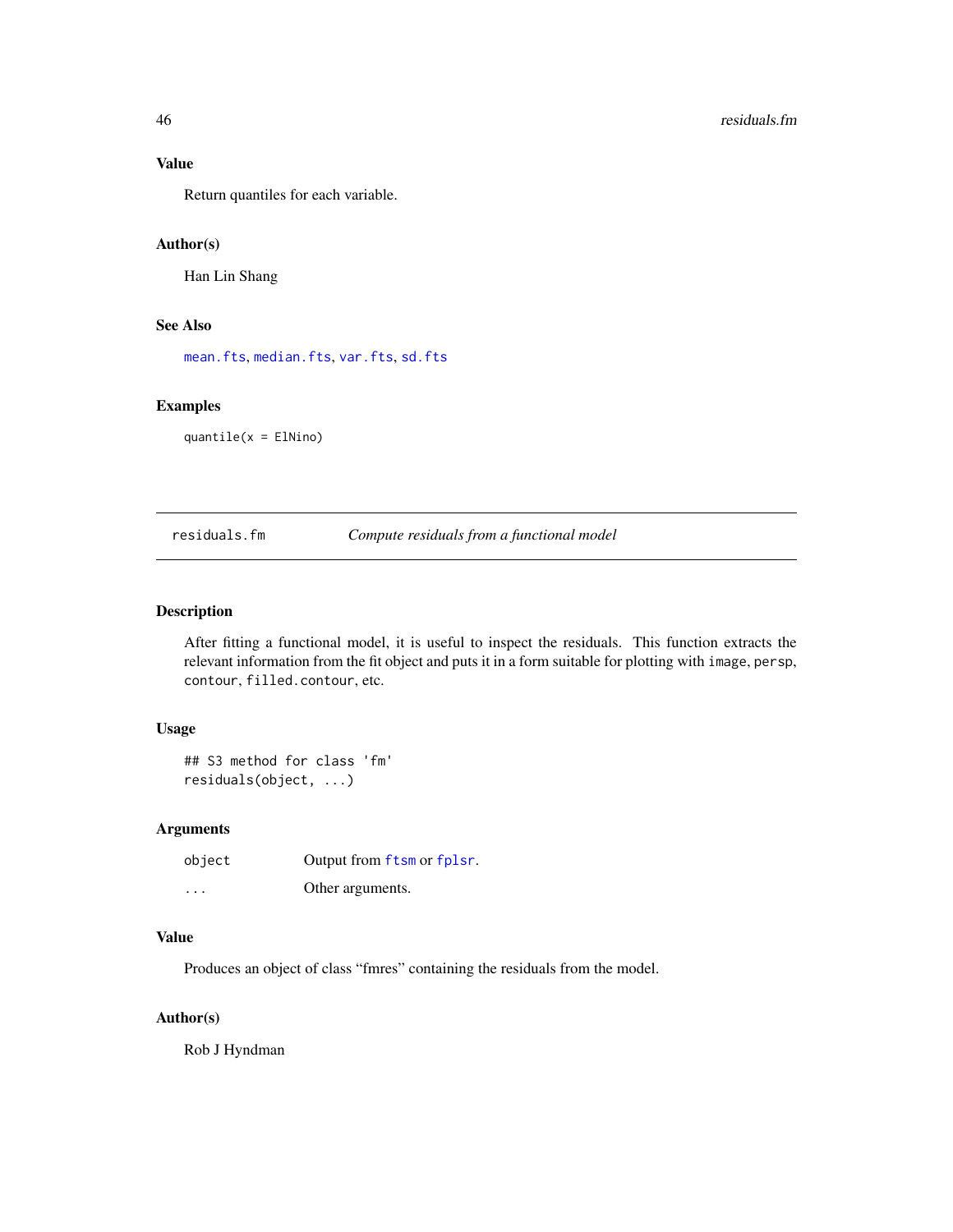#### References

B. Erbas and R. J. Hyndman and D. M. Gertig (2007) "Forecasting age-specific breast cancer mortality using functional data model", *Statistics in Medicine*, 26(2), 458-470.

R. J. Hyndman and M. S. Ullah (2007) "Robust forecasting of mortality and fertility rates: A functional data approach", *Computational Statistics \& Data Analysis*, 51(10), 4942-4956.

R. J. Hyndman and H. Booth (2008) "Stochastic population forecasts using functional data models for mortality, fertility and migration", *International Journal of Forecasting*, 24(3), 323-342.

H. L. Shang (2012) "Point and interval forecasts of age-specific fertility rates: a comparison of functional principal component methods", *Journal of Population Research*, 29(3), 249-267.

H. L. Shang (2012) "Point and interval forecasts of age-specific life expectancies: a model averaging", *Demographic Research*, 27, 593-644.

### See Also

[ftsm](#page-21-1), [forecast.ftsm](#page-14-1), [summary.fm](#page-49-1), [plot.fm](#page-36-1), [plot.fmres](#page-38-1)

### Examples

```
plot(residuals(object = ftsm(y = ElNino)), xlab = "Year", ylab = "Month")
```
<span id="page-46-1"></span>sd *Standard deviation*

### **Description**

Generic functions for standard deviation.

### Usage

sd(...)

### Arguments

... Arguments passed to specific methods.

#### Details

The [sd](#page-46-1) functions in the stats package are replaced by sd.default.

### Value

Refer to specific methods. For numeric vectors, see the [sd](#page-46-1) functions in the stats package.

#### Author(s)

Han Lin Shang

<span id="page-46-0"></span> $sd$  and the set of  $47$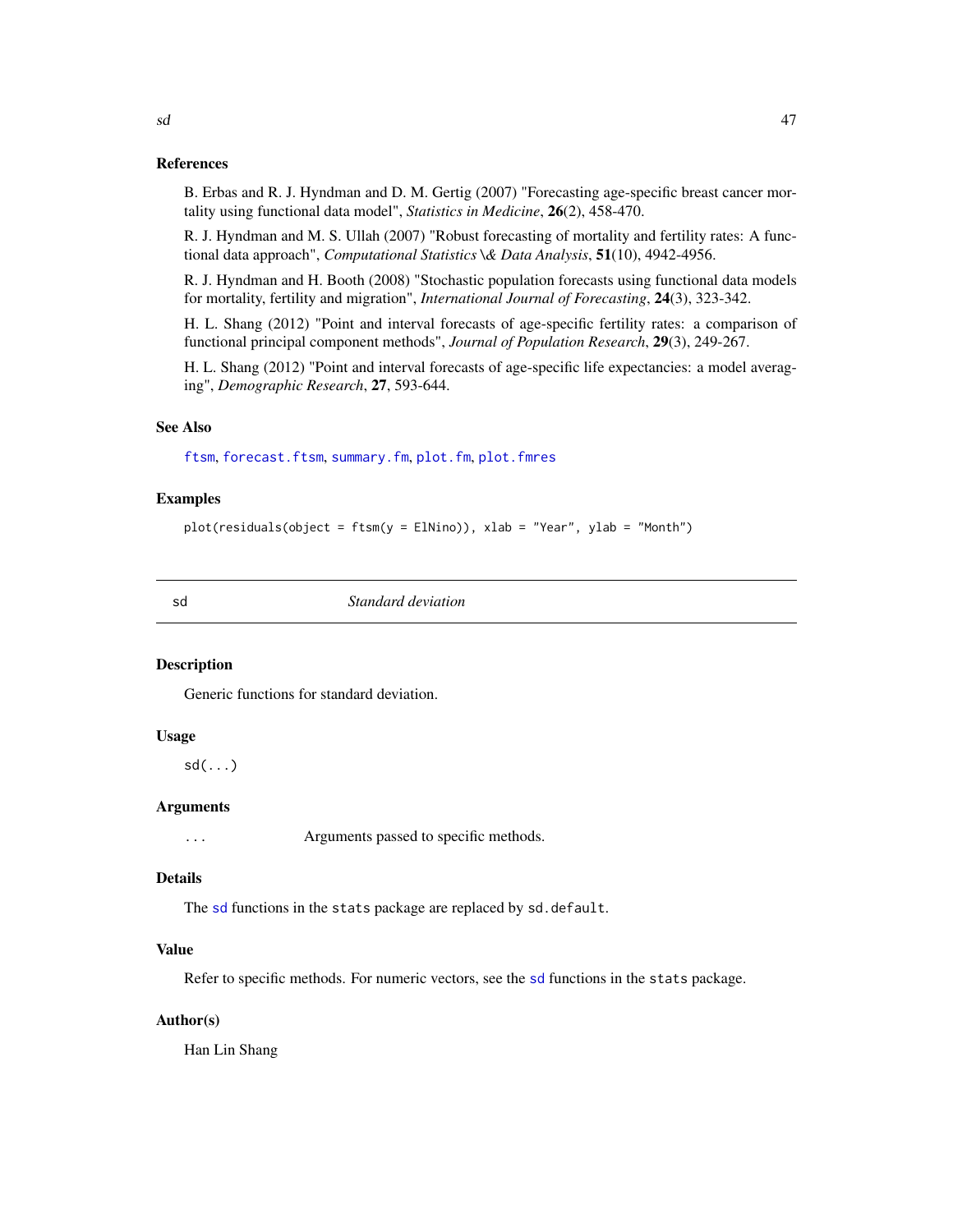### <span id="page-47-0"></span>See Also

[sd.fts](#page-47-1)

### <span id="page-47-1"></span>sd.fts *Standard deviation functions for functional time series*

### Description

Computes standard deviation of functional time series at each variable.

#### Usage

```
## S3 method for class 'fts'
sd(x, \text{ method} = c("coordinate", "FM", "mode", "RP", "RPD", "radius"),trim = 0.25, alpha, weight,...)
```
#### **Arguments**

| $\boldsymbol{\mathsf{x}}$ | An object of class fts.                 |
|---------------------------|-----------------------------------------|
| method                    | Method for computing median.            |
| trim                      | Percentage of trimming.                 |
| alpha                     | Tuning parameter when method="radius".  |
| weight                    | Hard thresholding or soft thresholding. |
|                           | Other arguments.                        |

#### Details

If method = "coordinate", it computes coordinate-wise standard deviation functions.

If method = "FM", it computes the standard deviation functions of trimmed functional data ordered by the functional depth of Fraiman and Muniz (2001).

If method = "mode", it computes the standard deviation functions of trimmed functional data ordered by h-modal functional depth.

If method = "RP", it computes the standard deviation functions of trimmed functional data ordered by random projection depth.

If method = "RPD", it computes the standard deviation functions of trimmed functional data ordered by random projection with derivative depth.

If method = "radius", it computes the standard deviation function of trimmed functional data ordered by the notion of alpha-radius.

### Value

A list containing  $x =$  variables and  $y =$  standard deviation rates.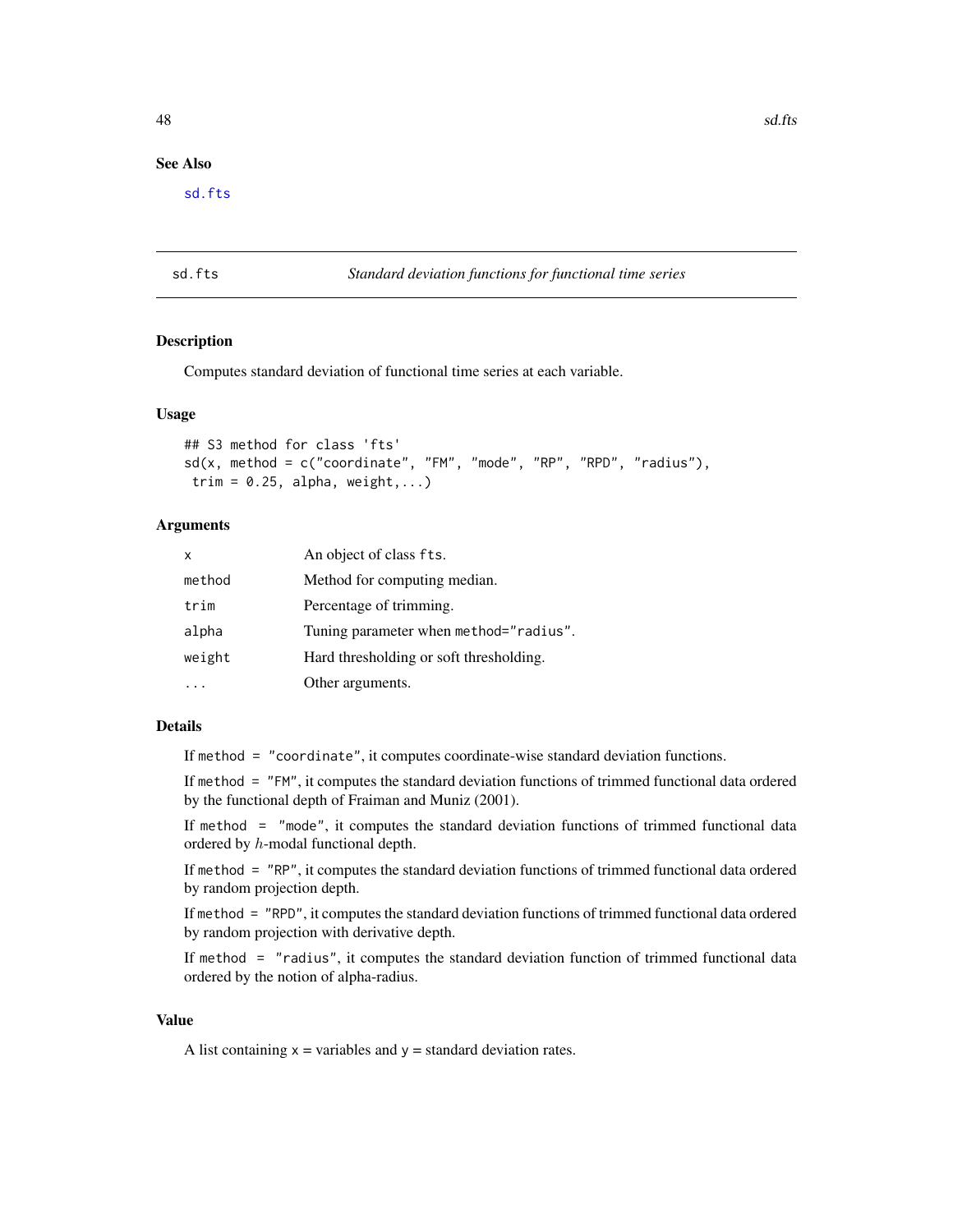<span id="page-48-0"></span> $s$ d.fts  $\frac{49}{2}$ 

#### Author(s)

Han Lin Shang

### References

O. Hossjer and C. Croux (1995) "Generalized univariate signed rank statistics for testing and estimating a multivariate location parameter", *Nonparametric Statistics*, 4(3), 293-308.

A. Cuevas and M. Febrero and R. Fraiman (2006) "On the use of bootstrap for estimating functions with functional data", *Computational Statistics \& Data Analysis*, 51(2), 1063-1074.

A. Cuevas and M. Febrero and R. Fraiman (2007), "Robust estimation and classification for functional data via projection-based depth notions", *Computational Statistics*, 22(3), 481-496.

M. Febrero and P. Galeano and W. Gonzalez-Manteiga (2007) "A functional analysis of NOx levels: location and scale estimation and outlier detection", *Computational Statistics*, 22(3), 411-427.

M. Febrero and P. Galeano and W. Gonzalez-Manteiga (2008) "Outlier detection in functional data by depth measures, with application to identify abnormal NOx levels", *Environmetrics*, 19(4), 331- 345.

M. Febrero and P. Galeano and W. Gonzalez-Manteiga (2010) "Measures of influence for the functional linear model with scalar response", *Journal of Multivariate Analysis*, 101(2), 327-339.

J. A. Cuesta-Albertos and A. Nieto-Reyes (2010) "Functional classification and the random Tukey depth. Practical issues", Combining Soft Computing and Statistical Methods in Data Analysis, Advances in Intelligent and Soft Computing, Volume 77, 123-130.

D. Gervini (2012) "Outlier detection and trimmed estimation in general functional spaces", *Statistica Sinica*, 22(4), 1639-1660.

#### See Also

[mean.fts](#page-29-1), [median.fts](#page-31-1), [var.fts](#page-51-1), [quantile.fts](#page-44-1)

#### Examples

```
# Fraiman-Muniz depth was arguably the oldest functional depth.
sd(x = E1Nino, method = "FM")sd(x = E1Nino, method = "coordinate")sd(x = E1Nino, method = "mode")sd(x = E1Nino, method = "RP")sd(x = E1Nino, method = "RPD")sd(x = E1Nino, method = "radius", alpha = 0.5, weight = "hard")sd(x = E1Nino, method = "radius", alpha = 0.5, weight = "soft")
```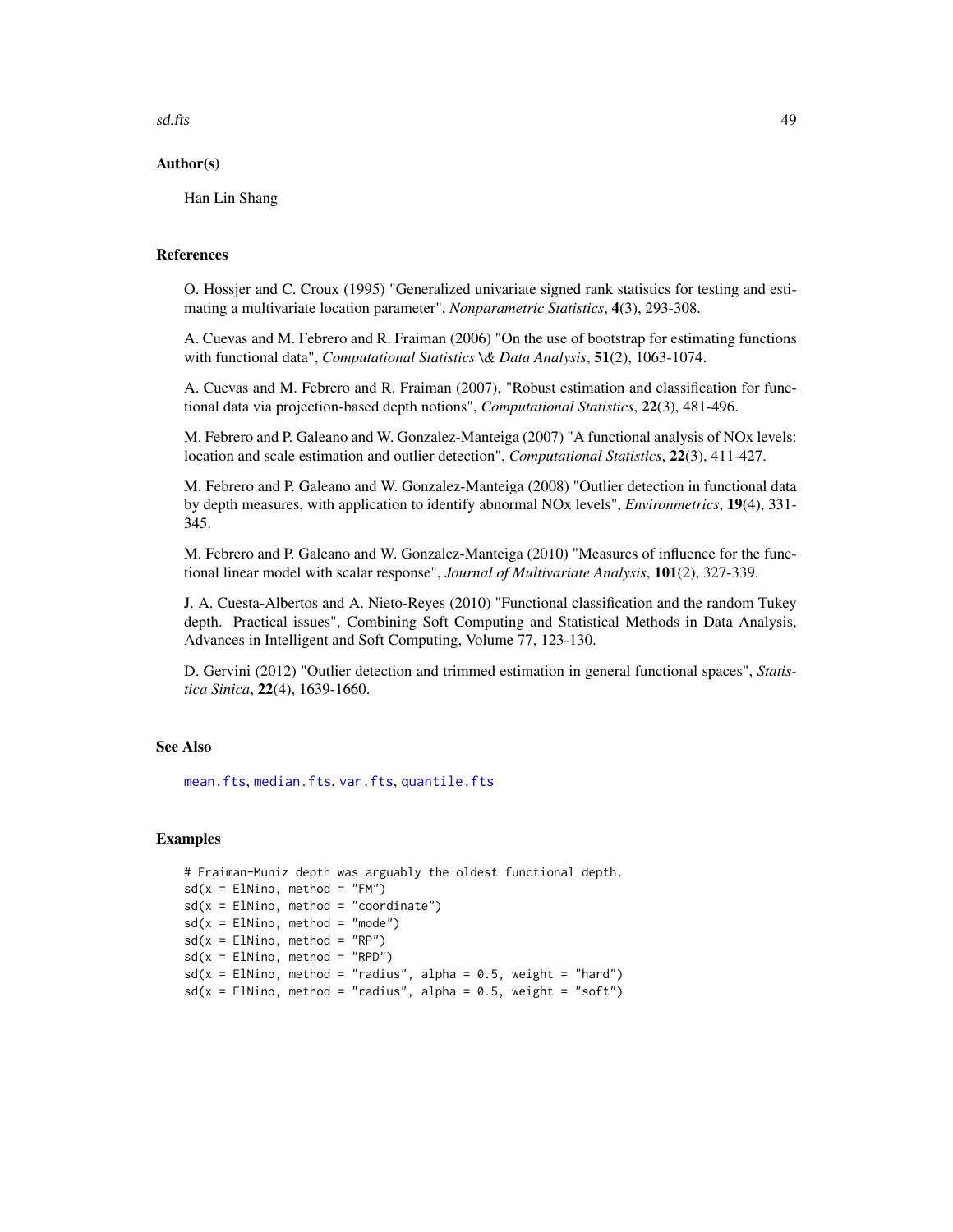<span id="page-49-1"></span><span id="page-49-0"></span>

Summarizes a basis function model fitted to a functional time series. It returns various measures of goodness-of-fit.

### Usage

## S3 method for class 'fm' summary(object, ...)

#### Arguments

| object  | Output from ftsm or fplsr. |
|---------|----------------------------|
| $\cdot$ | Other arguments.           |

### Value

None.

### Author(s)

Rob J Hyndman

### See Also

[ftsm](#page-21-1), [forecast.ftsm](#page-14-1), [residuals.fm](#page-45-1), [plot.fm](#page-36-1), [plot.fmres](#page-38-1)

### Examples

summary(object =  $ftsm(y = Elhino)$ )

T\_stationary *Testing stationarity of functional time series*

### Description

A hypothesis test for stationarity of functional time series.

### Usage

T\_stationary(sample,  $L = 49$ ,  $J = 500$ , MC\_rep = 1000, cumulative\_var = .90, Ker1 = FALSE, Ker2 = TRUE,  $h = \text{ncol}(\text{sample})^{\wedge} .5$ , pivotal = FALSE)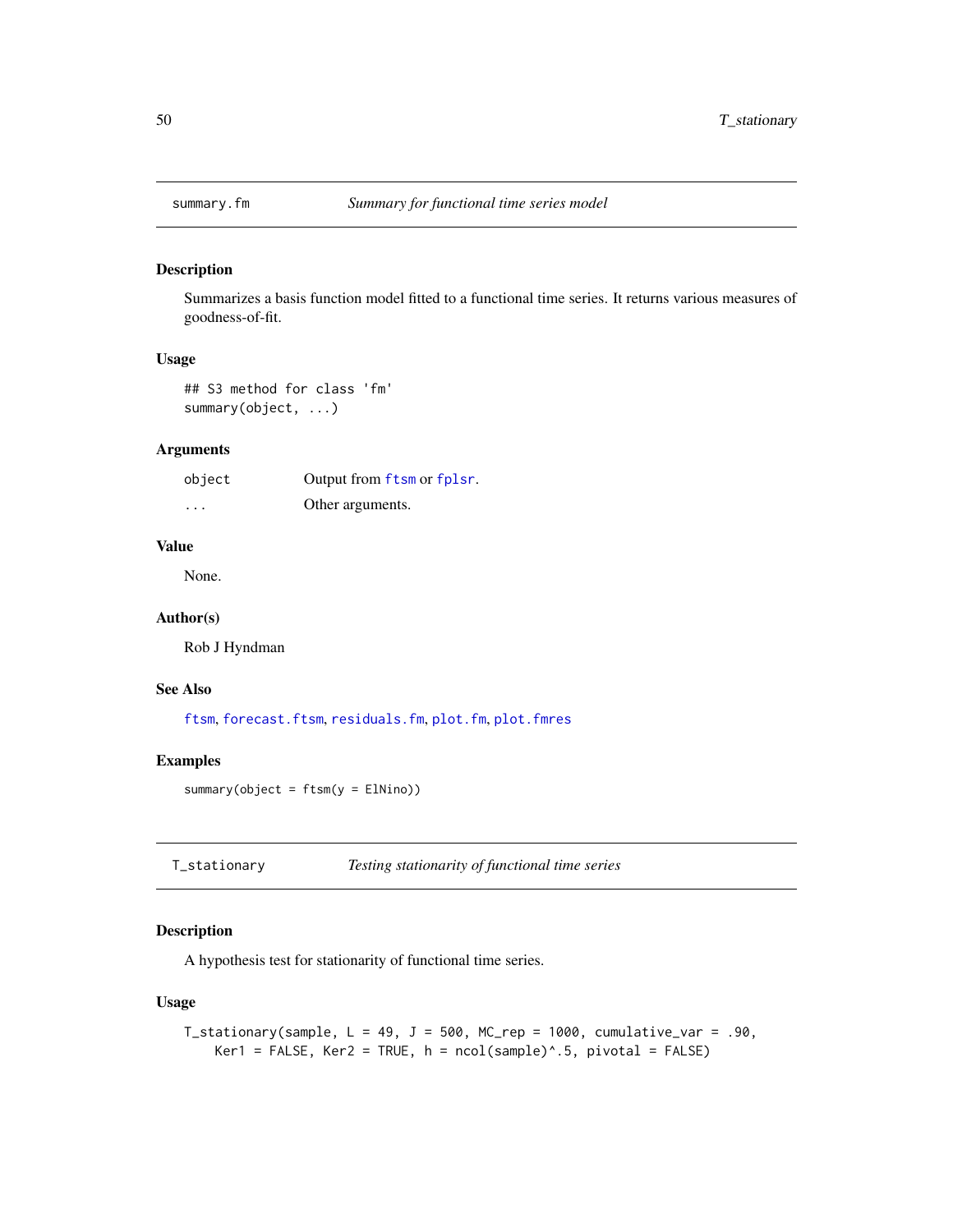### <span id="page-50-0"></span>T\_stationary 51

### Arguments

| sample           | A matrix of discretised curves of dimension (p by n), where p represents the<br>dimensionality and n represents sample size.                 |
|------------------|----------------------------------------------------------------------------------------------------------------------------------------------|
| L                | Number of Fourier basis functions.                                                                                                           |
| J                | Truncation level used to approximate the distribution of the squared integrals of<br>Brownian bridges that appear in the limit distribution. |
| MC_rep           | Number of replications.                                                                                                                      |
|                  | cumulative_var Amount of variance explained.                                                                                                 |
| Ker1             | Flat top kernel in (4.1) of Horvath et al. (2014).                                                                                           |
| Ker <sub>2</sub> | Flat top kernel in (7) of Politis (2003).                                                                                                    |
| h                | Kernel bandwidth.                                                                                                                            |
| pivotal          | If $pivotal = TRUE$ , a pivotal statistic is used.                                                                                           |

#### Details

As in traditional (scalar and vector) time series analysis, many inferential procedures for functional time series assume stationarity. Stationarity is required for functional dynamic regression models, for bootstrap and resampling methods for functional time series and for the functional analysis of volatility.

### Value

| p−value | When p-value is less than any level of significance, we reject the null hypoth- |
|---------|---------------------------------------------------------------------------------|
|         | esis and conclude that the tested functional time series is not stationary.     |

### Author(s)

Greg. Rice and Han Lin Shang

### References

L. Horvath, P. Kokoszka, G. Rice (2014) "Testing stationarity of functional time series", *Journal of Econometrics*, 179(1), 66-82.

D. N. Politis (2003) "Adaptive bandwidth choice", *Journal of Nonparametric Statistics*, 15(4-5), 517-533.

### See Also

[farforecast](#page-11-1)

### Examples

```
result = T_stationary(pm_10_GR_sqrt$y)
result_pivotal = T_stationary(pm_10_GR_sqrt$y, J = 100, MC_rep = 5000, h = 20, pivotal = TRUE)
```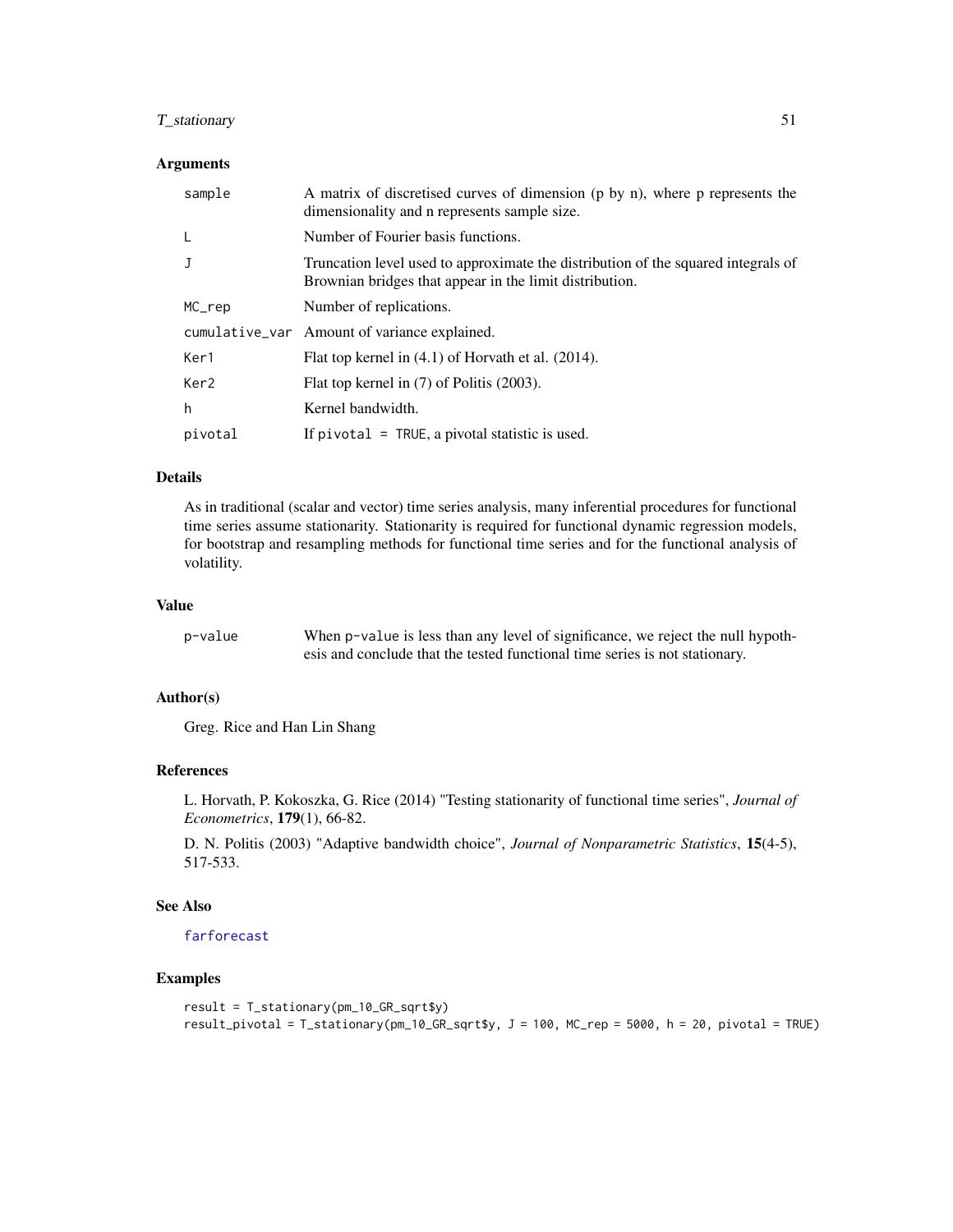<span id="page-51-0"></span>

Generic functions for variance.

### Usage

 $var(...)$ 

### Arguments

... Arguments passed to specific methods.

### Details

The [cor](#page-0-0) functions in the stats package are replaced by var.default.

### Value

Refer to specific methods. For numeric vectors, see the [cor](#page-0-0) functions in the stats package.

### Author(s)

Rob J Hyndman and Han Lin Shang

#### See Also

[var.fts](#page-51-1)

<span id="page-51-1"></span>var.fts *Variance functions for functional time series*

### Description

Computes variance functions of functional time series at each variable.

### Usage

```
## S3 method for class 'fts'
var(x, method = c("coordinate", "FM", "mode", "RP", "RPD", "radius"),
trim = 0.25, alpha, weight, ...)
```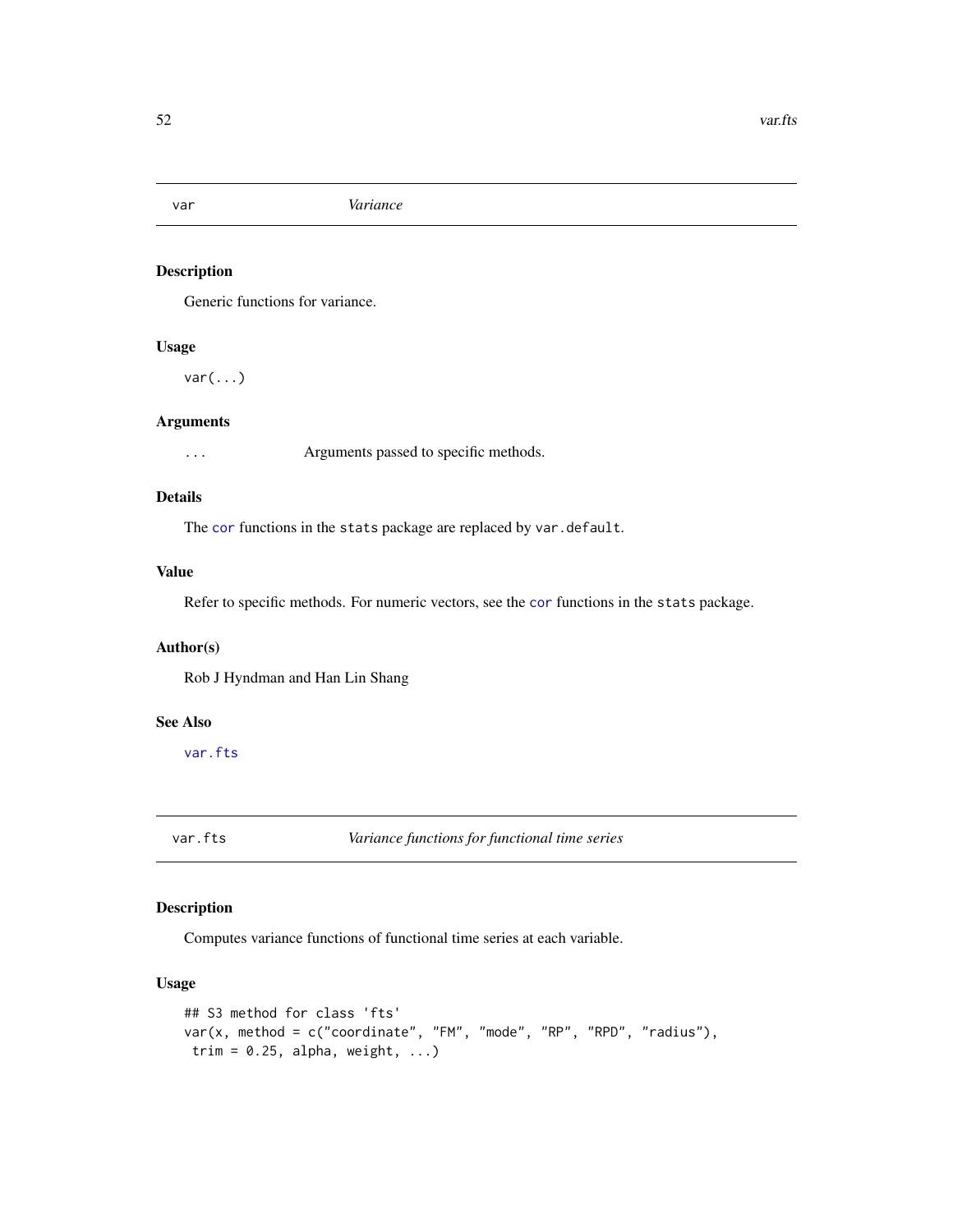#### var.fts 53

#### Arguments

| x      | An object of class fts.                 |
|--------|-----------------------------------------|
| method | Method for computing median.            |
| trim   | Percentage of trimming.                 |
| alpha  | Tuning parameter when method="radius".  |
| weight | Hard thresholding or soft thresholding. |
|        | Other arguments.                        |

### Details

If method = "coordinate", it computes coordinate-wise variance.

If method = "FM", it computes the variance of trimmed functional data ordered by the functional depth of Fraiman and Muniz (2001).

If method  $=$  "mode", it computes the variance of trimmed functional data ordered by h-modal functional depth.

If method = "RP", it computes the variance of trimmed functional data ordered by random projection depth.

If method = "RPD", it computes the variance of trimmed functional data ordered by random projection derivative depth.

If method = "radius", it computes the standard deviation function of trimmed functional data ordered by the notion of alpha-radius.

#### Value

A list containing  $x =$  variables and  $y =$  variance rates.

#### Author(s)

Han Lin Shang

### References

O. Hossjer and C. Croux (1995) "Generalized univariate signed rank statistics for testing and estimating a multivariate location parameter", *Nonparametric Statistics*, 4(3), 293-308.

A. Cuevas and M. Febrero and R. Fraiman (2006) "On the use of bootstrap for estimating functions with functional data", *Computational Statistics \& Data Analysis*, 51(2), 1063-1074.

A. Cuevas and M. Febrero and R. Fraiman (2007), "Robust estimation and classification for functional data via projection-based depth notions", *Computational Statistics*, 22(3), 481-496.

M. Febrero and P. Galeano and W. Gonzalez-Manteiga (2007) "A functional analysis of NOx levels: location and scale estimation and outlier detection", *Computational Statistics*, 22(3), 411-427.

M. Febrero and P. Galeano and W. Gonzalez-Manteiga (2008) "Outlier detection in functional data by depth measures, with application to identify abnormal NOx levels", *Environmetrics*, 19(4), 331- 345.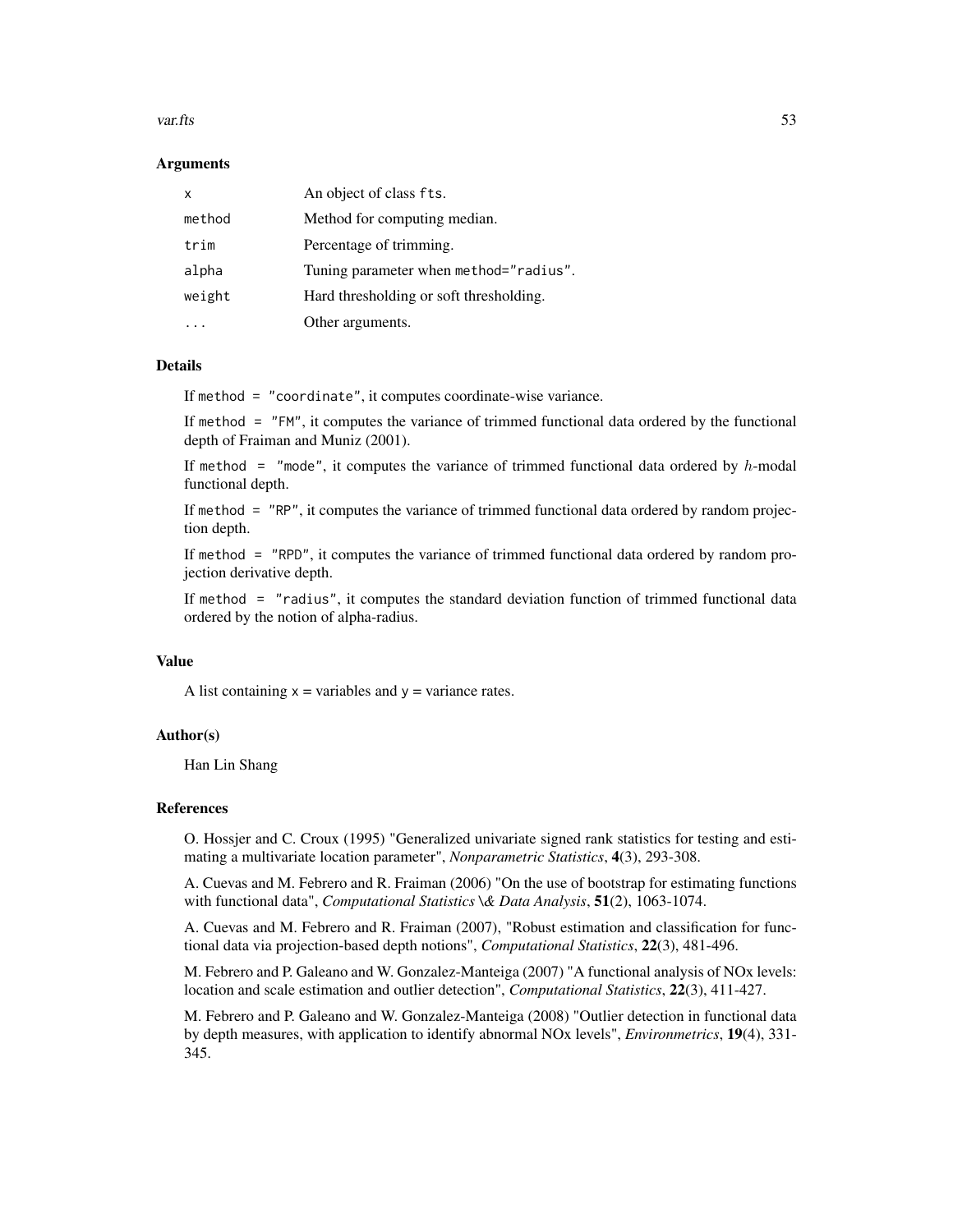<span id="page-53-0"></span>M. Febrero and P. Galeano and W. Gonzalez-Manteiga (2010) "Measures of influence for the functional linear model with scalar response", *Journal of Multivariate Analysis*, 101(2), 327-339.

J. A. Cuesta-Albertos and A. Nieto-Reyes (2010) "Functional classification and the random Tukey depth. Practical issues", Combining Soft Computing and Statistical Methods in Data Analysis, Advances in Intelligent and Soft Computing, Volume 77, 123-130.

D. Gervini (2012) "Outlier detection and trimmed estimation in general functional spaces", *Statistica Sinica*, 22(4), 1639-1660.

#### See Also

```
mean.fts, median.fts, sd.fts, quantile.fts
```
#### Examples

```
# Fraiman-Muniz depth was arguably the oldest functional depth.
var(x = E1Nino, method = "FM")var(x = ElNino, method = "coordinate")var(x = ElNino, method = "mode")var(x = E1Nino, method = "RP")var(x = E1Nino, method = "RPD")var(x = E1Nino, method = "radius", alpha = 0.5, weight = "hard")var(x = E1Nino, method = "radius", alpha = 0.5, weight = "soft")
```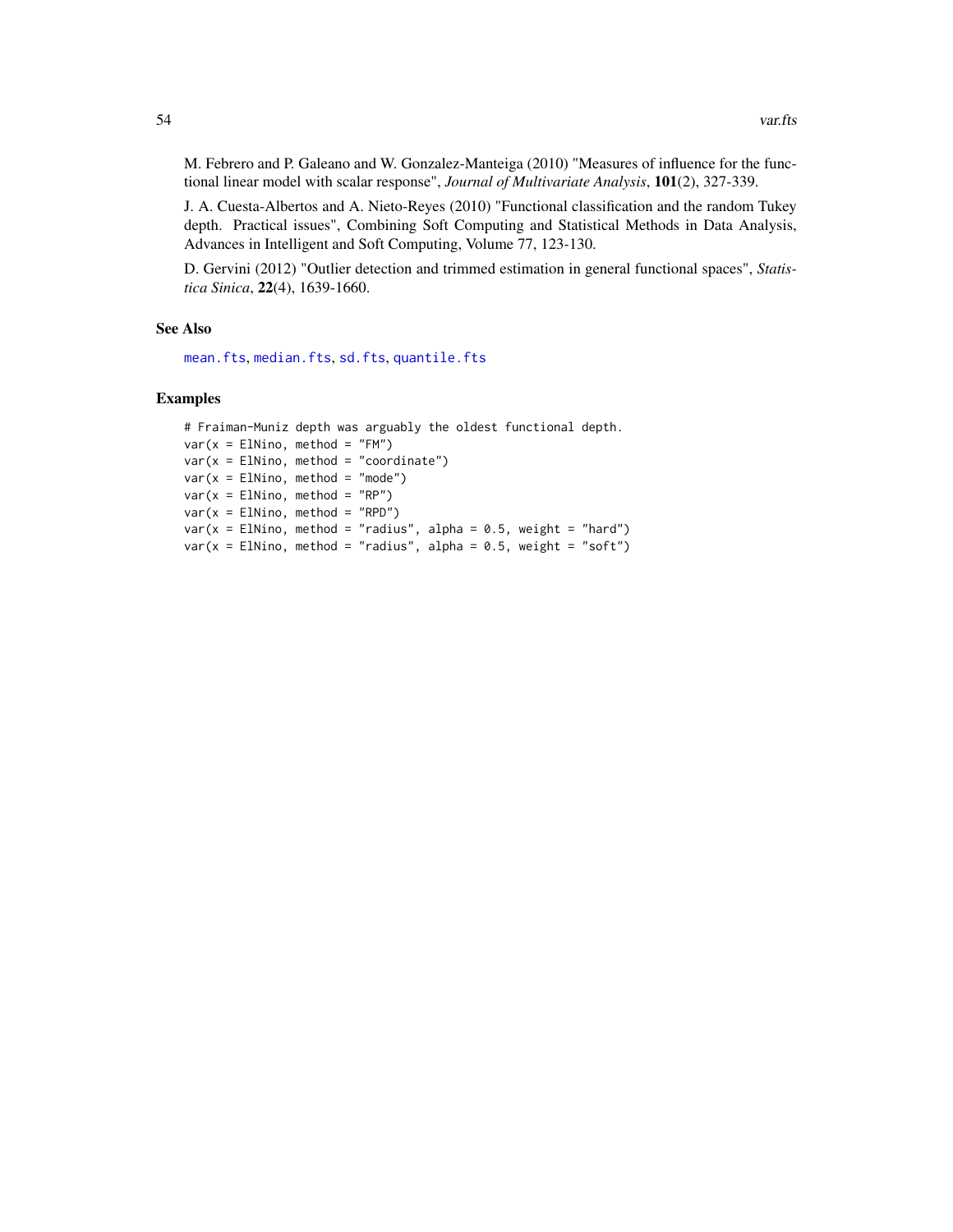# <span id="page-54-0"></span>Index

∗Topic datasets pm\_10\_GR, [44](#page-43-0) ∗Topic hplot plot.fm, [37](#page-36-0) plot.fmres, [39](#page-38-0) plot.ftsf, [40](#page-39-0) ∗Topic methods error, [9](#page-8-0) ftsmweightselect, [26](#page-25-0) mean.fts, [30](#page-29-0) median.fts, [32](#page-31-0) quantile.fts, [45](#page-44-0) sd.fts, [48](#page-47-0) var.fts, [52](#page-51-0) ∗Topic method long\_run\_covariance\_estimation, [29](#page-28-0) ∗Topic models centre, [4](#page-3-0) dynamic\_FLR, [5](#page-4-0) dynupdate, [7](#page-6-0) extract, [11](#page-10-0) farforecast, [12](#page-11-0) forecast.ftsm, [15](#page-14-0) forecastfplsr, [17](#page-16-0) fplsr, [18](#page-17-0) ftsm, [22](#page-21-0) ftsmiterativeforecasts, [24](#page-23-0) isfe.fts, [28](#page-27-0) MFDM, [34](#page-33-0) pcscorebootstrapdata, [35](#page-34-0) plot.ftsm, [41](#page-40-0) plotfplsr, [43](#page-42-0) quantile, [45](#page-44-0) residuals.fm, [46](#page-45-0) sd, [47](#page-46-0) summary.fm, [50](#page-49-0) T\_stationary, [50](#page-49-0) var, [52](#page-51-0) ∗Topic multivariate

fbootstrap, [13](#page-12-0) ∗Topic package ftsa-package, [2](#page-1-0) ∗Topic ts diff.fts, [4](#page-3-0) is.fts, [27](#page-26-0) centre, [4](#page-3-0) contour, *[39](#page-38-0)* cor, *[52](#page-51-0)* diff.fts, [4](#page-3-0) dynamic\_FLR, [5](#page-4-0) dynupdate, *[6](#page-5-0)*, [7](#page-6-0) error, [9](#page-8-0) ets, *[15](#page-14-0)* extract, [11](#page-10-0) farforecast, [12,](#page-11-0) *[51](#page-50-0)* fbootstrap, [13,](#page-12-0) *[37](#page-36-0)* filled.contour, *[39](#page-38-0)* forecast.ftsm, *[8](#page-7-0)*, *[13](#page-12-0)*, [15,](#page-14-0) *[18](#page-17-0)*, *[22](#page-21-0)*, *[24](#page-23-0)*, *[27](#page-26-0)*, *[29](#page-28-0)*, *[35](#page-34-0)*, *[38](#page-37-0)[–40](#page-39-0)*, *[42,](#page-41-0) [43](#page-42-0)*, *[47](#page-46-0)*, *[50](#page-49-0)* forecastfplsr, *[13](#page-12-0)*, *[17](#page-16-0)*, [17,](#page-16-0) *[35](#page-34-0)* fplsr, [18,](#page-17-0) *[35](#page-34-0)*, *[38,](#page-37-0) [39](#page-38-0)*, *[43](#page-42-0)*, *[46](#page-45-0)*, *[50](#page-49-0)* fts, *[4,](#page-3-0) [5](#page-4-0)*, *[11](#page-10-0)*, *[18,](#page-17-0) [19](#page-18-0)*, *[22](#page-21-0)*, *[25,](#page-24-0) [26](#page-25-0)*, *[28](#page-27-0)*, *[30](#page-29-0)*, *[32](#page-31-0)* ftsa *(*ftsa-package*)*, [2](#page-1-0) ftsa-package, [2](#page-1-0) ftsm, *[8](#page-7-0)*, *[12](#page-11-0)*, *[15](#page-14-0)[–18](#page-17-0)*, *[22](#page-21-0)*, [22,](#page-21-0) *[25](#page-24-0)[–27](#page-26-0)*, *[29](#page-28-0)*, *[35](#page-34-0)*, *[38,](#page-37-0) [39](#page-38-0)*, *[41](#page-40-0)[–43](#page-42-0)*, *[46,](#page-45-0) [47](#page-46-0)*, *[50](#page-49-0)* ftsmiterativeforecasts, [24](#page-23-0) ftsmweightselect, *[24](#page-23-0)*, [26](#page-25-0) image, *[39](#page-38-0)* is.fts, [27](#page-26-0) isfe.fts, [28](#page-27-0)

long\_run\_covariance\_estimation, [29](#page-28-0) mean.fts, *[4](#page-3-0)*, [30,](#page-29-0) *[33](#page-32-0)*, *[46](#page-45-0)*, *[49](#page-48-0)*, *[54](#page-53-0)*